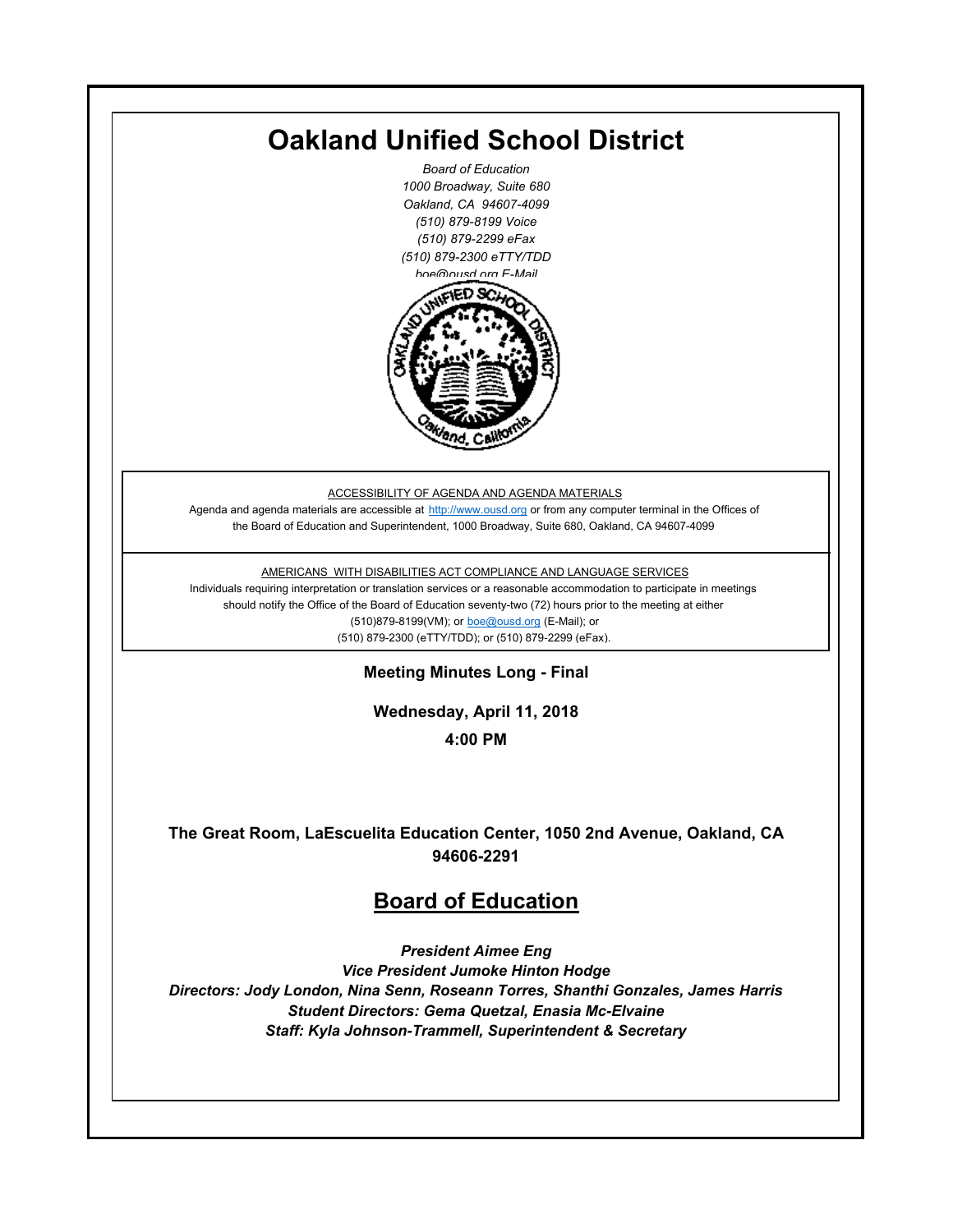LEY CUMPLIMIENTO PARA AMERICANOS CON DISCAPACIDADES Y SERVICIO DE IDIOMAS Personas que requieran servicios de traducción o interpretación o facilidades razonables para participar en juntas deberán notificar a la Oficina de la Mesa Directiva de Educación setenta y dos (72) horas antes de la junta ya sea al (510)879-8199(VM); o boe@ousd.org (E-Mail); o (510) 879-2300 (eTTY/TDD); o (510) 879-2299 (eFax).

### 美国残障人士法案條例遵守及語言服務

個别人士需要傳譯及翻譯服務或有合理安排去參與會議的應該在舉行會議之前的七十二(72)小時通知教育委員 會。請致電(510)879-8199(留言);或 boe@ousd.org (電郵) ;或(510) 879-2300 (電子文字電話/聽障專用電信 設備 (eTTY/TDD));或(510)879-2299(電子圖文傳真 (eFax))。

### TUÂN HÀNH ĐẠO LUẬT NGƯỜI MỸ KHUYẾT TẤT VÀ DỊCH THUẬT

Những người nào cần thông ngôn hay phiên dịch hay một sắp xếp hợp lý nào để tham gia các buổi họp phải thông báo Văn phòng của Hội đồng Giáo dục bảy mươi hai (72) tiếng đồng hồ trước buổi họp, số điện thoại (510)879-8199 (VM); hay là boe@ousd.org (E-Mail); hay là (510) 879-2300 (eTTY/TDD); hay là số (510) 879-2299 (eFax).

# សេវាបកប្រែភាសា និងការអនុលោមតាមច្បាប់ជនជាតិអាមេរិកាំងពិការ

អកណាដែលតេវការសេវាបកប្រែភាសាដោយផ្ទាល់មាត់ ឬជាលាយលក្ខអក្សរ ឬត្រូវការការជួយសម្រះសម្រលយ៉ាងសមរម្យ មយ ដើម្បីចលរមកងកិច្ចប្រជុំនានានោះ ត្រូវផ្តល់ដំណឹងទៅកាន់ទីការិយាល័យនៃក្រមប្រឹក្សាអប់រំ ឱ្យបានចិតសិបពី (72) ម៉ោង ម្មនកិច្ចប្រជុំ តាមរយៈទូរស័ព្ទ:លេខ (<u>510) 879-8199</u> បុតាមរយៈអ៊ីមែល <u>boe@ousd.org</u> បុទ្**រ**ស័ព្ទ eTTY/TDD លេខ (510) 879-2300 ប៊ូទ្មិសារលេខ (510) 879-2299។

الامتثال لقانون الأمريكيين نو ي الإعاقات (ADA) وتوفير الخدمات اللغوية من يحتاج إلى خدمات التر جمة المكتوبة أو خدمات التر جمة الفورية أو الترتيبات التيسيرية المعفّولة لكي يساهم في الإجتماعات فالمرجو منه إبلاغ مكتب إدارة التعليم إثنين وسبعين (72) ساعة قبل الإجتماع بوسيلة من الوسائل التالية: البريد الإلكتروني: 510.879.2299 boe@ousd.org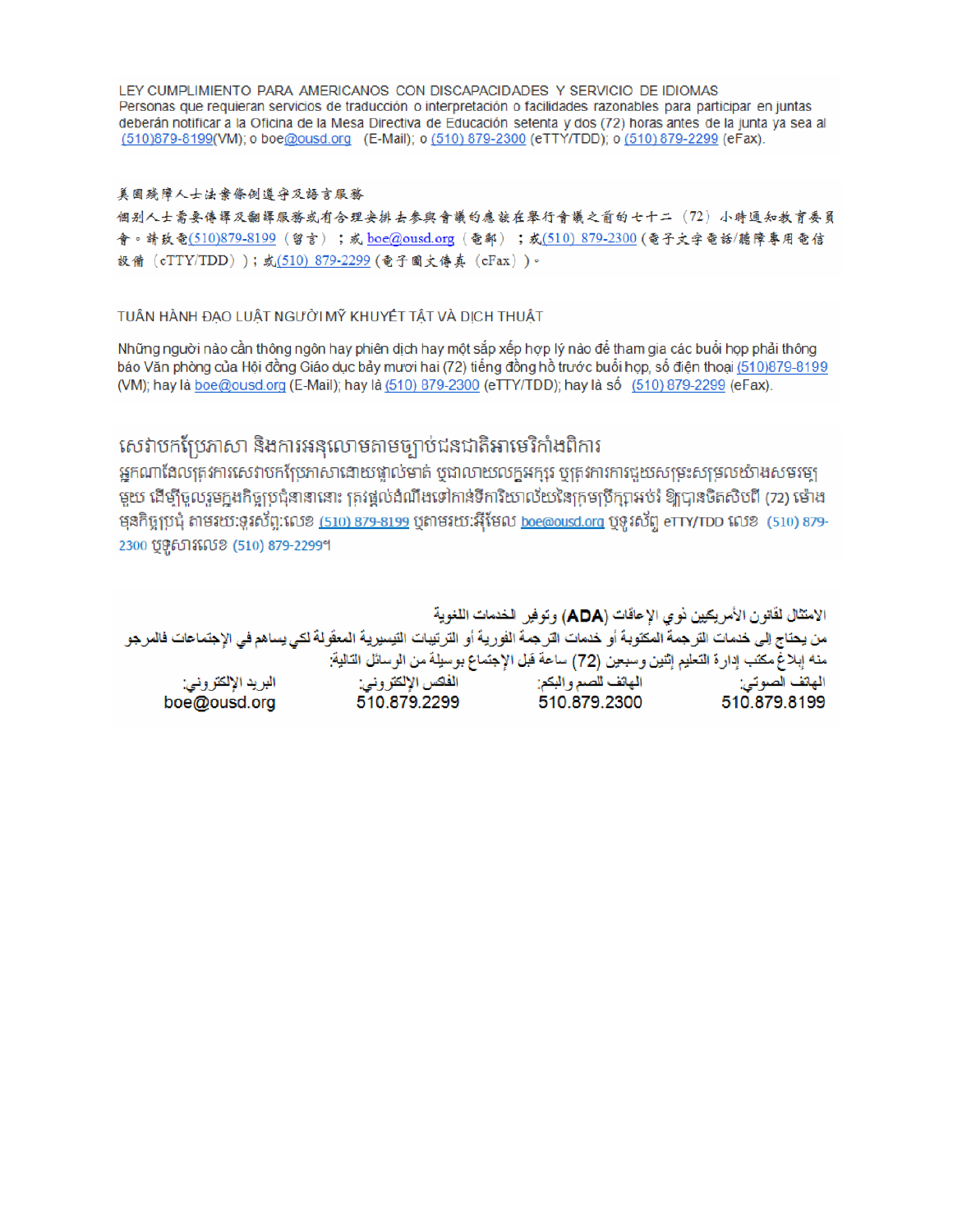## **MEETING PROCEDURES**

## **MEETING NORMS**

## **MEETING RULES OF ENGAGEMENT**

## **CORE BELIEF STATEMENTS**

### **A. Call To Order - 4:00 P.M.**

*President Aimee Eng called the meeting to order at 4:04 P.M.*

### **B. Roll Call**

|  | <b>Present</b> 4 Director Nina Senn           |  |
|--|-----------------------------------------------|--|
|  | Director Shanthi Gonzales                     |  |
|  | Vice President Jumoke Hodge                   |  |
|  | President Aimee Eng                           |  |
|  | Absent 5 - Student Director Enasia Mc-Elvaine |  |
|  | Student Director Gema Quetzal                 |  |
|  | Director Jody London                          |  |
|  | Director Roseann Torres                       |  |
|  | Director James Harris                         |  |

### **President's Statement Disclosing Item(s) To Be Discussed In Closed Session Today C.**

*President Eng stated the meeting will recess to Closed Session to discuss the items as printed on the Agenda.*

**Closed Session Item(s):**

**Labor Matter(s)**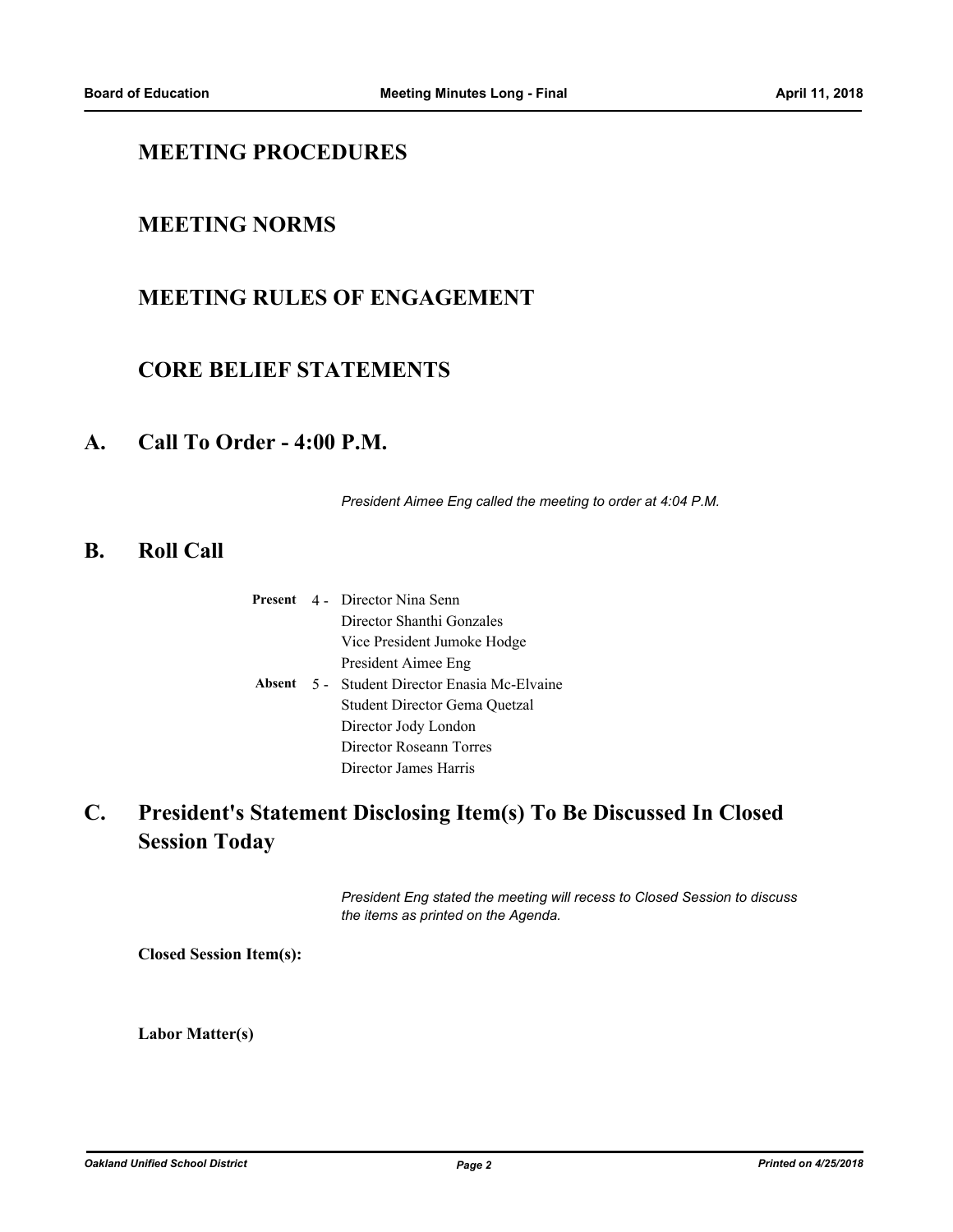| 閶 | $C.-1$                 | 18-0203                                      | <b>Conference With Labor Negotiators</b>                                                                                                                                                                                                                                                                                                                                                                                                                                                                                                                                                                                                                                                                                                     |
|---|------------------------|----------------------------------------------|----------------------------------------------------------------------------------------------------------------------------------------------------------------------------------------------------------------------------------------------------------------------------------------------------------------------------------------------------------------------------------------------------------------------------------------------------------------------------------------------------------------------------------------------------------------------------------------------------------------------------------------------------------------------------------------------------------------------------------------------|
|   |                        |                                              | United Administrators of Oakland Schools (UAOS), Service Employees<br>International Union - Local 1021 (SEIU), Oakland Education Association<br>(OEA), Oakland Child Development Paraprofessional Association (OCDPA),<br>American Federation of State, County and Municipal Employees-Local 257<br>(AFSCME), Brotherhood of Teamsters, Auto Truck Drivers-Local 70 of<br>Alameda County, Brotherhood of Teamsters, Warehouse, Mail Order, Retail<br>Employees- Local 853 of Alameda County, American Federation of<br>Teachers/CFT-Local 771 (AFT), Building and Construction Trades Council of<br>Alameda County, California School Employees Association (CSEA).<br>Principal District Representative: Marion McWilliams, General Counsel |
|   | <b>Legal Matter(s)</b> |                                              |                                                                                                                                                                                                                                                                                                                                                                                                                                                                                                                                                                                                                                                                                                                                              |
| 閶 | $C.-2$                 | 09-0502                                      | <b>Conference With Legal Counsel - Anticipated Litigation</b>                                                                                                                                                                                                                                                                                                                                                                                                                                                                                                                                                                                                                                                                                |
|   |                        |                                              | Initiation of litigation pursuant to paragraph (4) of subdivision (d) of<br>Government Code Section 54956.9: 1 case.                                                                                                                                                                                                                                                                                                                                                                                                                                                                                                                                                                                                                         |
|   |                        | <b>Public Employee Matter(s)</b>             |                                                                                                                                                                                                                                                                                                                                                                                                                                                                                                                                                                                                                                                                                                                                              |
| 閶 | $C.-3$                 | 17-1524                                      | <b>Public Employee Discipline/Dismissal/Release</b>                                                                                                                                                                                                                                                                                                                                                                                                                                                                                                                                                                                                                                                                                          |
|   |                        |                                              | Public Employee Discipline/Dismissal/Release                                                                                                                                                                                                                                                                                                                                                                                                                                                                                                                                                                                                                                                                                                 |
|   |                        | <b>Public Employee Performance Evauation</b> |                                                                                                                                                                                                                                                                                                                                                                                                                                                                                                                                                                                                                                                                                                                                              |
|   | $C.-4$                 | 17-1521                                      | <b>Public Employee Performance Evaluation</b><br><b>General Counsel</b>                                                                                                                                                                                                                                                                                                                                                                                                                                                                                                                                                                                                                                                                      |
|   | $C.-5$                 | 17-1522                                      | <b>Public Employee Performance Evaluation</b><br>Superintendent of Schools                                                                                                                                                                                                                                                                                                                                                                                                                                                                                                                                                                                                                                                                   |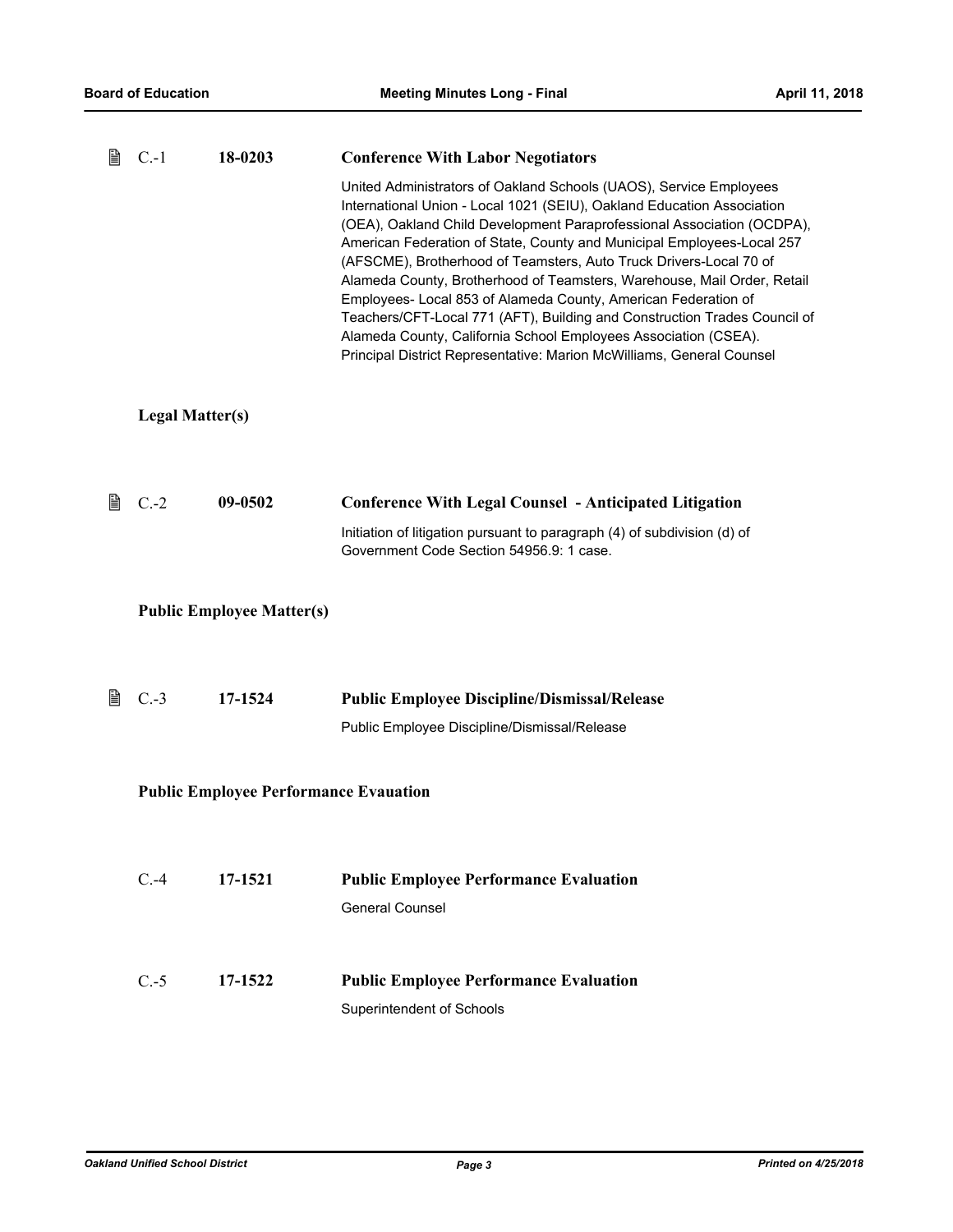|   | <b>Pupil Matter(s)</b> |                                |                                                                                                                                                                                                                                                                                                                                                      |
|---|------------------------|--------------------------------|------------------------------------------------------------------------------------------------------------------------------------------------------------------------------------------------------------------------------------------------------------------------------------------------------------------------------------------------------|
| 閶 | $C.-6$                 | 18-0782                        | <b>Expulsion Appeal Hearing - Student SS</b><br>Expulsion Appeal Hearing - Student SS                                                                                                                                                                                                                                                                |
|   |                        | <b>Real Property Matter(s)</b> |                                                                                                                                                                                                                                                                                                                                                      |
| 窅 | $C.-7$                 | 17-2059                        | <b>Conference With Real Property Negotiators</b><br>Property: 1000 Broadway, Oakland, CA 94607<br>Agency Negotiator(s): Marion McWilliams, General Counsel<br>Negotiating Parties: District and Cushman & Wakefield<br>Under Negotiation: Instructions to Agency Negotiator(s) will concern price and<br>terms                                       |
| 昏 | $C.-8$                 | 18-0270                        | <b>Conference With Real Property Negotiators</b><br>Property: 3400 Malcom Avenue, Oakland, CA<br>Agency Negotiator(s): Marion McWilliams, General Counsel<br>Negotiating Parties: District and Pacific Charter School Development<br>Under Negotiation: Instructions to Agency Negotiator(s) regarding potential<br>long-term lease, price and terms |

# **D. Recess To Closed Session**

*President Eng recessed the Meeting to Closed Session at 4:05 P.M.*

**Roll Call (Secretary's Observation)**

*Directors Torres and Harris present at 4:06 P.M.*

|  | <b>Present</b> 6 - Director Nina Senn          |  |  |
|--|------------------------------------------------|--|--|
|  | Director Roseann Torres                        |  |  |
|  | Director Shanthi Gonzales                      |  |  |
|  | Director James Harris                          |  |  |
|  | Vice President Jumoke Hodge                    |  |  |
|  | President Aimee Eng                            |  |  |
|  | Excused 2 - Student Director Enasia Mc-Elvaine |  |  |
|  | Student Director Gema Quetzal                  |  |  |
|  | <b>Absent</b> 1 - Director Jody London         |  |  |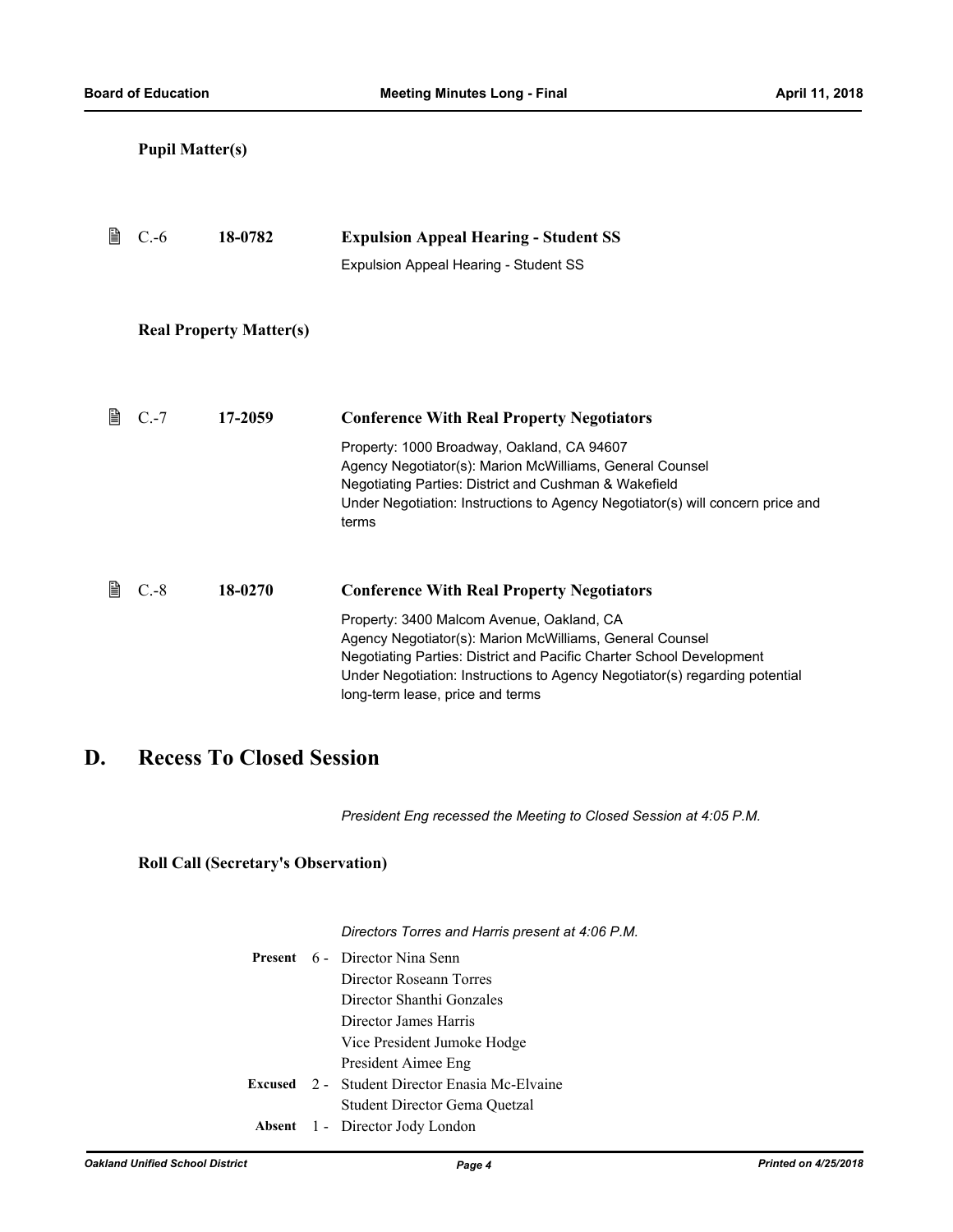### **Roll Call (Secretary's Observation)**

#### *Director London present at 4:07 P.M.*

Present 7 - Director Jody London Director Nina Senn Director Roseann Torres Director Shanthi Gonzales Director James Harris Vice President Jumoke Hodge President Aimee Eng Student Director Enasia Mc-Elvaine Student Director Gema Quetzal **Excused** 2 -

### **E. Reconvene To Public Session - 5:30 P.M.**

*President Eng reconvened the Meeting to Public Session at 5:57 P.M.*

### **F. Second Roll Call**

|  | <b>Present</b> 8 - Student Director Gema Quetzal |  |
|--|--------------------------------------------------|--|
|  | Director Jody London                             |  |
|  | Director Nina Senn                               |  |
|  | Director Roseann Torres                          |  |
|  | Director Shanthi Gonzales                        |  |
|  | Director James Harris                            |  |
|  | Vice President Jumoke Hodge                      |  |
|  | President Aimee Eng                              |  |
|  | Absent 1 - Student Director Enasia Mc-Elvaine    |  |

### **President's Statement of Reportable Action Taken In Closed Session and the Vote or Abstention of Members Present, If Any G.**

*President Eng stated there was no reportable action taken in Closed Session.*

## **H. Pledge of Allegiance**

*The Pledge of Allegiance was recited in unisom by all in attendance.*

*Public Comments Mordecai, Mohammed*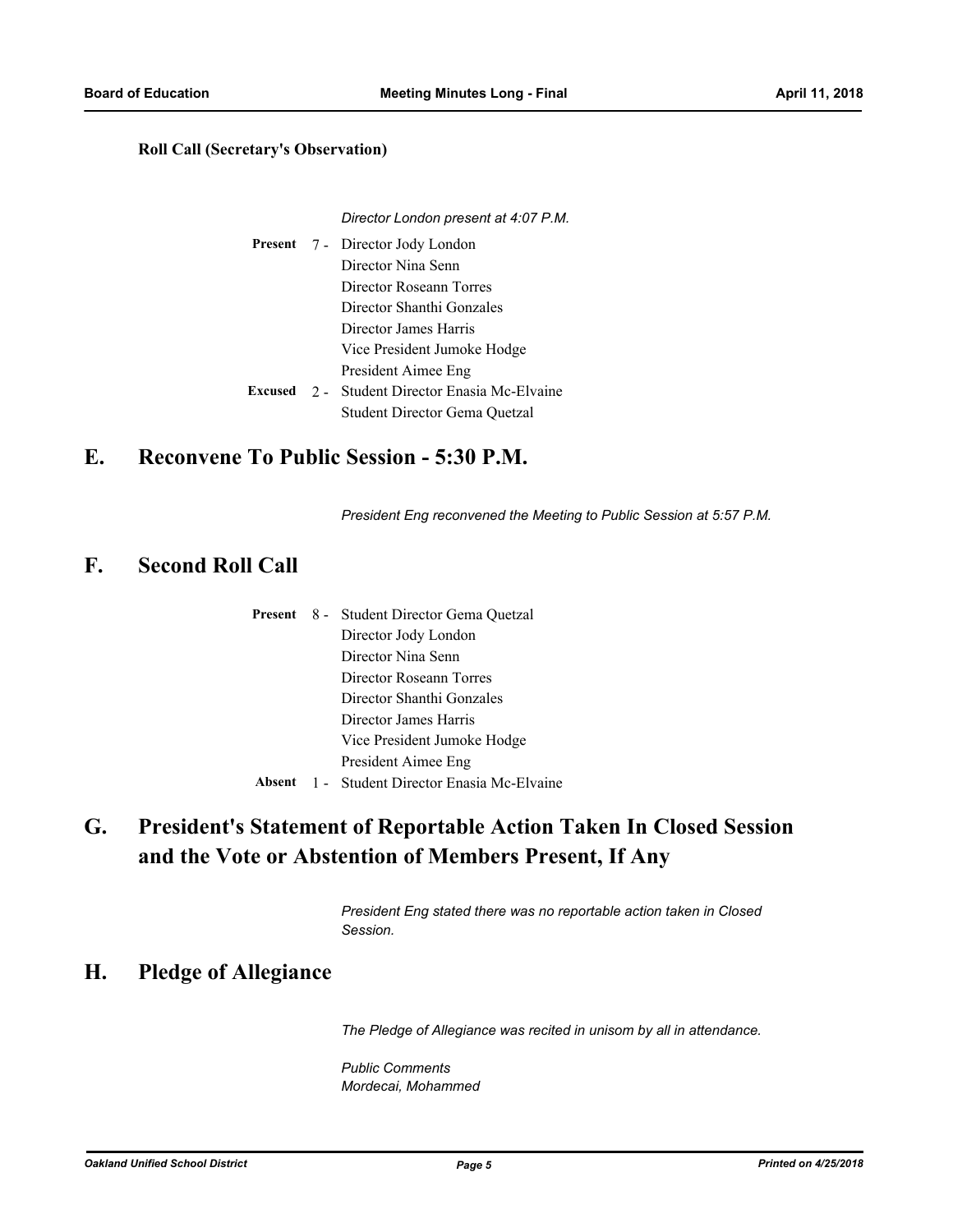## **I. Special Order(s) of the Day**

窅 I.-1 **[18-0804](http://ousd.legistar.com/gateway.aspx?m=l&id=/matter.aspx?key=42984) Measure G1 Commission Report - Amended 2017-2018 District Middle School and 2018-2019 Charter Middle Schools and District Middle Schools Grant Application and Education Spending Plan (Agenda Item K2. Files) - Jill Habig, Chairperson, Measure G1 Commission** Adoption by the Board of Education of Resolution No. 1718-0179 - Measure G1 - District Teacher Retention and Middle School Improvement Act

Oversight Commission - Recommendations - Amended 2017-2018 District Middle School Grant Application and Spending Plan and 2018-2019 Charter Middle Schools and District Middle Schools Grant Application and Education Spending Plan (Awards).

18-0804 Measure G1 Commission Report - Amended 2017-2018 District Middle School and 2018-2019 Charter Middle Schools and District Middle Schools Grant [Application and Education Spending Plan \(Agenda Item K2.](http://ousd.legistar.com/gateway.aspx?M=F&ID=88152.pdf)  Files) *Attachments:*

*Presentation made by Misha Karagica, Secretary, Measure G1 Commission.*

*Public Comments Mordecai, Mohammad Tapscott, Ben*

**A motion was made by Director Gonzales, seconded by Director London, that Resolution No. 1718-0179 be adopted. The motion carried by the following vote.**

Aye: 7 - Director Jody London Director Nina Senn Director Roseann Torres Director Shanthi Gonzales Director James Harris Vice President Jumoke Hodge President Aimee Eng **Absent:** 1 - Student Director Enasia Mc-Elvaine **P Aye:** 1 - Student Director Gema Quetzal

### **Non-voting:** 0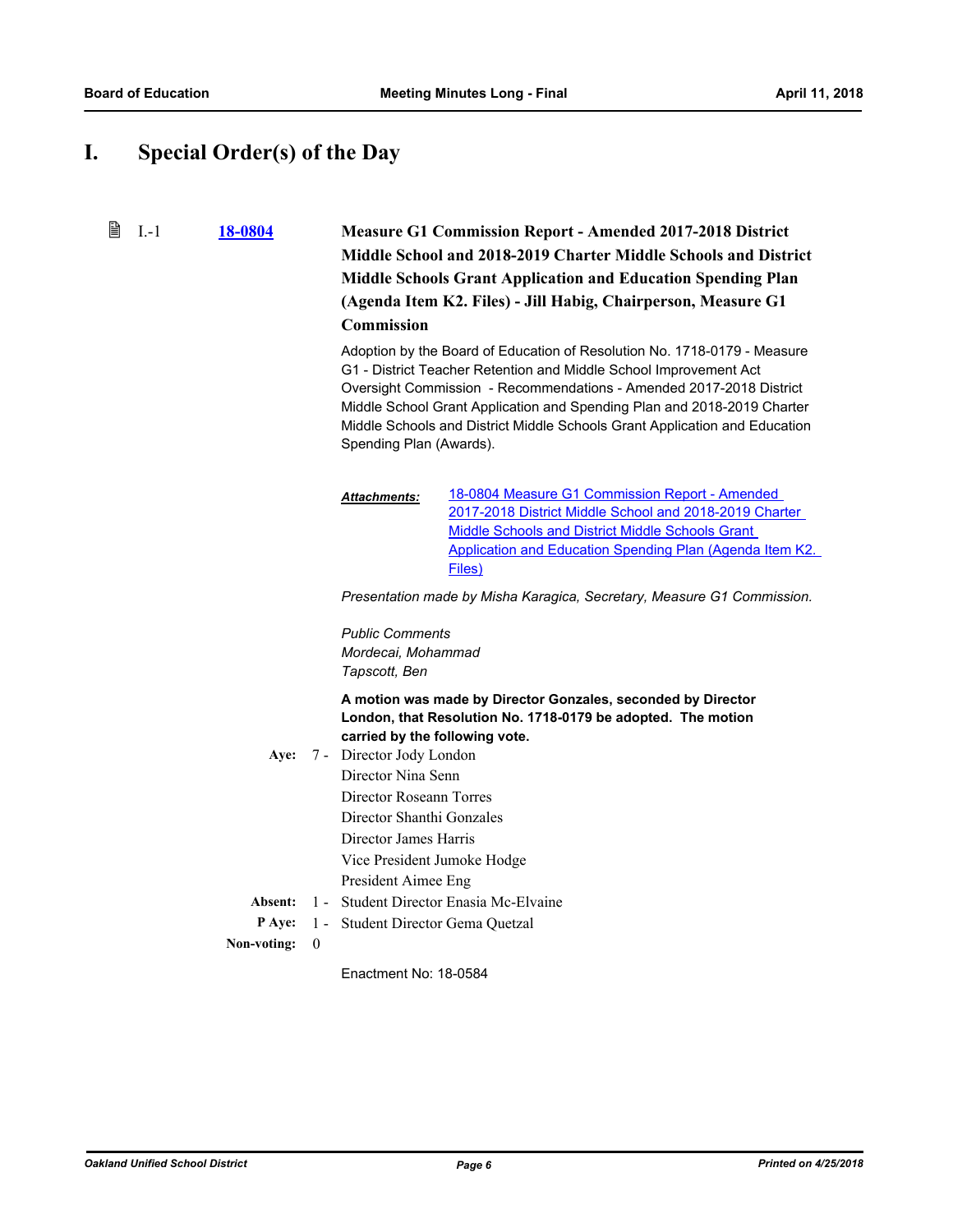## **J. Submission of Speaker Card/Modification(s) To Agenda**

*President Eng moved Agenda Item Q.-1, Unfinished Business to Section I, Special Order(s) of the Day.*

*Director Gonzales requeted Agenda Items K.-7 and K1.-18 be pulled from the General Consent Report for a seperate discussion and possible seperate action.*

*Public Comments wereas considered after Agenda Item K1-18.* 

*The remainder of the Agenda Items were taken up in the order as printed.*

## **K. Adoption of the General Consent Report**

*Public Comments*

*Black, Alix Bridge, Courtney Noelle Brown, Keith Dixon Phoebe Garcia, Chaz Gorham, Trish Hutchinson, Mike McGlone, Paula Mordecai, Mohammad Schmitz, Jennifer Snyder, Deirdre Tapscott, Ben Tate, Jawdat Tyler, Jazmine Williams, Michel*

**Senior Business Officer**

| $\Box$ K.-1 | 18-0638 | Proclaiming - May 9, 2018 - Day of the Teacher |
|-------------|---------|------------------------------------------------|
|             |         |                                                |

Adoption by the Board of Education of Resolution No. 1718-0171 - Proclaiming May 9, 2018, as the District's Day of the Teacher.

*Attachments:* [18-0638 Proclaiming - May 9, 2018 - Day of the Teacher](http://ousd.legistar.com/gateway.aspx?M=F&ID=88044.pdf)

**A motion was made by Vice President Hodge, seconded by Director Gonzales, to Approve the General Consent Report. The motion carried by the following vote**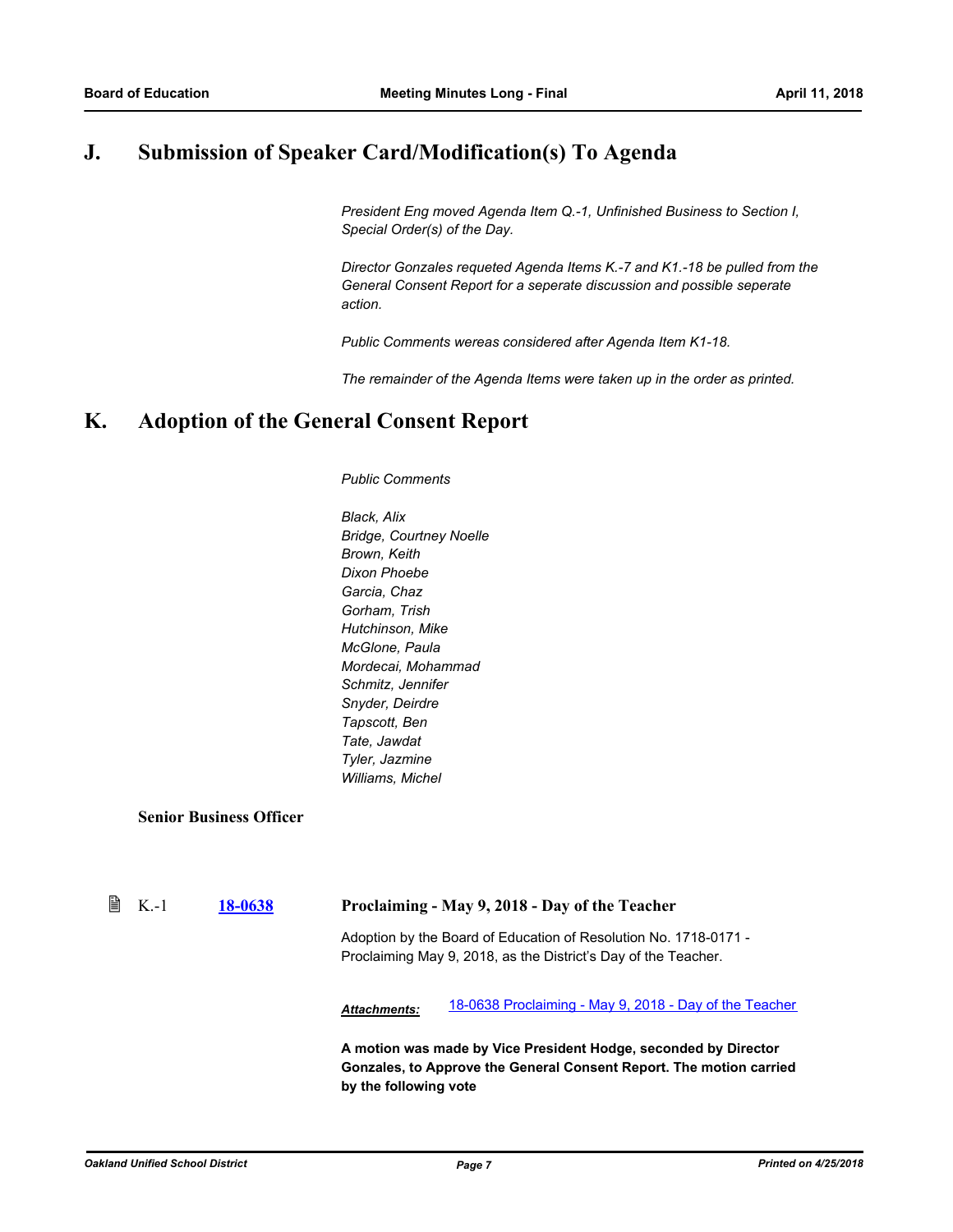|   |        | Aye:        |          | 7 - Director Jody London                                                                     |  |
|---|--------|-------------|----------|----------------------------------------------------------------------------------------------|--|
|   |        |             |          | Director Nina Senn                                                                           |  |
|   |        |             |          | Director Roseann Torres                                                                      |  |
|   |        |             |          | Director Shanthi Gonzales                                                                    |  |
|   |        |             |          | Director James Harris                                                                        |  |
|   |        |             |          | Vice President Jumoke Hodge                                                                  |  |
|   |        |             |          | President Aimee Eng                                                                          |  |
|   |        | Absent:     | $1 -$    | Student Director Enasia Mc-Elvaine                                                           |  |
|   |        | P Aye:      | $1 -$    | Student Director Gema Quetzal                                                                |  |
|   |        | Non-voting: | $\theta$ |                                                                                              |  |
|   |        |             |          | Enactment No: 18-0585                                                                        |  |
|   |        |             |          |                                                                                              |  |
|   |        |             |          |                                                                                              |  |
| 閆 | $K.-2$ | 18-0603     |          | Personnel Report No. 1718-0009                                                               |  |
|   |        |             |          | Approval by the Board of Education of Personnel Report No. 1718-0009.                        |  |
|   |        |             |          |                                                                                              |  |
|   |        |             |          |                                                                                              |  |
|   |        |             |          | 18-0603 Personnel Report No. 1718-0009<br>Attachments:                                       |  |
|   |        |             |          |                                                                                              |  |
|   |        |             |          | A motion was made by Vice President Hodge, seconded by Director                              |  |
|   |        |             |          | Gonzales, to Approve the General Consent Report. The motion carried<br>by the following vote |  |
|   |        | Aye:        |          | 7 - Director Jody London                                                                     |  |
|   |        |             |          | Director Nina Senn                                                                           |  |
|   |        |             |          | Director Roseann Torres                                                                      |  |
|   |        |             |          | Director Shanthi Gonzales                                                                    |  |
|   |        |             |          | Director James Harris                                                                        |  |
|   |        |             |          | Vice President Jumoke Hodge                                                                  |  |
|   |        |             |          | President Aimee Eng                                                                          |  |
|   |        | Absent:     | $1 -$    | Student Director Enasia Mc-Elvaine                                                           |  |
|   |        | P Aye:      | $1 -$    | Student Director Gema Quetzal                                                                |  |
|   |        | Non-voting: | $\theta$ |                                                                                              |  |
|   |        |             |          | Enactment No: 18-0595                                                                        |  |
|   |        |             |          |                                                                                              |  |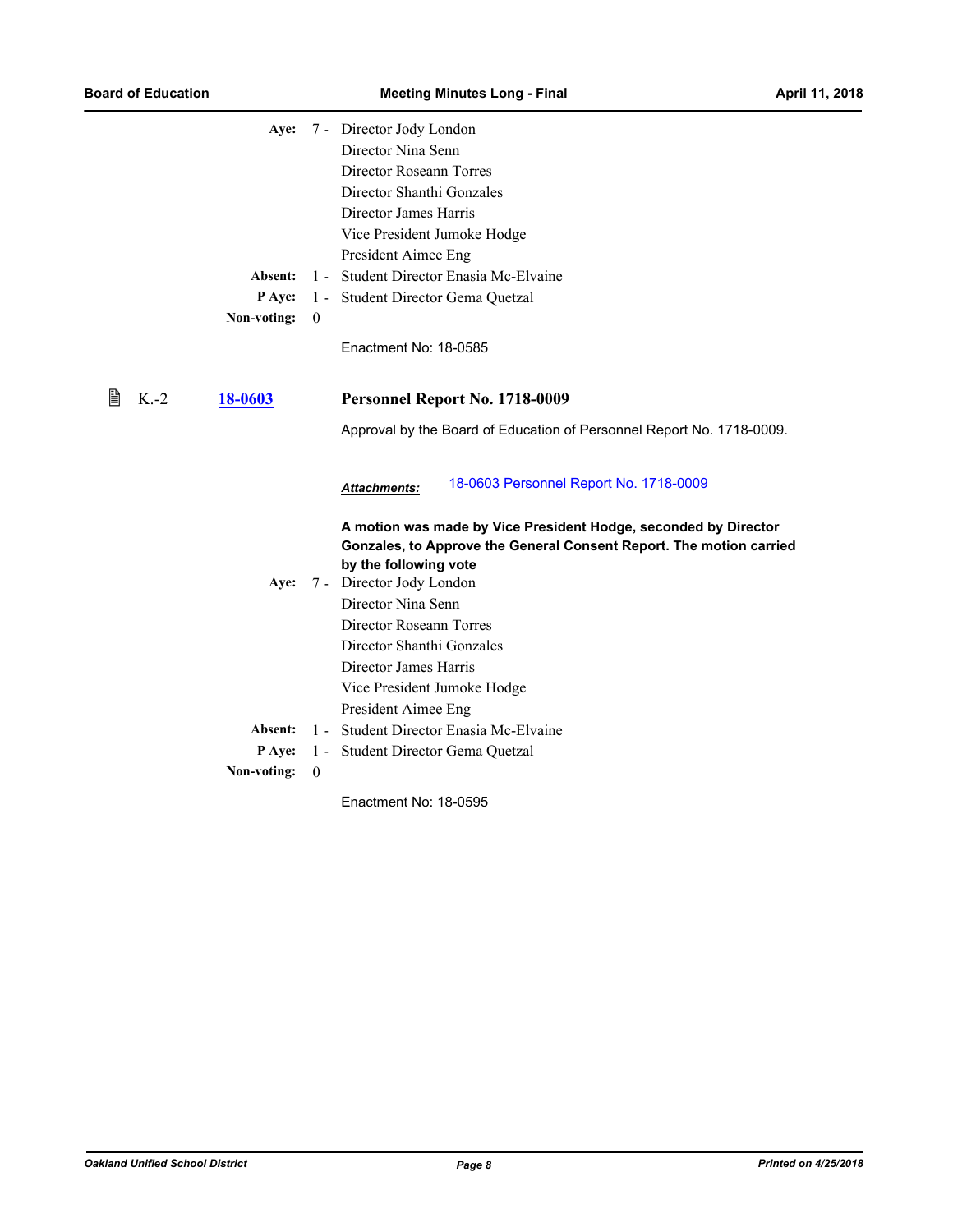| 閆 | $K.-3$ | 18-0703     |              | <b>Independent Consultant Agreement Greater Than \$90,200 - KW</b><br><b>Engineering - Foster Educational Leadership Complex Project</b>                                                                       |                                                                                                                                                                                                                                                                                                                                                                                                                                                                                                                                                                                                                                                                                                                                                                                                                                                                                                                                                                                           |  |
|---|--------|-------------|--------------|----------------------------------------------------------------------------------------------------------------------------------------------------------------------------------------------------------------|-------------------------------------------------------------------------------------------------------------------------------------------------------------------------------------------------------------------------------------------------------------------------------------------------------------------------------------------------------------------------------------------------------------------------------------------------------------------------------------------------------------------------------------------------------------------------------------------------------------------------------------------------------------------------------------------------------------------------------------------------------------------------------------------------------------------------------------------------------------------------------------------------------------------------------------------------------------------------------------------|--|
|   |        |             |              |                                                                                                                                                                                                                | Approval by the Board of Education of an Independent Consultant Agreement<br>Greater Than \$90,200 between District and KW Engineering, Oakland, CA,<br>for the latter to provide commissioning systems services (i.e. heating;<br>ventilation; air conditioning (HVAC) systems and controls (CHPS/T24<br>required); lighting systems and controls; domestic hot water systems;<br>pumping systems; on-site renewable energy systems; review of Owner<br>Representative's Project Requirements (OPR); Review of Basis of Design<br>(BOD); full commissioned systems peer design review; commissioning plan;<br>submittal review; pre-functional tests and checklist, more specifically<br>delineated in the Scope of Services in Exhibit "A", incorporated herein by<br>reference as though fully set forth, for the Foster Educational Leadership<br>Complex Project, commencing April 26, 2018 and concluding no later than<br>October 31, 2019, in an amount not-to-exceed \$96,569.00 |  |
|   |        |             |              | <b>Attachments:</b>                                                                                                                                                                                            | 18-0703 Independent Consultant Agreement Greater Than<br>\$90,200 - KW Engineering - Foster Educational Leadership<br><b>Complex Project</b>                                                                                                                                                                                                                                                                                                                                                                                                                                                                                                                                                                                                                                                                                                                                                                                                                                              |  |
|   |        | Aye:        |              | by the following vote<br>7 - Director Jody London<br>Director Nina Senn<br>Director Roseann Torres<br>Director Shanthi Gonzales<br>Director James Harris<br>Vice President Jumoke Hodge<br>President Aimee Eng | A motion was made by Vice President Hodge, seconded by Director<br>Gonzales, to Approve the General Consent Report. The motion carried                                                                                                                                                                                                                                                                                                                                                                                                                                                                                                                                                                                                                                                                                                                                                                                                                                                    |  |
|   |        | Absent:     |              |                                                                                                                                                                                                                | 1 - Student Director Enasia Mc-Elvaine                                                                                                                                                                                                                                                                                                                                                                                                                                                                                                                                                                                                                                                                                                                                                                                                                                                                                                                                                    |  |
|   |        | P Aye:      |              | 1 - Student Director Gema Quetzal                                                                                                                                                                              |                                                                                                                                                                                                                                                                                                                                                                                                                                                                                                                                                                                                                                                                                                                                                                                                                                                                                                                                                                                           |  |
|   |        | Non-voting: | $\mathbf{0}$ |                                                                                                                                                                                                                |                                                                                                                                                                                                                                                                                                                                                                                                                                                                                                                                                                                                                                                                                                                                                                                                                                                                                                                                                                                           |  |
|   |        |             |              |                                                                                                                                                                                                                |                                                                                                                                                                                                                                                                                                                                                                                                                                                                                                                                                                                                                                                                                                                                                                                                                                                                                                                                                                                           |  |

**Senior Deputy Chief, Continuous School Improvement (CSI)**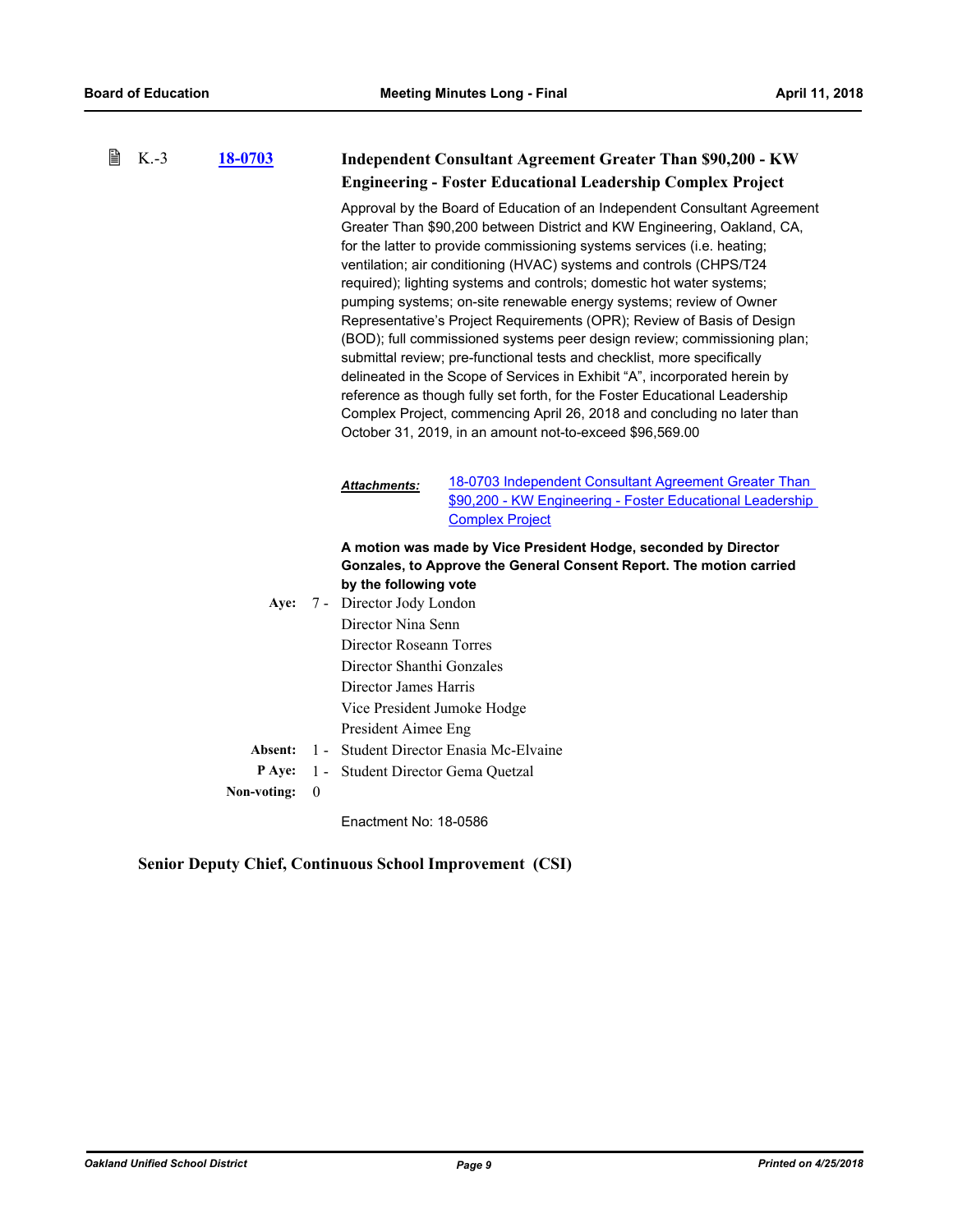| 閶 | $K.-4$ | 18-0519                     |                                                                                                                                                                                                                                                                                                                                                                                                                                                                                                                                                                              | Participation Agreement - The Regents of the University of                                                                                                                                                                                                                                                                                                                                                                                                                                                                |  |  |
|---|--------|-----------------------------|------------------------------------------------------------------------------------------------------------------------------------------------------------------------------------------------------------------------------------------------------------------------------------------------------------------------------------------------------------------------------------------------------------------------------------------------------------------------------------------------------------------------------------------------------------------------------|---------------------------------------------------------------------------------------------------------------------------------------------------------------------------------------------------------------------------------------------------------------------------------------------------------------------------------------------------------------------------------------------------------------------------------------------------------------------------------------------------------------------------|--|--|
|   |        |                             |                                                                                                                                                                                                                                                                                                                                                                                                                                                                                                                                                                              | California - C-Stem - Roosevelt Middle School                                                                                                                                                                                                                                                                                                                                                                                                                                                                             |  |  |
|   |        |                             | Approval by the Board of Education of a Participation Agreement between<br>District and The Regents of the University of California, on behalf of its U C<br>Davis Center for Integrated Computing and STEM Education, Davis, CA, for<br>the latter to provide its computing, science, technology, engineering, and<br>mathematics (C-STEM) curricular programs by hosting a unique robotics<br>training program and competition for participation by Roosevelt Middle<br>School, for the term April 12, 2018 through July 31, 2018, in an amount not to<br>exceed \$800.00. |                                                                                                                                                                                                                                                                                                                                                                                                                                                                                                                           |  |  |
|   |        |                             | Attachments:                                                                                                                                                                                                                                                                                                                                                                                                                                                                                                                                                                 | 18-0519 Participation Agreement - The Regents of the<br>University of California - C-Stem - Roosevelt Middle School                                                                                                                                                                                                                                                                                                                                                                                                       |  |  |
|   |        |                             | by the following vote                                                                                                                                                                                                                                                                                                                                                                                                                                                                                                                                                        | A motion was made by Vice President Hodge, seconded by Director<br>Gonzales, to Approve the General Consent Report. The motion carried                                                                                                                                                                                                                                                                                                                                                                                    |  |  |
|   |        | Aye:                        | 7 - Director Jody London                                                                                                                                                                                                                                                                                                                                                                                                                                                                                                                                                     |                                                                                                                                                                                                                                                                                                                                                                                                                                                                                                                           |  |  |
|   |        |                             | Director Nina Senn                                                                                                                                                                                                                                                                                                                                                                                                                                                                                                                                                           |                                                                                                                                                                                                                                                                                                                                                                                                                                                                                                                           |  |  |
|   |        |                             | Director Roseann Torres                                                                                                                                                                                                                                                                                                                                                                                                                                                                                                                                                      |                                                                                                                                                                                                                                                                                                                                                                                                                                                                                                                           |  |  |
|   |        |                             | Director Shanthi Gonzales                                                                                                                                                                                                                                                                                                                                                                                                                                                                                                                                                    |                                                                                                                                                                                                                                                                                                                                                                                                                                                                                                                           |  |  |
|   |        |                             | Director James Harris                                                                                                                                                                                                                                                                                                                                                                                                                                                                                                                                                        |                                                                                                                                                                                                                                                                                                                                                                                                                                                                                                                           |  |  |
|   |        |                             | Vice President Jumoke Hodge                                                                                                                                                                                                                                                                                                                                                                                                                                                                                                                                                  |                                                                                                                                                                                                                                                                                                                                                                                                                                                                                                                           |  |  |
|   |        |                             | President Aimee Eng                                                                                                                                                                                                                                                                                                                                                                                                                                                                                                                                                          |                                                                                                                                                                                                                                                                                                                                                                                                                                                                                                                           |  |  |
|   |        | Absent:                     |                                                                                                                                                                                                                                                                                                                                                                                                                                                                                                                                                                              | 1 - Student Director Enasia Mc-Elvaine                                                                                                                                                                                                                                                                                                                                                                                                                                                                                    |  |  |
|   |        | P Aye:<br>$1 -$             | Student Director Gema Quetzal                                                                                                                                                                                                                                                                                                                                                                                                                                                                                                                                                |                                                                                                                                                                                                                                                                                                                                                                                                                                                                                                                           |  |  |
|   |        | Non-voting:<br>$\mathbf{0}$ |                                                                                                                                                                                                                                                                                                                                                                                                                                                                                                                                                                              |                                                                                                                                                                                                                                                                                                                                                                                                                                                                                                                           |  |  |
|   |        |                             | Enactment No: 18-0587                                                                                                                                                                                                                                                                                                                                                                                                                                                                                                                                                        |                                                                                                                                                                                                                                                                                                                                                                                                                                                                                                                           |  |  |
| 閆 | $K.-5$ | 18-0588                     |                                                                                                                                                                                                                                                                                                                                                                                                                                                                                                                                                                              | <b>Grant Agreement - Fidelity Chartible - Montera Middle School</b>                                                                                                                                                                                                                                                                                                                                                                                                                                                       |  |  |
|   |        |                             |                                                                                                                                                                                                                                                                                                                                                                                                                                                                                                                                                                              | Approval by the Board of Education of Grant Agreement between District and<br>Fidelity Charitable, Cincinnati, OH, accepting \$50,000.00 grant, made<br>possible through the generosity and recommendation of the Taylor Charitable<br>Foundation, a donor-advised fund, designating \$42,297.50 for Chrome Carts,<br>\$3,664.85 for tax, \$595.00 for CA Recycle Fee and \$3,442.65, for IB Training,<br>at Montera Middle School, for the School Year 2017-18, pursuant to the<br>terms and conditions thereof, if any. |  |  |
|   |        |                             |                                                                                                                                                                                                                                                                                                                                                                                                                                                                                                                                                                              | <b>Funding Source: Fidelity Chartible</b>                                                                                                                                                                                                                                                                                                                                                                                                                                                                                 |  |  |
|   |        |                             | Attachments:                                                                                                                                                                                                                                                                                                                                                                                                                                                                                                                                                                 | 18-0588 Grant Agreement - Fidelity Chartible - Montera<br><b>Middle School</b>                                                                                                                                                                                                                                                                                                                                                                                                                                            |  |  |
|   |        |                             | by the following vote                                                                                                                                                                                                                                                                                                                                                                                                                                                                                                                                                        | A motion was made by Vice President Hodge, seconded by Director<br>Gonzales, to Approve the General Consent Report. The motion carried                                                                                                                                                                                                                                                                                                                                                                                    |  |  |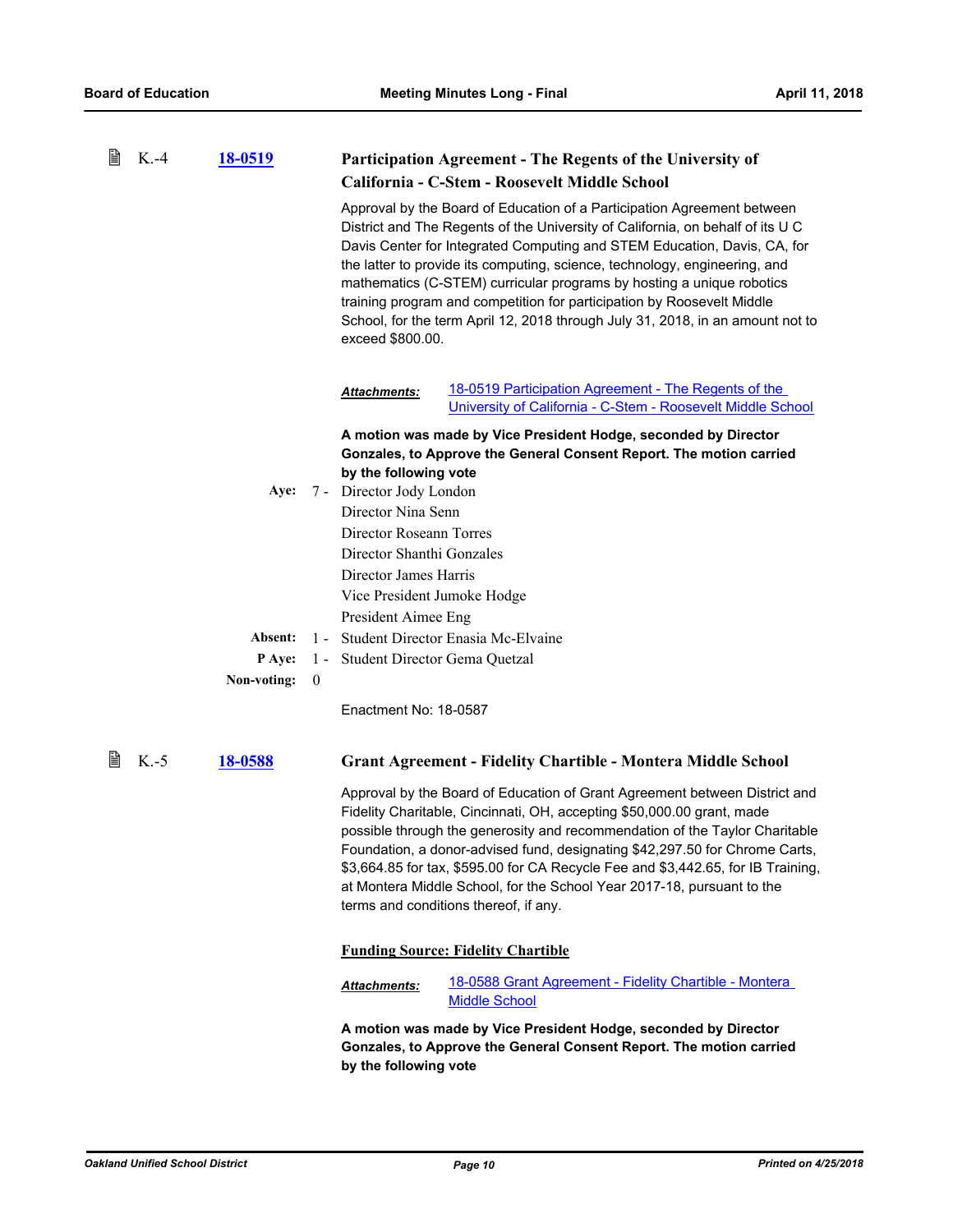| Aye:                   |                  | 7 - Director Jody London                                                                                                                                                                |                                                                                                                                                                                                                                                                                                                                                                                                                                                                                        |
|------------------------|------------------|-----------------------------------------------------------------------------------------------------------------------------------------------------------------------------------------|----------------------------------------------------------------------------------------------------------------------------------------------------------------------------------------------------------------------------------------------------------------------------------------------------------------------------------------------------------------------------------------------------------------------------------------------------------------------------------------|
|                        |                  | Director Nina Senn                                                                                                                                                                      |                                                                                                                                                                                                                                                                                                                                                                                                                                                                                        |
|                        |                  | Director Roseann Torres                                                                                                                                                                 |                                                                                                                                                                                                                                                                                                                                                                                                                                                                                        |
|                        |                  | Director Shanthi Gonzales                                                                                                                                                               |                                                                                                                                                                                                                                                                                                                                                                                                                                                                                        |
|                        |                  | Director James Harris                                                                                                                                                                   |                                                                                                                                                                                                                                                                                                                                                                                                                                                                                        |
|                        |                  | Vice President Jumoke Hodge                                                                                                                                                             |                                                                                                                                                                                                                                                                                                                                                                                                                                                                                        |
|                        |                  | President Aimee Eng                                                                                                                                                                     |                                                                                                                                                                                                                                                                                                                                                                                                                                                                                        |
| Absent:                | $1 -$            |                                                                                                                                                                                         | Student Director Enasia Mc-Elvaine                                                                                                                                                                                                                                                                                                                                                                                                                                                     |
| P Aye:                 |                  | 1 - Student Director Gema Quetzal                                                                                                                                                       |                                                                                                                                                                                                                                                                                                                                                                                                                                                                                        |
| Non-voting:            | $\boldsymbol{0}$ |                                                                                                                                                                                         |                                                                                                                                                                                                                                                                                                                                                                                                                                                                                        |
|                        |                  |                                                                                                                                                                                         |                                                                                                                                                                                                                                                                                                                                                                                                                                                                                        |
|                        |                  | Enactment No: 18-0588                                                                                                                                                                   |                                                                                                                                                                                                                                                                                                                                                                                                                                                                                        |
| 閶<br>$K.-6$<br>18-0589 |                  |                                                                                                                                                                                         | <b>Grant Agreement - Fidelity Charitable - Montera Middle School</b>                                                                                                                                                                                                                                                                                                                                                                                                                   |
|                        |                  | and conditions thereof, if any.                                                                                                                                                         | Approval by the Board of Education of Grant Agreement between District and<br>Fidelity Charitable, Cincinnati, OH, accepting \$50,000.00 grant*, made<br>possible through the generosity and recommendation of the Taylor Charitable<br>Foundation, a donor-advised fund, designating \$42,297.50 for Chrome Carts,<br>\$3,664.85 for tax, \$595.00 for CA Recycle Fee and \$3,442.65, for IB Training,<br>at Montera Middle School for the School Year 2017-18, pursuant to the terms |
|                        |                  |                                                                                                                                                                                         | *Note: This is a second grant identical to the first (Legislative File No.<br>18-0588) except for check number.                                                                                                                                                                                                                                                                                                                                                                        |
|                        |                  |                                                                                                                                                                                         | <b>Funding Source: Fidelity Chartible</b>                                                                                                                                                                                                                                                                                                                                                                                                                                              |
|                        |                  | <b>Attachments:</b>                                                                                                                                                                     | 18-0589 Grant Agreement - Fidelity Charitable - Montera<br><b>Middle School</b>                                                                                                                                                                                                                                                                                                                                                                                                        |
| Aye:                   |                  | by the following vote<br>7 - Director Jody London<br>Director Nina Senn<br>Director Roseann Torres<br>Director Shanthi Gonzales<br>Director James Harris<br>Vice President Jumoke Hodge | A motion was made by Vice President Hodge, seconded by Director<br>Gonzales, to Approve the General Consent Report. The motion carried                                                                                                                                                                                                                                                                                                                                                 |
|                        |                  | President Aimee Eng                                                                                                                                                                     |                                                                                                                                                                                                                                                                                                                                                                                                                                                                                        |
| Absent:                | $1 -$            |                                                                                                                                                                                         | Student Director Enasia Mc-Elvaine                                                                                                                                                                                                                                                                                                                                                                                                                                                     |
| P Aye:                 | $1 -$            | Student Director Gema Quetzal                                                                                                                                                           |                                                                                                                                                                                                                                                                                                                                                                                                                                                                                        |
| Non-voting:            | $\mathbf{0}$     |                                                                                                                                                                                         |                                                                                                                                                                                                                                                                                                                                                                                                                                                                                        |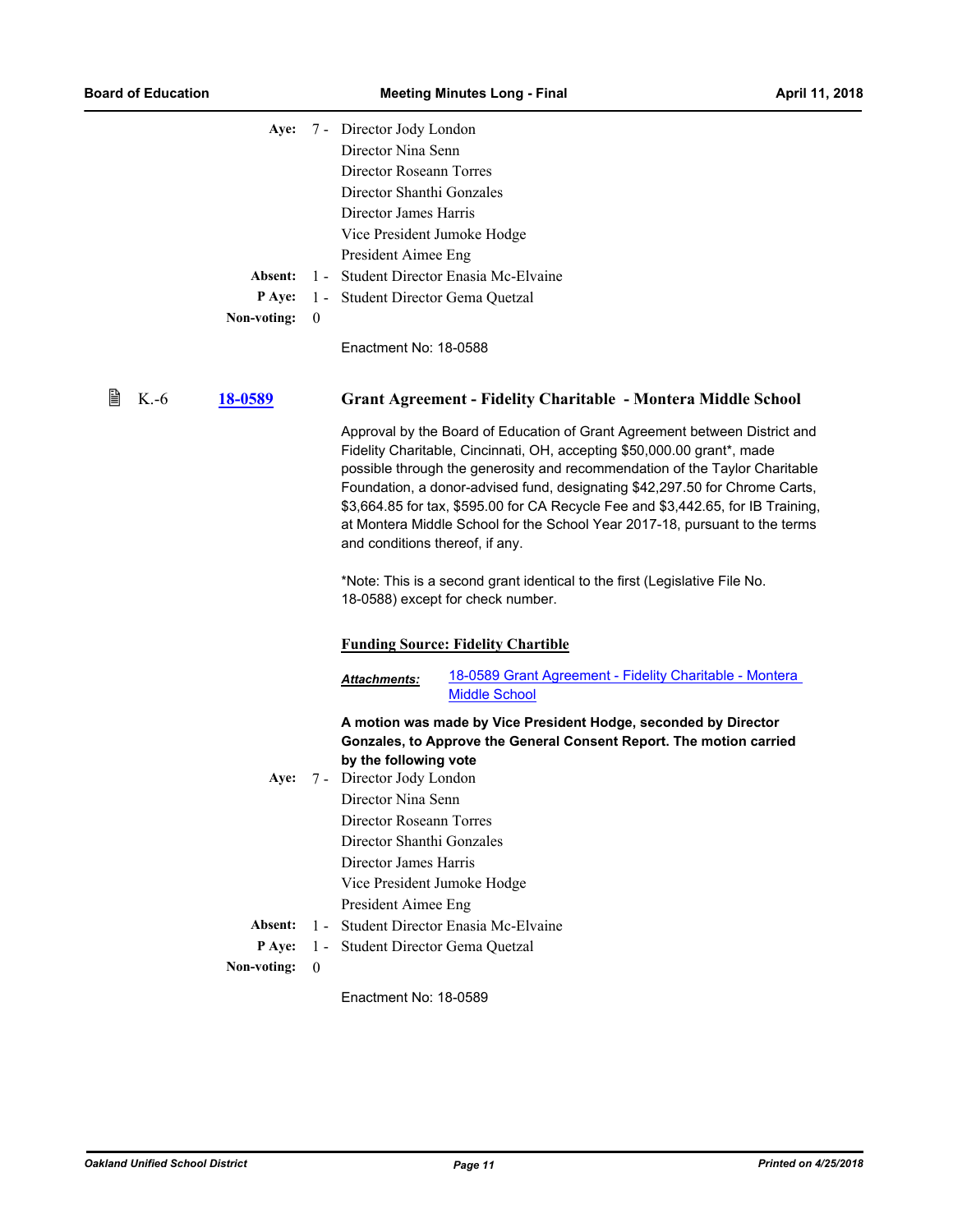| 閶 | $K.-7$ | 18-0604              |              | Professional Services Contract - Asia Society - Oakland School of                                                                                                                                                                                                                                                                                                                                                                                                                                                                                                                                                         |
|---|--------|----------------------|--------------|---------------------------------------------------------------------------------------------------------------------------------------------------------------------------------------------------------------------------------------------------------------------------------------------------------------------------------------------------------------------------------------------------------------------------------------------------------------------------------------------------------------------------------------------------------------------------------------------------------------------------|
|   |        |                      |              | Language (SOL)                                                                                                                                                                                                                                                                                                                                                                                                                                                                                                                                                                                                            |
|   |        |                      |              | Ratification by the Board of Education of a Professional Services Contract<br>between the District and the Asia Society, New York, NY, for the latter to<br>provide technical assistance and professional development services in<br>support of the development of the school including but not limited to executive<br>coaching, professional development sessions, meeting with teacher teams,<br>visiting classrooms, and meeting regularly with the school leadership team at<br>Oakland SOL (School of Language), for the period of April 12, 2018 through<br>June 30, 2018, in an amount not to exceed \$32,150.00. |
|   |        |                      |              | <b>Vendor No.: 1007186</b>                                                                                                                                                                                                                                                                                                                                                                                                                                                                                                                                                                                                |
|   |        |                      |              | Requisition No.: R0182990                                                                                                                                                                                                                                                                                                                                                                                                                                                                                                                                                                                                 |
|   |        |                      |              | Resource Code-Site No.: 9305-217                                                                                                                                                                                                                                                                                                                                                                                                                                                                                                                                                                                          |
|   |        |                      |              | <b>Funding Source: Educate 78</b>                                                                                                                                                                                                                                                                                                                                                                                                                                                                                                                                                                                         |
|   |        |                      |              | 18-0604 Professional Services Contract - Asia Society -<br><b>Attachments:</b><br>Oakland School of Language (SOL)                                                                                                                                                                                                                                                                                                                                                                                                                                                                                                        |
|   |        | Aye:                 |              | A motion was made by Director Harris, seconded by Director Senn that<br>this motion be Adopted. The motion carried by the following vote<br>5 - Director Jody London                                                                                                                                                                                                                                                                                                                                                                                                                                                      |
|   |        |                      |              | Director Nina Senn                                                                                                                                                                                                                                                                                                                                                                                                                                                                                                                                                                                                        |
|   |        |                      |              | Director James Harris                                                                                                                                                                                                                                                                                                                                                                                                                                                                                                                                                                                                     |
|   |        |                      |              | Vice President Jumoke Hodge                                                                                                                                                                                                                                                                                                                                                                                                                                                                                                                                                                                               |
|   |        |                      |              | President Aimee Eng                                                                                                                                                                                                                                                                                                                                                                                                                                                                                                                                                                                                       |
|   |        | Nav:                 |              | 1 - Director Roseann Torres                                                                                                                                                                                                                                                                                                                                                                                                                                                                                                                                                                                               |
|   |        | Abstained:           |              | 1 - Director Shanthi Gonzales                                                                                                                                                                                                                                                                                                                                                                                                                                                                                                                                                                                             |
|   |        | Absent:              |              | 1 - Student Director Enasia Mc-Elvaine                                                                                                                                                                                                                                                                                                                                                                                                                                                                                                                                                                                    |
|   |        | <b>P</b> Abstention: |              | 1 - Student Director Gema Quetzal                                                                                                                                                                                                                                                                                                                                                                                                                                                                                                                                                                                         |
|   |        | Non-voting:          | $\mathbf{0}$ |                                                                                                                                                                                                                                                                                                                                                                                                                                                                                                                                                                                                                           |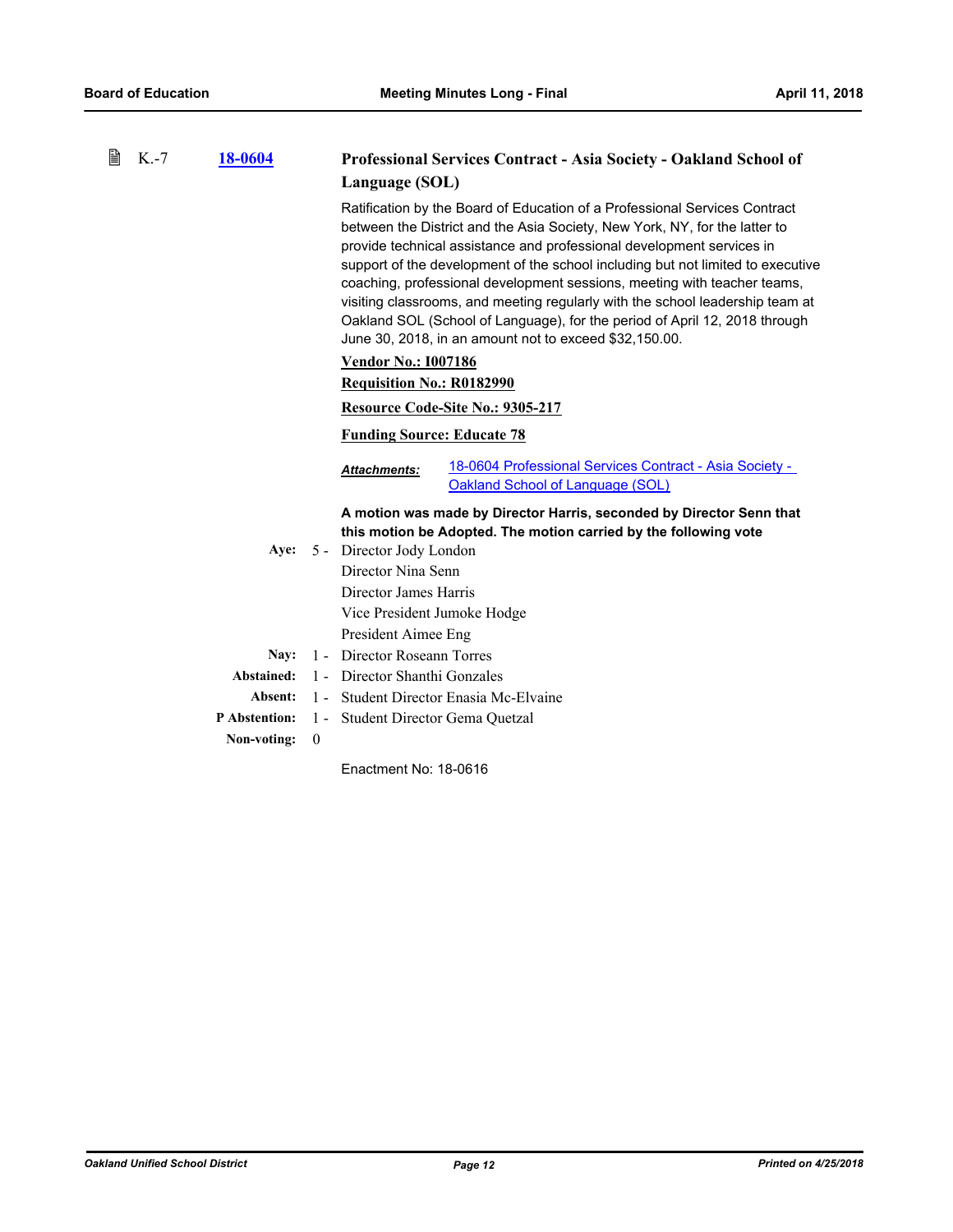| B | $K.-8$ | 18-0606     |                | <b>Grant Award - California Department of Social Services - Refugee</b>                                                                                                                                                                                                                                                                                                                                          |  |
|---|--------|-------------|----------------|------------------------------------------------------------------------------------------------------------------------------------------------------------------------------------------------------------------------------------------------------------------------------------------------------------------------------------------------------------------------------------------------------------------|--|
|   |        |             |                | Programs Bureau - English Language Learner & Multilingual                                                                                                                                                                                                                                                                                                                                                        |  |
|   |        |             |                | <b>Achievement (ELLMA) Department</b>                                                                                                                                                                                                                                                                                                                                                                            |  |
|   |        |             |                | Acceptance by the Board of Education of Grant Award, from the California<br>Department of Social Services, in the amount of \$611,840.00, in California<br>Newcomer Education and Well-Being Funds, for student refugees, via the<br>English Learner and Multilingual Achievement Department, for the period of<br>July 1, 2017 through June 30, 2018, pursuant to the terms and conditions,<br>thereof, if any. |  |
|   |        |             |                | <b>Funding Source: California Department of Social Services, Refugee</b>                                                                                                                                                                                                                                                                                                                                         |  |
|   |        |             |                | <b>Programs Bureau Grant</b>                                                                                                                                                                                                                                                                                                                                                                                     |  |
|   |        |             |                | 18-0606 Grant Application - California Department of Social<br><b>Attachments:</b><br>Services - Refugee Programs Bureau - English Language<br>Learner & Multilingual Achievement (ELLMA) Department                                                                                                                                                                                                             |  |
|   |        |             |                | A motion was made by Vice President Hodge, seconded by Director                                                                                                                                                                                                                                                                                                                                                  |  |
|   |        |             |                | Gonzales, to Approve the General Consent Report. The motion carried                                                                                                                                                                                                                                                                                                                                              |  |
|   |        |             |                | by the following vote                                                                                                                                                                                                                                                                                                                                                                                            |  |
|   |        | Ave:        |                | 7 - Director Jody London                                                                                                                                                                                                                                                                                                                                                                                         |  |
|   |        |             |                | Director Nina Senn                                                                                                                                                                                                                                                                                                                                                                                               |  |
|   |        |             |                | Director Roseann Torres                                                                                                                                                                                                                                                                                                                                                                                          |  |
|   |        |             |                | Director Shanthi Gonzales                                                                                                                                                                                                                                                                                                                                                                                        |  |
|   |        |             |                | Director James Harris                                                                                                                                                                                                                                                                                                                                                                                            |  |
|   |        |             |                | Vice President Jumoke Hodge                                                                                                                                                                                                                                                                                                                                                                                      |  |
|   |        |             |                | President Aimee Eng                                                                                                                                                                                                                                                                                                                                                                                              |  |
|   |        | Absent:     | $1 -$          | Student Director Enasia Mc-Elvaine                                                                                                                                                                                                                                                                                                                                                                               |  |
|   |        | P Aye:      |                | 1 - Student Director Gema Quetzal                                                                                                                                                                                                                                                                                                                                                                                |  |
|   |        | Non-voting: | $\overline{0}$ |                                                                                                                                                                                                                                                                                                                                                                                                                  |  |
|   |        |             |                | Enactment No: 18-0591                                                                                                                                                                                                                                                                                                                                                                                            |  |

**Board of Education**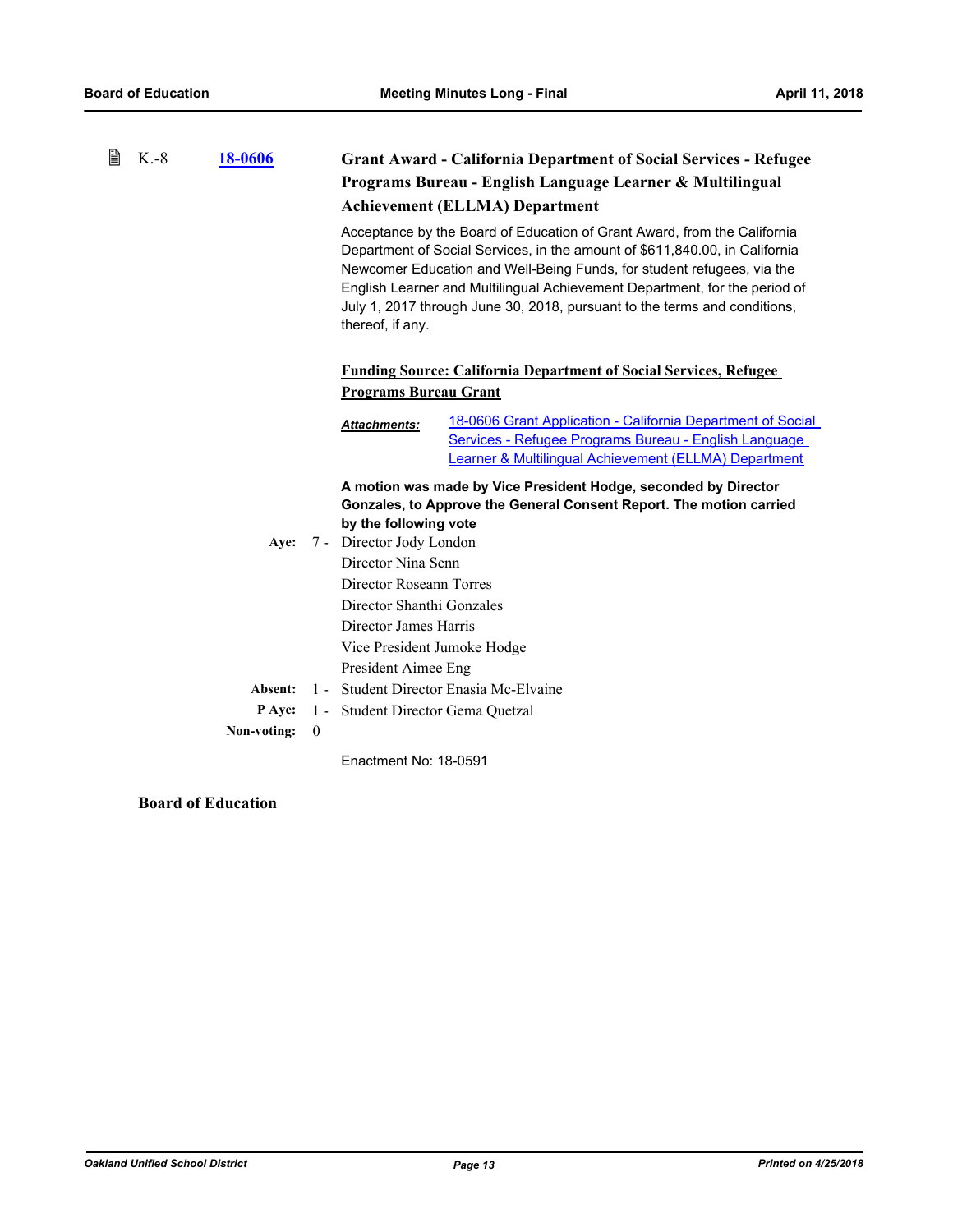| 圁 | $K.-9$ | <b>18-0416</b>    |                | Appointment - Amana Harris - Measure G1 - Districtwide Teacher<br><b>Retention and Middle School Improvement Act Oversight</b><br>Commission<br>Ratification by the Board of Education of President of the Board's<br>appointment of Amana Harris to the Measure G1 - Districtwide Teacher<br>Retention and Middle School Improvement Act Oversight Commission,<br>effective April 16, 2018, for term ending April 15, 2020. |                                                                                                                                                               |  |
|---|--------|-------------------|----------------|------------------------------------------------------------------------------------------------------------------------------------------------------------------------------------------------------------------------------------------------------------------------------------------------------------------------------------------------------------------------------------------------------------------------------|---------------------------------------------------------------------------------------------------------------------------------------------------------------|--|
|   |        |                   |                | Attachments:                                                                                                                                                                                                                                                                                                                                                                                                                 | <u> 18-0416 Appointment - Amana Harris - Measure G1 - </u><br>Districtwide Teacher Retention and Middle School<br><b>Improvement Act Oversight Commission</b> |  |
|   |        | Aye:              |                | by the following vote<br>7 - Director Jody London<br>Director Nina Senn<br>Director Roseann Torres<br>Director Shanthi Gonzales<br>Director James Harris<br>Vice President Jumoke Hodge                                                                                                                                                                                                                                      | A motion was made by Vice President Hodge, seconded by Director<br>Gonzales, to Approve the General Consent Report. The motion carried                        |  |
|   |        |                   |                | President Aimee Eng                                                                                                                                                                                                                                                                                                                                                                                                          |                                                                                                                                                               |  |
|   |        | Absent:<br>P Aye: |                | 1 - Student Director Enasia Mc-Elvaine                                                                                                                                                                                                                                                                                                                                                                                       |                                                                                                                                                               |  |
|   |        | Non-voting:       | $\theta$       | 1 - Student Director Gema Quetzal                                                                                                                                                                                                                                                                                                                                                                                            |                                                                                                                                                               |  |
|   |        |                   |                | Enactment No: 18-0592                                                                                                                                                                                                                                                                                                                                                                                                        |                                                                                                                                                               |  |
| 閶 | $K-10$ | <u>18-0662</u>    |                |                                                                                                                                                                                                                                                                                                                                                                                                                              | <b>Minutes - Board of Education - Regular Meeting - March 28, 2018</b>                                                                                        |  |
|   |        |                   |                |                                                                                                                                                                                                                                                                                                                                                                                                                              | Ratification by the Board of Education of its Regular Meeting Minutes of<br>March 28, 2018, prepared by Staff shortly after said Meeting.                     |  |
|   |        |                   |                | <b>Attachments:</b>                                                                                                                                                                                                                                                                                                                                                                                                          | 18-0662 Minutes - Board of Education - Regular Meeting -<br>March 28, 2018                                                                                    |  |
|   |        |                   |                | by the following vote                                                                                                                                                                                                                                                                                                                                                                                                        | A motion was made by Vice President Hodge, seconded by Director<br>Gonzales, to Approve the General Consent Report. The motion carried                        |  |
|   |        | Aye:              |                | 7 - Director Jody London                                                                                                                                                                                                                                                                                                                                                                                                     |                                                                                                                                                               |  |
|   |        |                   |                | Director Nina Senn                                                                                                                                                                                                                                                                                                                                                                                                           |                                                                                                                                                               |  |
|   |        |                   |                | Director Roseann Torres                                                                                                                                                                                                                                                                                                                                                                                                      |                                                                                                                                                               |  |
|   |        |                   |                | Director Shanthi Gonzales                                                                                                                                                                                                                                                                                                                                                                                                    |                                                                                                                                                               |  |
|   |        |                   |                | Director James Harris                                                                                                                                                                                                                                                                                                                                                                                                        |                                                                                                                                                               |  |
|   |        |                   |                | Vice President Jumoke Hodge                                                                                                                                                                                                                                                                                                                                                                                                  |                                                                                                                                                               |  |
|   |        |                   |                | President Aimee Eng                                                                                                                                                                                                                                                                                                                                                                                                          |                                                                                                                                                               |  |
|   |        | Absent:           | $1 -$          |                                                                                                                                                                                                                                                                                                                                                                                                                              | Student Director Enasia Mc-Elvaine                                                                                                                            |  |
|   |        | P Aye:            |                | 1 - Student Director Gema Quetzal                                                                                                                                                                                                                                                                                                                                                                                            |                                                                                                                                                               |  |
|   |        | Non-voting:       | $\overline{0}$ |                                                                                                                                                                                                                                                                                                                                                                                                                              |                                                                                                                                                               |  |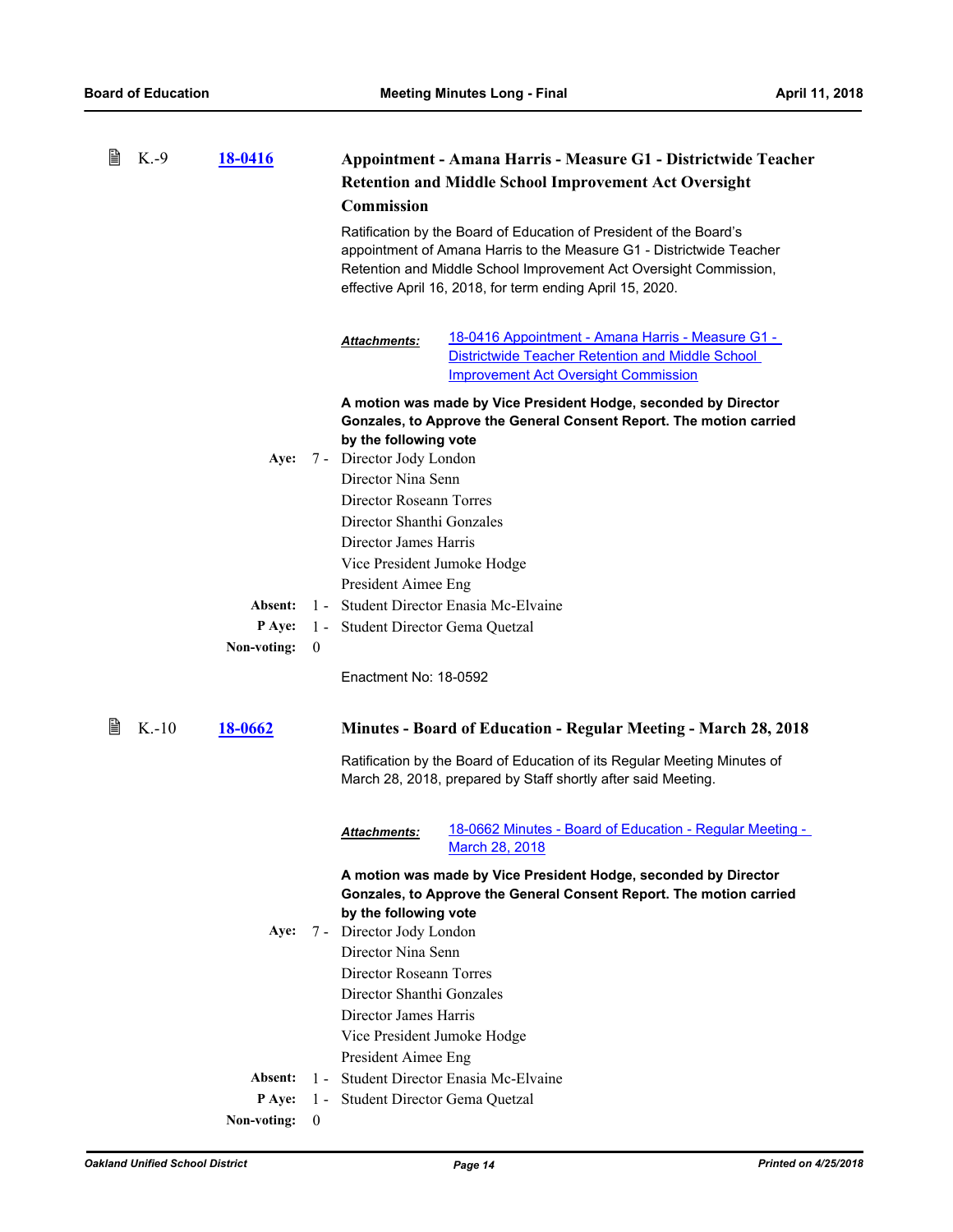| $K-11$ | 18-0801     |          | Reappointment - Monique Adorno-Jimenez (2nd Term) - Measure<br>G1 - Districtwide Teacher Retention and Middle School<br><b>Improvement Act Oversight Commission</b>                                                                                                                                                                                      |  |  |  |
|--------|-------------|----------|----------------------------------------------------------------------------------------------------------------------------------------------------------------------------------------------------------------------------------------------------------------------------------------------------------------------------------------------------------|--|--|--|
|        |             |          | Ratification by the Board of Education of President of the Board's<br>reappointment of Monique Adorno-Jimenez (2nd Term) to the Measure G1 -<br>Districtwide Teacher Retention and Middle School Improvement Act Oversight<br>Commission, effective April 16, 2018, for term ending April 15, 2020.                                                      |  |  |  |
|        | Ave:        |          | A motion was made by Vice President Hodge, seconded by Director<br>Gonzales, to Approve the General Consent Report. The motion carried<br>by the following vote<br>7 - Director Jody London<br>Director Nina Senn<br>Director Roseann Torres<br>Director Shanthi Gonzales<br>Director James Harris<br>Vice President Jumoke Hodge<br>President Aimee Eng |  |  |  |
|        | Absent:     |          | 1 - Student Director Enasia Mc-Elvaine                                                                                                                                                                                                                                                                                                                   |  |  |  |
|        | P Aye:      |          | 1 - Student Director Gema Quetzal                                                                                                                                                                                                                                                                                                                        |  |  |  |
|        | Non-voting: | $\theta$ |                                                                                                                                                                                                                                                                                                                                                          |  |  |  |
|        |             |          | Enactment No: 18-0594                                                                                                                                                                                                                                                                                                                                    |  |  |  |

# **Approval of the General Consent Report**

|             |          | A motion was made by Vice President Hodge, seconded by Director<br>Gonzales, to Approve the General Consent Report. The motion carried<br>by the following vote |
|-------------|----------|-----------------------------------------------------------------------------------------------------------------------------------------------------------------|
| Aye:        |          | 7 - Director Jody London                                                                                                                                        |
|             |          | Director Nina Senn                                                                                                                                              |
|             |          | Director Roseann Torres                                                                                                                                         |
|             |          | Director Shanthi Gonzales                                                                                                                                       |
|             |          | Director James Harris                                                                                                                                           |
|             |          | Vice President Jumoke Hodge                                                                                                                                     |
|             |          | President Aimee Eng                                                                                                                                             |
| Absent:     |          | 1 - Student Director Enasia Mc-Elvaine                                                                                                                          |
| P Ave:      |          | 1 - Student Director Gema Quetzal                                                                                                                               |
| Non-voting: | $\theta$ |                                                                                                                                                                 |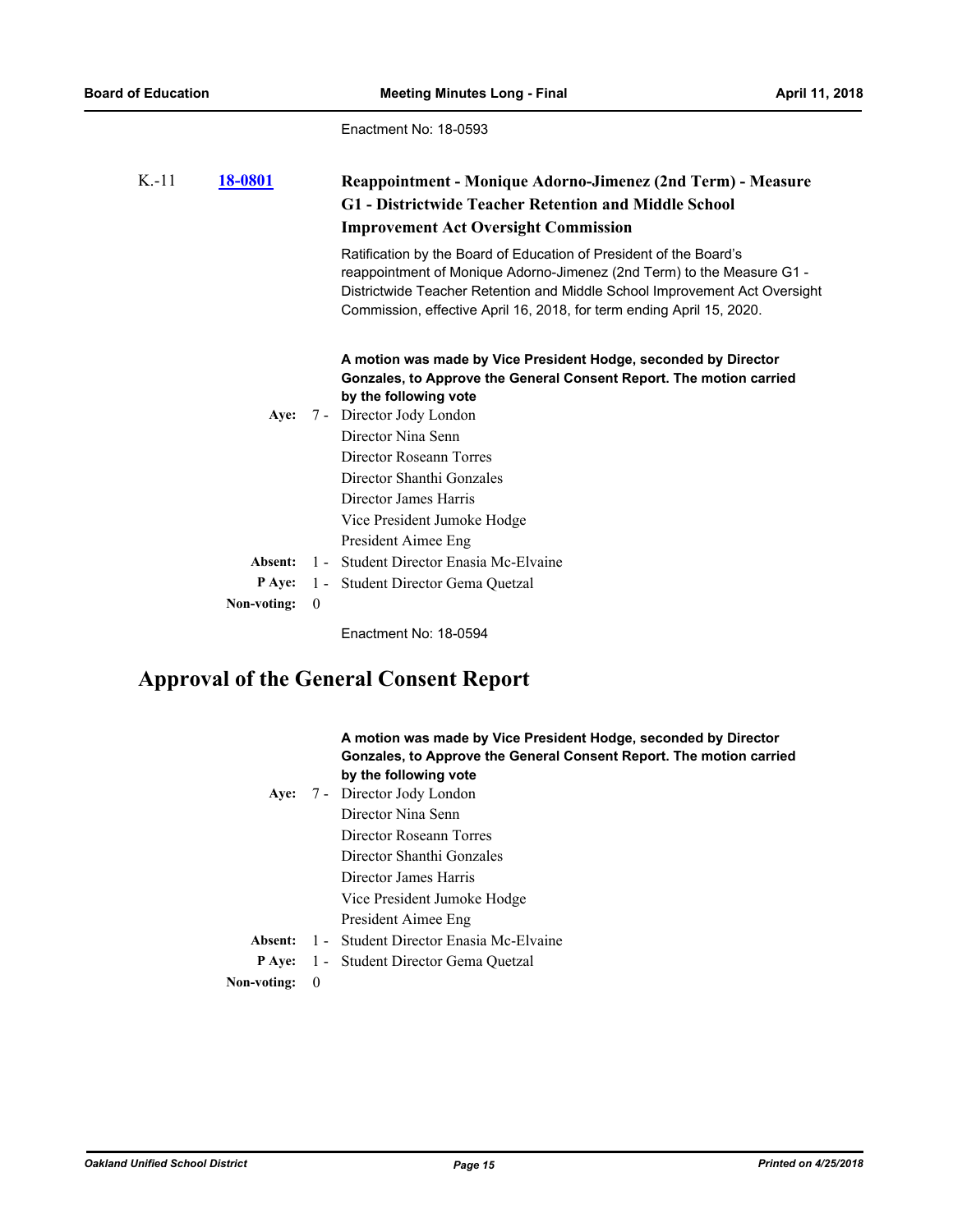# **K1. Adoption of General Consent Report No. 2**

*Public Comments Armendariz, Ismael Gorham, Trish Hutchinson, Mike*

**Late Submission - Contracts - Approvals**

**Senior Business Officer**

| B | $K1-1$ | 18-0514     |              | Change Order No. 2 - Arntz/Focon JV, Inc. - Madison Park                                                                                                                                                                                                                                                                                                                                                                                                                                             |  |  |
|---|--------|-------------|--------------|------------------------------------------------------------------------------------------------------------------------------------------------------------------------------------------------------------------------------------------------------------------------------------------------------------------------------------------------------------------------------------------------------------------------------------------------------------------------------------------------------|--|--|
|   |        |             |              | <b>Academy Expansion Project</b>                                                                                                                                                                                                                                                                                                                                                                                                                                                                     |  |  |
|   |        |             |              | Approval by the Board of Education of Change Order No. 2 to Agreement<br>between District and Arntz/Focon JV, Inc., to extend duration of project per<br>construction schedule, delayed mostly by small change order work requested<br>by District between December 23, 2016 to April 21, 2017, for Madison Park<br>Academy Expansion, in an amount not to exceed \$263,370.00, increasing<br>the Contract not to exceed amount from \$1,714,398.29 to \$1,977,768.29.<br><b>Vendor No.: V050293</b> |  |  |
|   |        |             |              |                                                                                                                                                                                                                                                                                                                                                                                                                                                                                                      |  |  |
|   |        |             |              | <b>Requisition No.: P1804673</b>                                                                                                                                                                                                                                                                                                                                                                                                                                                                     |  |  |
|   |        |             |              | Resource Code-Site No.: 9350-215                                                                                                                                                                                                                                                                                                                                                                                                                                                                     |  |  |
|   |        |             |              | <b>Funding Source: Fund 21 Measure J</b>                                                                                                                                                                                                                                                                                                                                                                                                                                                             |  |  |
|   |        |             |              | 18-0514 Change Order No. 2 - Arntz/Focon JV, Inc. -<br><b>Attachments:</b><br><b>Madison Park Academy Expansion Project</b>                                                                                                                                                                                                                                                                                                                                                                          |  |  |
|   |        |             |              | A motion was made by Director Harris, seconded by Director Senn, to<br>Approve the General Consent Report No. 2. The motion carried by the<br>following vote                                                                                                                                                                                                                                                                                                                                         |  |  |
|   |        | Aye:        |              | 7 - Director Jody London                                                                                                                                                                                                                                                                                                                                                                                                                                                                             |  |  |
|   |        |             |              | Director Nina Senn                                                                                                                                                                                                                                                                                                                                                                                                                                                                                   |  |  |
|   |        |             |              | Director Roseann Torres                                                                                                                                                                                                                                                                                                                                                                                                                                                                              |  |  |
|   |        |             |              | Director Shanthi Gonzales                                                                                                                                                                                                                                                                                                                                                                                                                                                                            |  |  |
|   |        |             |              | Director James Harris                                                                                                                                                                                                                                                                                                                                                                                                                                                                                |  |  |
|   |        |             |              | Vice President Jumoke Hodge                                                                                                                                                                                                                                                                                                                                                                                                                                                                          |  |  |
|   |        |             |              | President Aimee Eng                                                                                                                                                                                                                                                                                                                                                                                                                                                                                  |  |  |
|   |        | Absent:     |              | 1 - Student Director Enasia Mc-Elvaine                                                                                                                                                                                                                                                                                                                                                                                                                                                               |  |  |
|   |        | P Aye:      |              | 1 - Student Director Gema Quetzal                                                                                                                                                                                                                                                                                                                                                                                                                                                                    |  |  |
|   |        | Non-voting: | $\mathbf{0}$ |                                                                                                                                                                                                                                                                                                                                                                                                                                                                                                      |  |  |
|   |        |             |              | Enactment No: 18-0596                                                                                                                                                                                                                                                                                                                                                                                                                                                                                |  |  |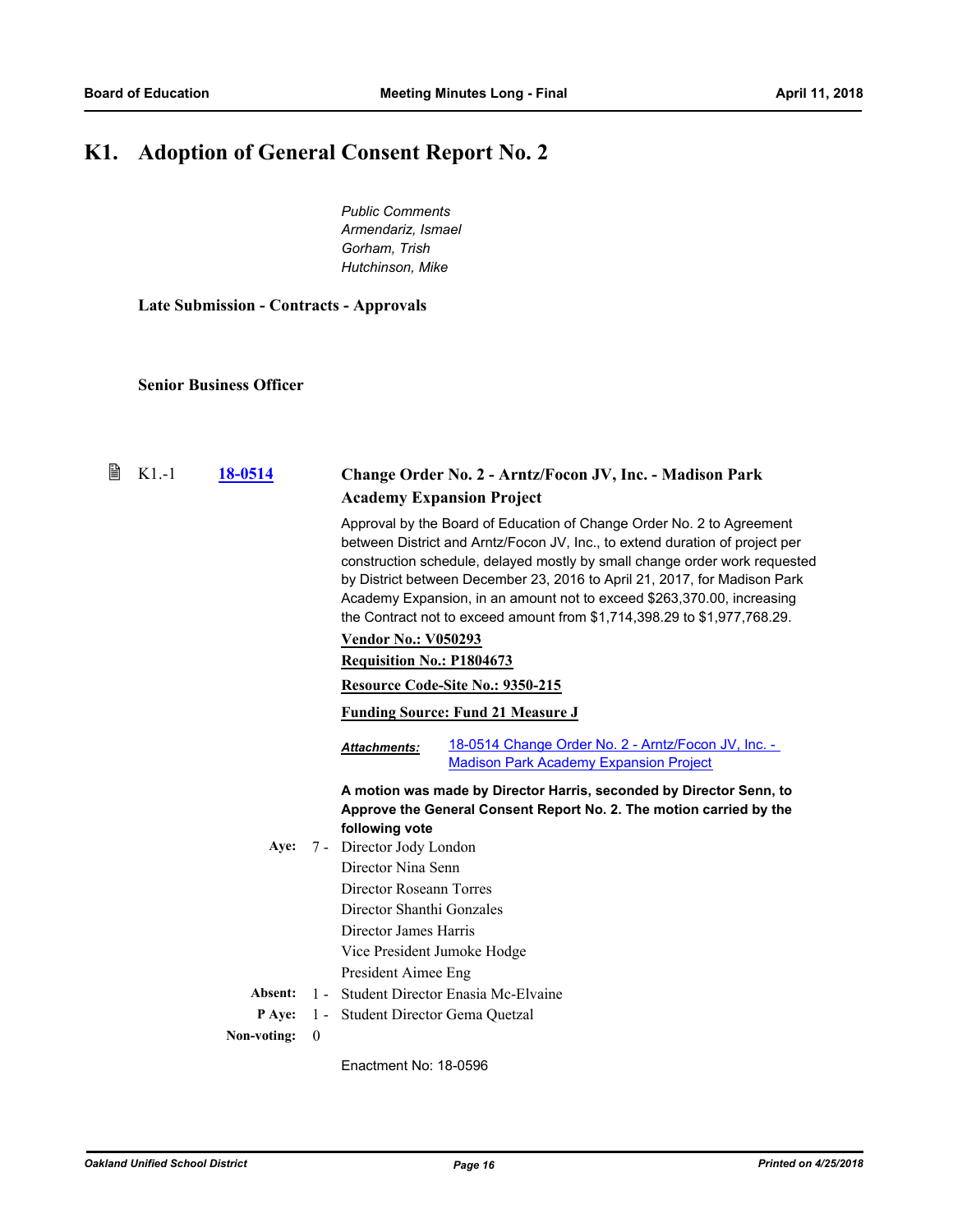| B | $K1.-2$ | 18-0676     |                                          | <b>Amendment No. 1, Independent Consultant Agreement Greater</b>                                                                                                                                                                                                                                                                                                                                                                                                                                                                                                                                                                                                                             |                                                                                                                                                                                        |  |
|---|---------|-------------|------------------------------------------|----------------------------------------------------------------------------------------------------------------------------------------------------------------------------------------------------------------------------------------------------------------------------------------------------------------------------------------------------------------------------------------------------------------------------------------------------------------------------------------------------------------------------------------------------------------------------------------------------------------------------------------------------------------------------------------------|----------------------------------------------------------------------------------------------------------------------------------------------------------------------------------------|--|
|   |         |             |                                          | Than \$87,700 - ACC Environmental Consultants - Foster                                                                                                                                                                                                                                                                                                                                                                                                                                                                                                                                                                                                                                       |                                                                                                                                                                                        |  |
|   |         |             |                                          |                                                                                                                                                                                                                                                                                                                                                                                                                                                                                                                                                                                                                                                                                              | <b>Educational Leadership Complex Project</b>                                                                                                                                          |  |
|   |         |             |                                          | Approval by the Board of Education of Amendment No. 1, Independent<br>Consultant Agreement Greater Than \$87,700 between the District and ACC<br>Environmental Consultants, Oakland, CA, for the latter to provide additional<br>environmental consulting services, as needed, as described in Scope of<br>Work, for the Foster Educational Leadership Complex Project, and extending<br>Agreement term of August 10, 2016 through August 11, 2017 to October 1,<br>2019, in an additional amount of \$35,000.00, increasing the not to exceed<br>amount of Agreement from \$120,736.00 to \$155,736.00. All other terms and<br>conditions of the Agreement remain in full force and effect. |                                                                                                                                                                                        |  |
|   |         |             |                                          | *Agreement approved August 10, 2016: File No. 16-1700; Enactment No.<br>16-1323.                                                                                                                                                                                                                                                                                                                                                                                                                                                                                                                                                                                                             |                                                                                                                                                                                        |  |
|   |         |             |                                          | <b>Vendor No.: V057331</b>                                                                                                                                                                                                                                                                                                                                                                                                                                                                                                                                                                                                                                                                   |                                                                                                                                                                                        |  |
|   |         |             |                                          | <b>Requisition No.: P1802585</b>                                                                                                                                                                                                                                                                                                                                                                                                                                                                                                                                                                                                                                                             |                                                                                                                                                                                        |  |
|   |         |             |                                          | Resource Code-Site No.: 9450-310                                                                                                                                                                                                                                                                                                                                                                                                                                                                                                                                                                                                                                                             |                                                                                                                                                                                        |  |
|   |         |             | <b>Funding Source: Fund 21 Measure J</b> |                                                                                                                                                                                                                                                                                                                                                                                                                                                                                                                                                                                                                                                                                              |                                                                                                                                                                                        |  |
|   |         |             |                                          | Attachments:                                                                                                                                                                                                                                                                                                                                                                                                                                                                                                                                                                                                                                                                                 | 18-0676 Amendment No. 1, Independent Consultant<br><b>Agreement Greater Than \$87,700 - ACC Environmental</b><br><b>Consultants - Foster Educational Leadership Complex</b><br>Project |  |
|   |         | Aye:        |                                          | following vote<br>7 - Director Jody London<br>Director Nina Senn                                                                                                                                                                                                                                                                                                                                                                                                                                                                                                                                                                                                                             | A motion was made by Director Harris, seconded by Director Senn, to<br>Approve the General Consent Report No. 2. The motion carried by the                                             |  |
|   |         |             |                                          | Director Roseann Torres                                                                                                                                                                                                                                                                                                                                                                                                                                                                                                                                                                                                                                                                      |                                                                                                                                                                                        |  |
|   |         |             |                                          | Director Shanthi Gonzales                                                                                                                                                                                                                                                                                                                                                                                                                                                                                                                                                                                                                                                                    |                                                                                                                                                                                        |  |
|   |         |             |                                          | Director James Harris                                                                                                                                                                                                                                                                                                                                                                                                                                                                                                                                                                                                                                                                        |                                                                                                                                                                                        |  |
|   |         |             |                                          | Vice President Jumoke Hodge                                                                                                                                                                                                                                                                                                                                                                                                                                                                                                                                                                                                                                                                  |                                                                                                                                                                                        |  |
|   |         |             |                                          | President Aimee Eng                                                                                                                                                                                                                                                                                                                                                                                                                                                                                                                                                                                                                                                                          |                                                                                                                                                                                        |  |
|   |         | Absent:     |                                          |                                                                                                                                                                                                                                                                                                                                                                                                                                                                                                                                                                                                                                                                                              | 1 - Student Director Enasia Mc-Elvaine                                                                                                                                                 |  |
|   |         | P Aye:      |                                          | 1 - Student Director Gema Quetzal                                                                                                                                                                                                                                                                                                                                                                                                                                                                                                                                                                                                                                                            |                                                                                                                                                                                        |  |
|   |         | Non-voting: | $\mathbf{0}$                             |                                                                                                                                                                                                                                                                                                                                                                                                                                                                                                                                                                                                                                                                                              |                                                                                                                                                                                        |  |

### **Senior Deputy Chief, Continuous School Improvement (CSI)**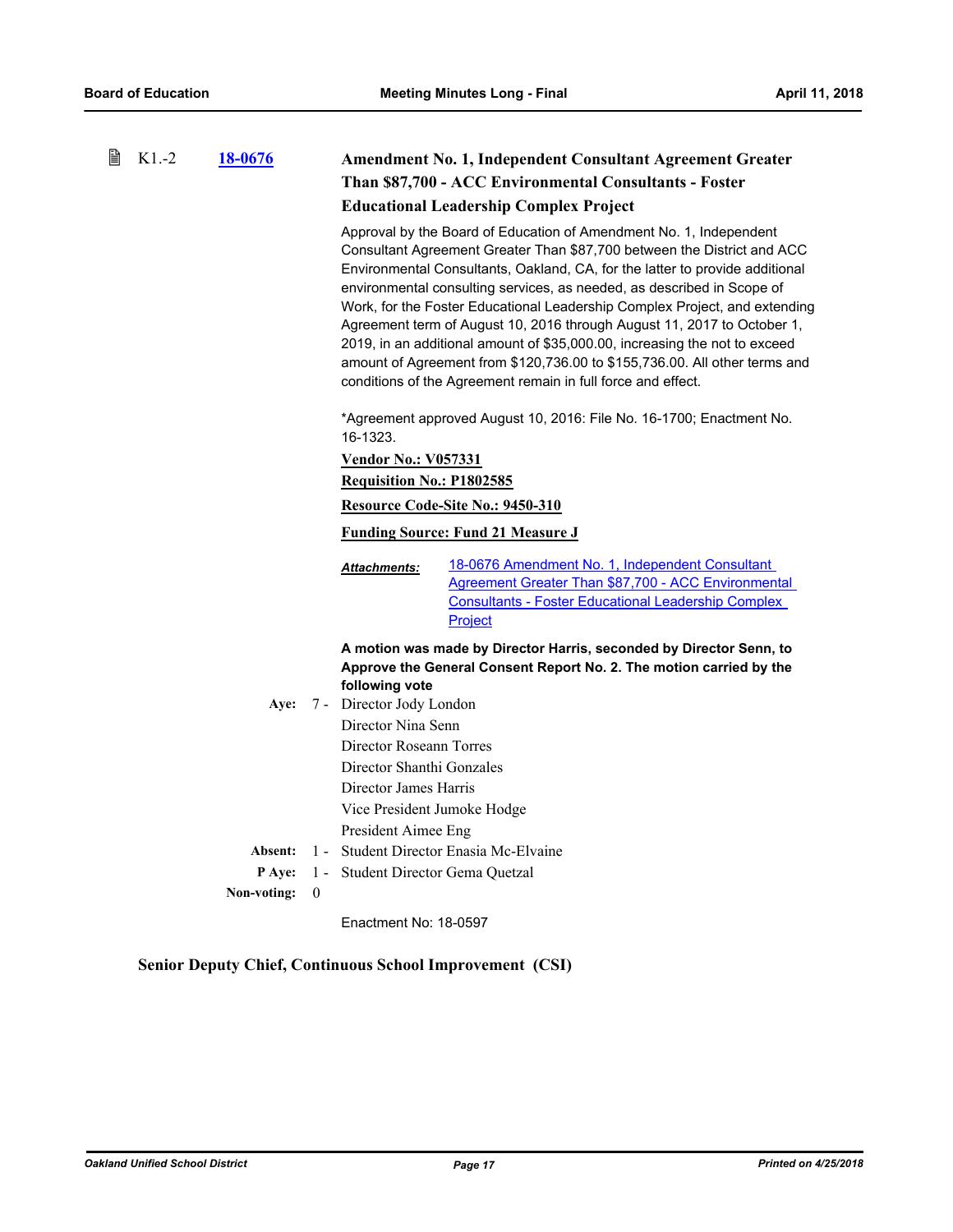#### 昏 K1.-3 **[18-0493](http://ousd.legistar.com/gateway.aspx?m=l&id=/matter.aspx?key=42673) Memorandum of Understanding - Health Initiatives for Youth - Community Partnerships - Community Schools and Student Services Department**

Approval by the Board of Education of a Memorandum of Understanding between District and Partner Organization - Health Initiatives for Youth, San Francisco, CA, - for the latter to offer health education, peer health education programs, risk reduction programs, empowerment programs, for pupils at Claremont Middle School, Coliseum College Preparatory Academy, McClymonds High, Castlemont High, Fremont High, Skyline High, Dewey Academy, Rudsdale Continuation, Oakland High, and Oakland Technical High Schools, via the Community Schools and Student Services Department, for the period of August 1, 2017 through August 1, 2020, at no cost to the District.

### **Funding Source: No Fiscal Impact**

[18-0493 Memorandum of Understanding - Health Initiatives](http://ousd.legistar.com/gateway.aspx?M=F&ID=88071.pdf) for Youth - Community Partnerships - Community Schools and Student Services Department *Attachments:*

### **A motion was made by Director Harris, seconded by Director Senn, to Approve the General Consent Report No. 2. The motion carried by the following vote**

Aye: 7 - Director Jody London Director Nina Senn Director Roseann Torres Director Shanthi Gonzales Director James Harris Vice President Jumoke Hodge President Aimee Eng **Absent:** 1 - Student Director Enasia Mc-Elvaine **P Aye:** 1 - Student Director Gema Quetzal

**Non-voting:** 0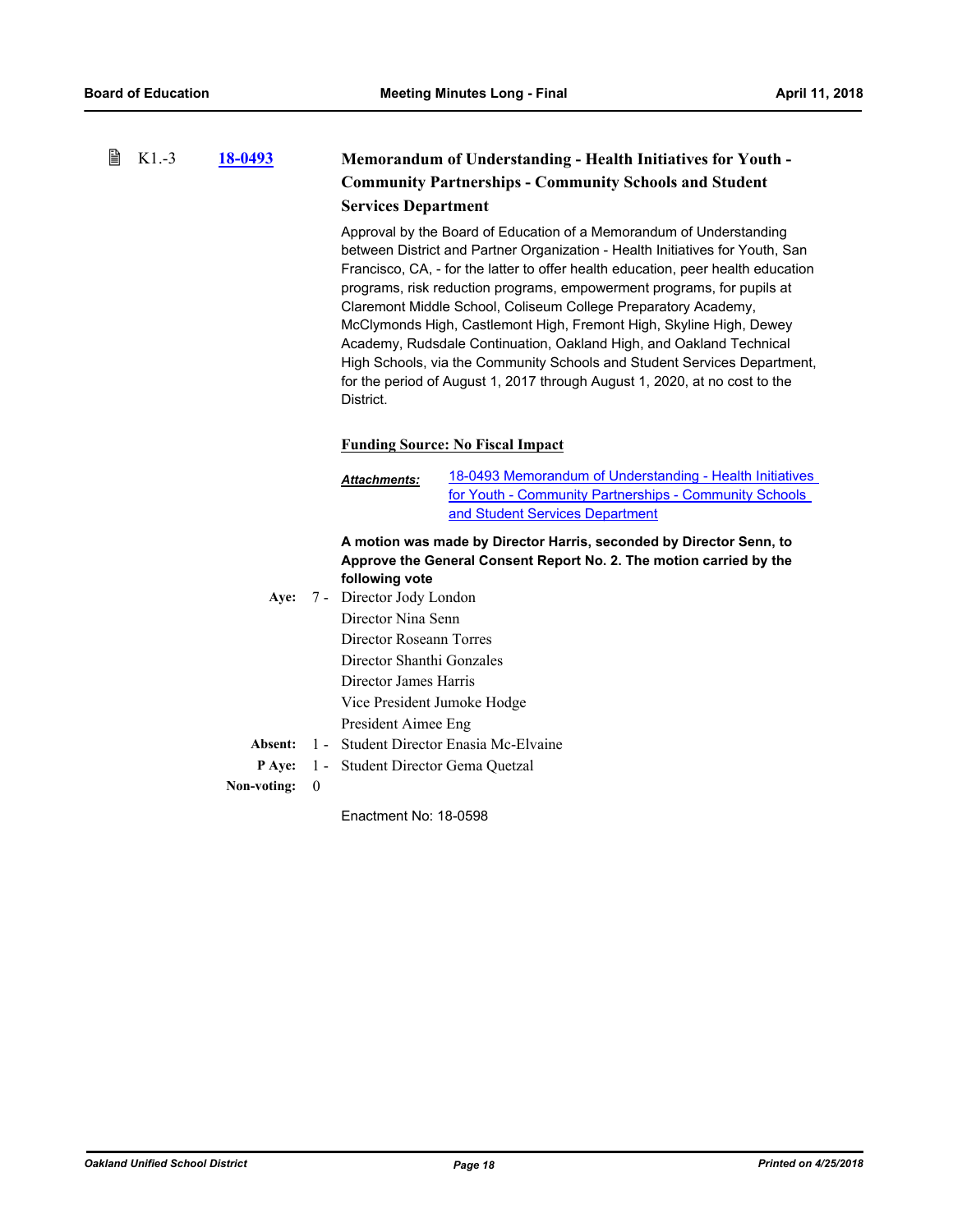#### 昏 K1.-4 **[18-0494](http://ousd.legistar.com/gateway.aspx?m=l&id=/matter.aspx?key=42674) Memorandum of Understanding - Kinderdance East Bay - Community Partnerships - Community Schools and Student Services Department**

Approval by the Board of Education of a Memorandum of Understanding Between A Partnership Organization - Kinderdance East Bay, Oakland, CA, and District, for the former to teach the Kindermotion developmental movement and fitness program in which children are educated through games, music, and exercise at Crocker Highlands Elementary School, via the Community Schools and Student Services Department, for the period of September 1, 2017 through May 31, 2018, at no cost to the District.

#### **Funding Source: No Fiscal Impact**

[18-0494 Memorandum of Understanding - Kinderdance East](http://ousd.legistar.com/gateway.aspx?M=F&ID=88078.pdf) Bay - Community Partnerships - Community Schools and **Student Services Department** *Attachments:*

**A motion was made by Director Harris, seconded by Director Senn, to Approve the General Consent Report No. 2. The motion carried by the following vote**

Aye: 7 - Director Jody London Director Nina Senn Director Roseann Torres Director Shanthi Gonzales Director James Harris Vice President Jumoke Hodge President Aimee Eng **Absent:** 1 - Student Director Enasia Mc-Elvaine **P Aye:** 1 - Student Director Gema Quetzal **Non-voting:** 0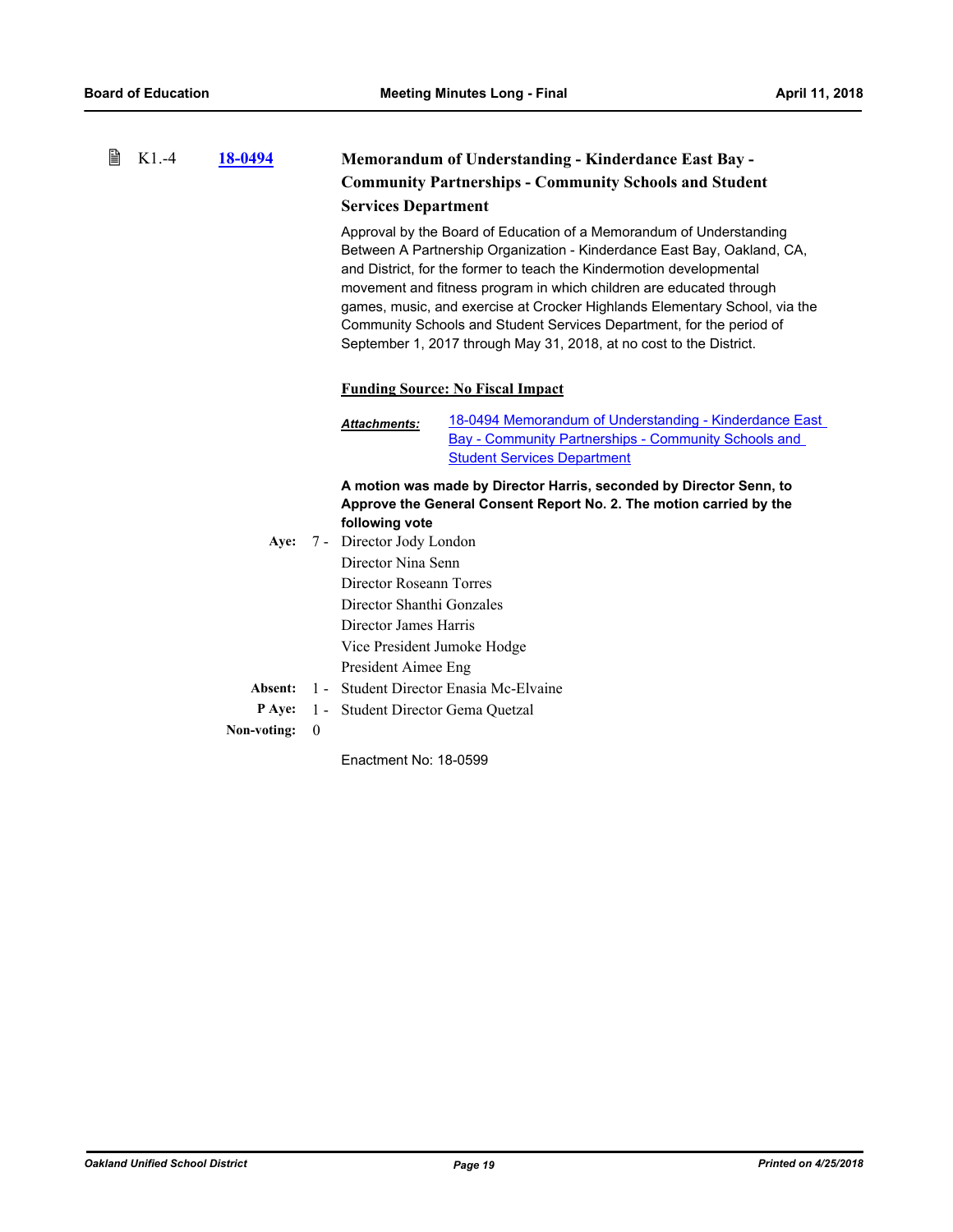#### 昏 K1.-5 **[18-0499](http://ousd.legistar.com/gateway.aspx?m=l&id=/matter.aspx?key=42679) Memorandum of Understanding - The Watershed Project - Community Partnerships - Community Schools and Student Services Department**

Approval by the Board of Education of a Memorandum of Understanding between District and The Watershed Project, Richmond, CA, for the latter to provide students, teachers, and volunteers watershed science education program by offering in-class lessons and field trips to local parks; the practiced-based STEM learning opportunity will introduce older students to watersheds through data collection, direct service, design challenge, and discussion; through actual hands-on engagement in local parks and on-going projects, the program will inspire Oakland Technical High School students to become leaders in watershed stewardship, for the period of September 1, 2017 through June 30, 2018, at no cost to the District.

### **Funding Source: No Fiscal Impact**

[18-0499 Memorandum of Understanding - The Watershed](http://ousd.legistar.com/gateway.aspx?M=F&ID=88088.pdf) Project - Community Partnerships - Community Schools and Student Services Department *Attachments:*

### **A motion was made by Director Harris, seconded by Director Senn, to Approve the General Consent Report No. 2. The motion carried by the following vote**

Aye: 7 - Director Jody London Director Nina Senn Director Roseann Torres Director Shanthi Gonzales Director James Harris Vice President Jumoke Hodge President Aimee Eng **Absent:** 1 - Student Director Enasia Mc-Elvaine **P Aye:** 1 - Student Director Gema Quetzal

**Non-voting:** 0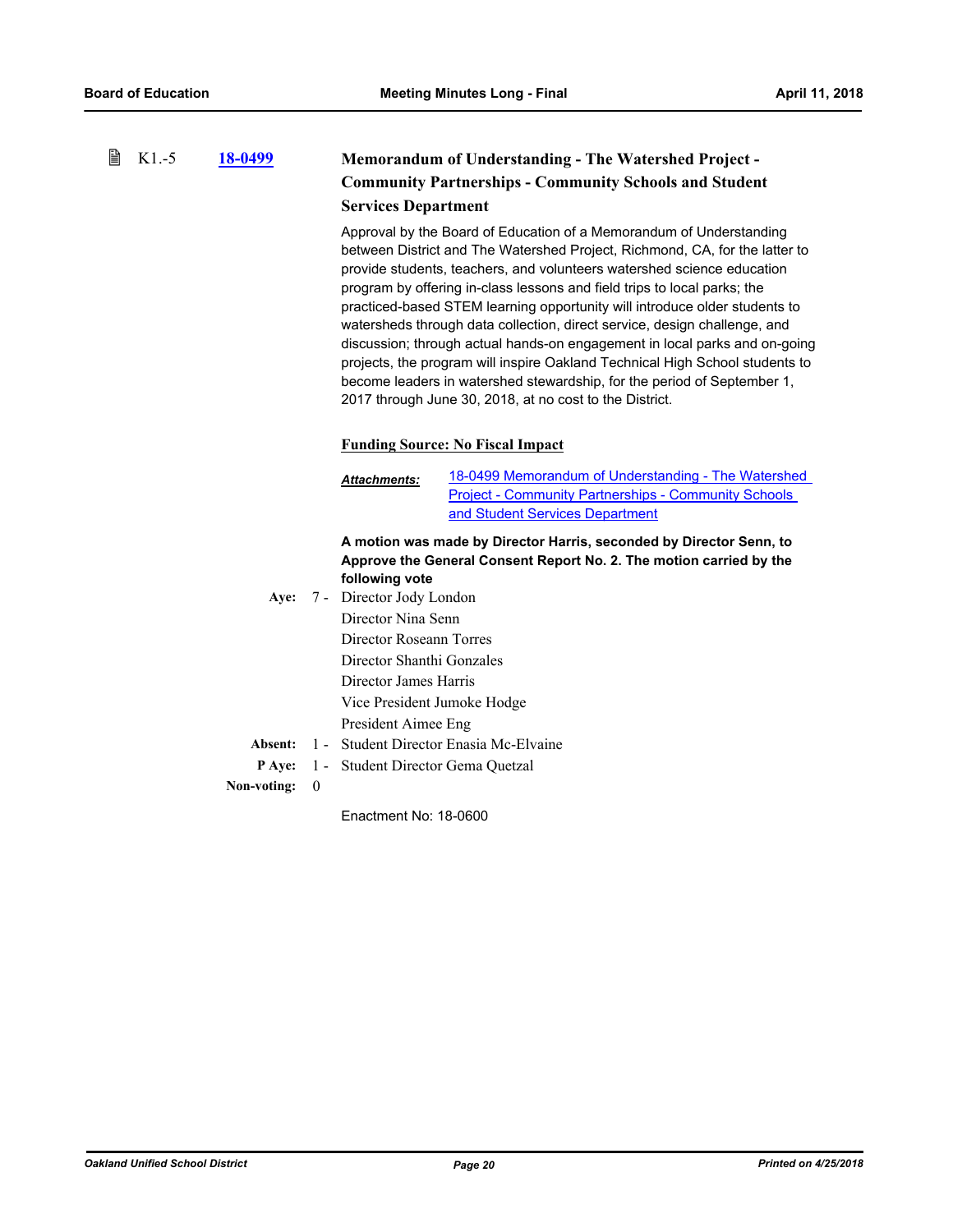#### 昏 K1.-6 **[18-0504](http://ousd.legistar.com/gateway.aspx?m=l&id=/matter.aspx?key=42684) Memorandum of Understanding - Spanish Speaking Citizens Foundation - Oakland Adult and Career Education - Lease Agreement/Adult Education Classes**

Approval by the Board of Education of Memorandum of [Administrative] Understanding between Spanish Speaking Citizens' Foundation, Oakland, CA, and District, for the latter to provide Oakland Adult and Career Education classes on the former's premises at 1470 Fruitvale Ave., Oakland, CA, pursuant to the terms and conditions stated in said MOU, for the term of January 1, 2018 through January 1, 2021, at no premises cost to the District.

### **Funding Source: No Fiscal Impact**

[18-0504 Memorandum of Understanding - Spanish Speaking](http://ousd.legistar.com/gateway.aspx?M=F&ID=88093.pdf) Citizens Foundation - Oakland Adult and Career Education - Lease Agreement/Adult Education Classes *Attachments:*

**A motion was made by Director Harris, seconded by Director Senn, to Approve the General Consent Report No. 2. The motion carried by the following vote**

Aye: 7 - Director Jody London Director Nina Senn Director Roseann Torres Director Shanthi Gonzales Director James Harris Vice President Jumoke Hodge President Aimee Eng **Absent:** 1 - Student Director Enasia Mc-Elvaine **P Aye:** 1 - Student Director Gema Quetzal **Non-voting:** 0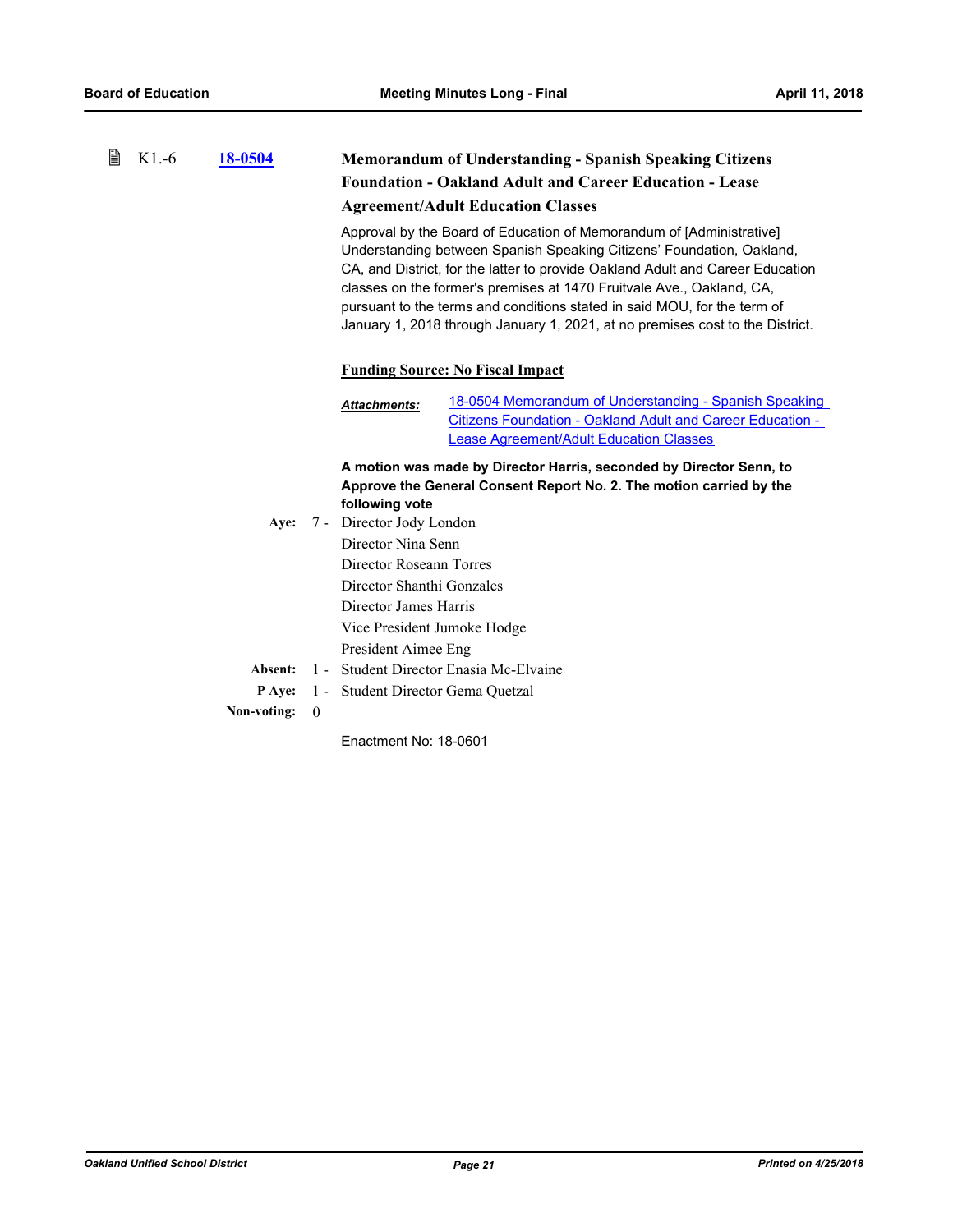| ₿ | $K1.-7$ | 18-0565       |                  | <b>Special Education Memorandum of Understanding - American</b> |                                                                                                                                                                                                                                                                                                                                                                                                                                                                                                                                                                                                                                                                                                                                                                                                                                                               |
|---|---------|---------------|------------------|-----------------------------------------------------------------|---------------------------------------------------------------------------------------------------------------------------------------------------------------------------------------------------------------------------------------------------------------------------------------------------------------------------------------------------------------------------------------------------------------------------------------------------------------------------------------------------------------------------------------------------------------------------------------------------------------------------------------------------------------------------------------------------------------------------------------------------------------------------------------------------------------------------------------------------------------|
|   |         |               |                  |                                                                 | <b>Indian Model Schools - Special Education - Continuous School</b>                                                                                                                                                                                                                                                                                                                                                                                                                                                                                                                                                                                                                                                                                                                                                                                           |
|   |         |               |                  | <b>Improvement Department</b>                                   |                                                                                                                                                                                                                                                                                                                                                                                                                                                                                                                                                                                                                                                                                                                                                                                                                                                               |
|   |         |               |                  |                                                                 | Approval by the Board of Education of a Special Education Memorandum of<br>Understanding (MOU) Between the District and the American Indian Model<br>Schools, Oakland, CA, for the District, through its SELPA, to provide Special<br>Education Services to pupils enrolled in American Indian Charter Schools<br>operating within the District, pursuant to terms and conditions stated within<br>the MOU, with District SELPA retaining all state and federal special<br>education funding allocated for said students of the Charter Schools and,<br>additionally, said Charter Schools shall contribute an equitable share of<br>excess costs ("encroachment") expended by the District when prior year<br>District-wide special education costs exceed District-wide special education<br>funding, for the term September 1, 2017 through June 30, 2018. |
|   |         |               |                  | <b>Attachments:</b>                                             | 18-0565 Special Education Memorandum of Understanding -<br>American Indian Model Schools - Special Education -<br><b>Continuous School Improvement Department</b>                                                                                                                                                                                                                                                                                                                                                                                                                                                                                                                                                                                                                                                                                             |
|   |         |               |                  |                                                                 | A motion was made by Director Harris, seconded by Director Senn,                                                                                                                                                                                                                                                                                                                                                                                                                                                                                                                                                                                                                                                                                                                                                                                              |
|   |         |               |                  |                                                                 | that this motion be adopted. The motion carried by the following vote.                                                                                                                                                                                                                                                                                                                                                                                                                                                                                                                                                                                                                                                                                                                                                                                        |
|   |         | Aye:          |                  | 5 - Director Jody London                                        |                                                                                                                                                                                                                                                                                                                                                                                                                                                                                                                                                                                                                                                                                                                                                                                                                                                               |
|   |         |               |                  | Director Nina Senn                                              |                                                                                                                                                                                                                                                                                                                                                                                                                                                                                                                                                                                                                                                                                                                                                                                                                                                               |
|   |         |               |                  | Director James Harris                                           |                                                                                                                                                                                                                                                                                                                                                                                                                                                                                                                                                                                                                                                                                                                                                                                                                                                               |
|   |         |               |                  | Vice President Jumoke Hodge                                     |                                                                                                                                                                                                                                                                                                                                                                                                                                                                                                                                                                                                                                                                                                                                                                                                                                                               |
|   |         |               |                  | President Aimee Eng                                             |                                                                                                                                                                                                                                                                                                                                                                                                                                                                                                                                                                                                                                                                                                                                                                                                                                                               |
|   |         | Nay:          |                  | 1 - Director Roseann Torres                                     |                                                                                                                                                                                                                                                                                                                                                                                                                                                                                                                                                                                                                                                                                                                                                                                                                                                               |
|   |         | Abstained:    |                  | 1 - Director Shanthi Gonzales                                   |                                                                                                                                                                                                                                                                                                                                                                                                                                                                                                                                                                                                                                                                                                                                                                                                                                                               |
|   |         | Absent:       | $1 -$            |                                                                 | Student Director Enasia Mc-Elvaine                                                                                                                                                                                                                                                                                                                                                                                                                                                                                                                                                                                                                                                                                                                                                                                                                            |
|   |         | P Abstention: |                  | 1 - Student Director Gema Quetzal                               |                                                                                                                                                                                                                                                                                                                                                                                                                                                                                                                                                                                                                                                                                                                                                                                                                                                               |
|   |         | Non-voting:   | $\boldsymbol{0}$ |                                                                 |                                                                                                                                                                                                                                                                                                                                                                                                                                                                                                                                                                                                                                                                                                                                                                                                                                                               |
|   |         |               |                  | Enactment No: 18-0614                                           |                                                                                                                                                                                                                                                                                                                                                                                                                                                                                                                                                                                                                                                                                                                                                                                                                                                               |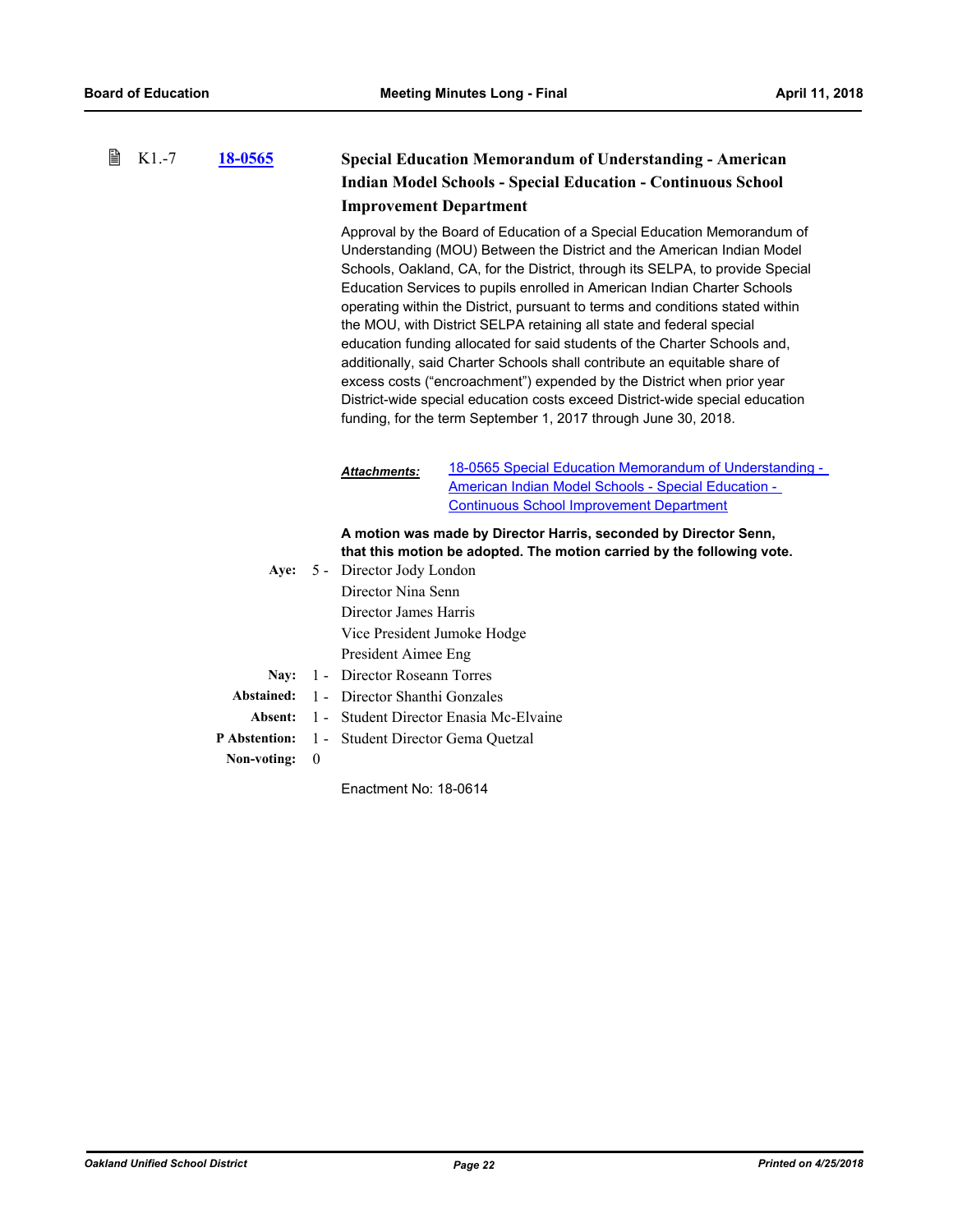| 閆 | $K1.-8$ | 18-0583     |                  | <b>Memorandum of Understanding - Oakland Native Gives Back -</b><br><b>Attendance Incentive Programs - Community Schools and Student</b><br><b>Services Department</b>                                                                                                                                                                                                                                                                                                                                                                                                                                   |  |  |
|---|---------|-------------|------------------|----------------------------------------------------------------------------------------------------------------------------------------------------------------------------------------------------------------------------------------------------------------------------------------------------------------------------------------------------------------------------------------------------------------------------------------------------------------------------------------------------------------------------------------------------------------------------------------------------------|--|--|
|   |         |             |                  | Approval by the Board of Education of a Memorandum of Understanding for<br>Oakland Natives Give Back Attendance Incentive Campaign between District<br>and Oakland Natives Give Back Fund, Inc., Oakland, CA, for the latter to<br>provide coordination of the pupil attendance incentive campaign components<br>and for donation of the funds awarded as prizes to pupils under supervision of<br>the Attendance and Discipline Support Services Unit of the Community<br>Schools and Student Services Department, for the period of July 1, 2017<br>through June 30, 2018, at no cost to the District. |  |  |
|   |         |             |                  | <b>Funding Source: No Fiscal Impact</b>                                                                                                                                                                                                                                                                                                                                                                                                                                                                                                                                                                  |  |  |
|   |         |             |                  | 18-0583 Memorandum of Understanding - Oakland Native<br><b>Attachments:</b><br><b>Gives Back - Attendance Incentive Programs - Community</b><br><b>Schools and Student Services Department</b>                                                                                                                                                                                                                                                                                                                                                                                                           |  |  |
|   |         |             |                  | A motion was made by Director Harris, seconded by Director Senn, to<br>Approve the General Consent Report No. 2. The motion carried by the<br>following vote                                                                                                                                                                                                                                                                                                                                                                                                                                             |  |  |
|   |         | Aye:        |                  | 7 - Director Jody London                                                                                                                                                                                                                                                                                                                                                                                                                                                                                                                                                                                 |  |  |
|   |         |             |                  | Director Nina Senn                                                                                                                                                                                                                                                                                                                                                                                                                                                                                                                                                                                       |  |  |
|   |         |             |                  | Director Roseann Torres                                                                                                                                                                                                                                                                                                                                                                                                                                                                                                                                                                                  |  |  |
|   |         |             |                  | Director Shanthi Gonzales                                                                                                                                                                                                                                                                                                                                                                                                                                                                                                                                                                                |  |  |
|   |         |             |                  | Director James Harris                                                                                                                                                                                                                                                                                                                                                                                                                                                                                                                                                                                    |  |  |
|   |         |             |                  | Vice President Jumoke Hodge                                                                                                                                                                                                                                                                                                                                                                                                                                                                                                                                                                              |  |  |
|   |         |             |                  | President Aimee Eng                                                                                                                                                                                                                                                                                                                                                                                                                                                                                                                                                                                      |  |  |
|   |         | Absent:     |                  | 1 - Student Director Enasia Mc-Elvaine                                                                                                                                                                                                                                                                                                                                                                                                                                                                                                                                                                   |  |  |
|   |         | P Aye:      |                  | 1 - Student Director Gema Quetzal                                                                                                                                                                                                                                                                                                                                                                                                                                                                                                                                                                        |  |  |
|   |         | Non-voting: | $\boldsymbol{0}$ |                                                                                                                                                                                                                                                                                                                                                                                                                                                                                                                                                                                                          |  |  |
|   |         |             |                  | Enactment No: 18-0603                                                                                                                                                                                                                                                                                                                                                                                                                                                                                                                                                                                    |  |  |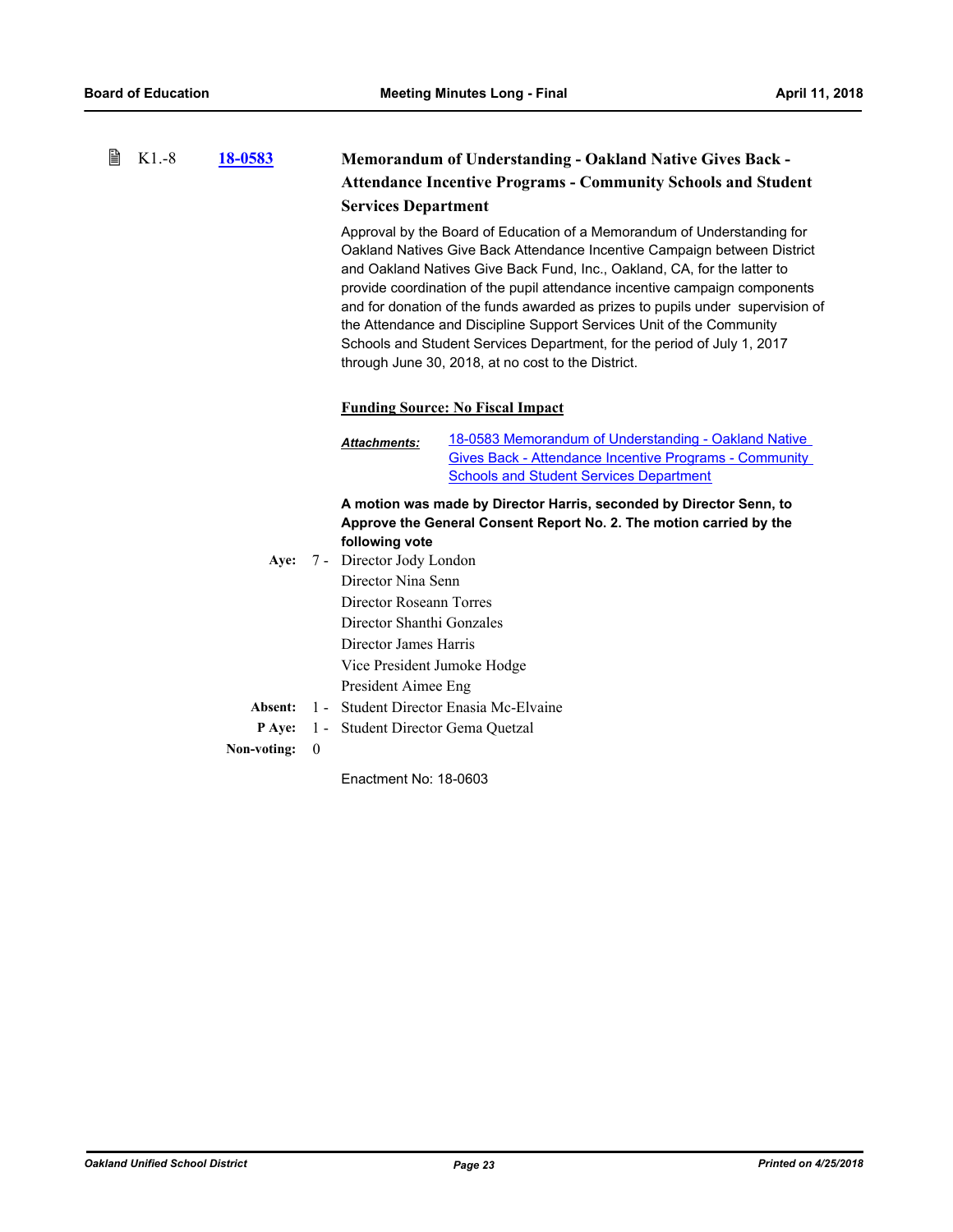#### 昏 K1.-9 **[18-0592](http://ousd.legistar.com/gateway.aspx?m=l&id=/matter.aspx?key=42772) Memorandum of Understanding - New Bridge Foundation - ASPIRE - Community Partnerships - Community Schools and Student Services Department**

Approval by the Board of Education of a Memorandum of Understanding Between A Partner Organization - New Bridge Foundation, Berkeley, CA and the District, for the former to provide individual and group counseling and intervention for pupils addressing alcohol and other drug issues for pupils at West Oakland Middle School, Frick Middle School, and Castlemont High School, via the Community Schools and Student Services Department, for the period of July 1, 2017 through June 30, 2019, at no cost to the District.

#### **Funding Source: No Fiscal Impact**

18-0592 Memorandum of Understanding - New Bridge Foundation - ASPIRE - Community Partnerships - [Community Schools and Student Services Department](http://ousd.legistar.com/gateway.aspx?M=F&ID=88084.pdf) *Attachments:*

**A motion was made by Director Harris, seconded by Director Senn, to Approve the General Consent Report No. 2. The motion carried by the following vote**

Aye: 7 - Director Jody London Director Nina Senn Director Roseann Torres Director Shanthi Gonzales Director James Harris Vice President Jumoke Hodge President Aimee Eng **Absent:** 1 - Student Director Enasia Mc-Elvaine **P Aye:** 1 - Student Director Gema Quetzal **Non-voting:** 0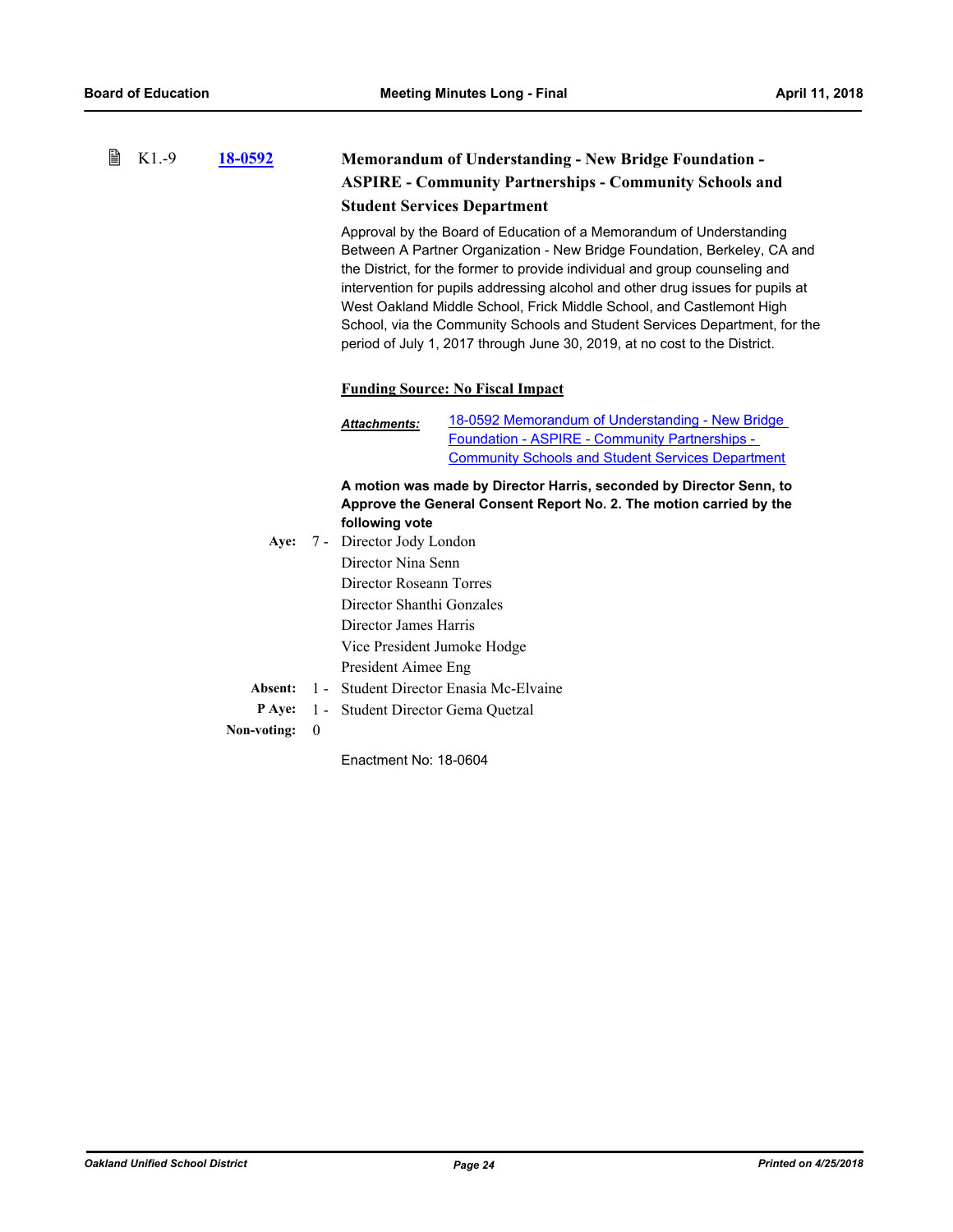#### 昏 K1.-10 **[18-0593](http://ousd.legistar.com/gateway.aspx?m=l&id=/matter.aspx?key=42773) Memorandum of Understanding - Summer Search Bay Area - Community Partnerships - Community Schools and Student Services Department**

Approval by the Board of Education of a Memorandum of Understanding Between District and Partner Organization - Summer Search Bay Area, San Francisco, CA, for the latter to provide its group mentoring and recruitment of sophomores in summer search program, as described in the Scope of Service, incorporated herein by reference as though fully set forth, for pupils at Oakland High School, Oakland Technical School, Oakland International School, Skyline High School, Madison Park Upper Campus, and Life Academy, via the Community Schools and Student Services Department, for the period of September 1, 2017 through August 31, 2020, at no cost to the District.

### **Funding Source: No Fiscal Impact**

[18-0593 Memorandum of Understanding - Summer Search](http://ousd.legistar.com/gateway.aspx?M=F&ID=88070.pdf) Bay Area - Community Partnerships - Community Schools and Student Services Department *Attachments:*

### **A motion was made by Director Harris, seconded by Director Senn, to Approve the General Consent Report No. 2. The motion carried by the following vote**

Aye: 7 - Director Jody London Director Nina Senn Director Roseann Torres Director Shanthi Gonzales Director James Harris Vice President Jumoke Hodge President Aimee Eng **Absent:** 1 - Student Director Enasia Mc-Elvaine **P Aye:** 1 - Student Director Gema Quetzal

**Non-voting:** 0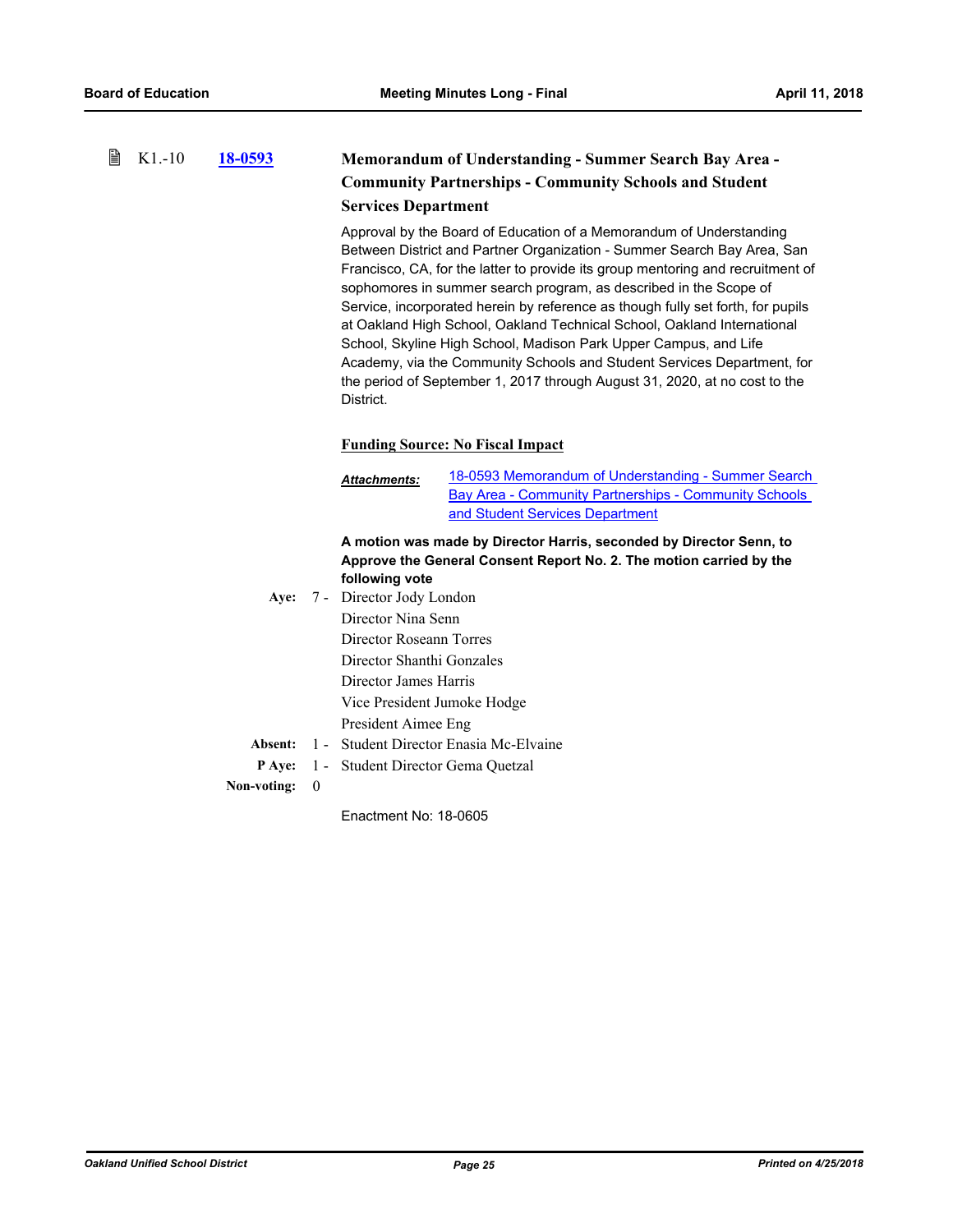#### 昏 K1.-11 **[18-0594](http://ousd.legistar.com/gateway.aspx?m=l&id=/matter.aspx?key=42774) Memorandum of Understanding - Stagebridge - Community Partnerships - Community Schools and Student Services Department**

Approval by the Board of Education of a Memorandum of Understanding between District and Partner Organization - Stagebridge, Oakland, CA, for the latter to provide Storytelling Mentoring Residencies in two or three classrooms for 4 to 6 weeks to tell personal stories as a way to teach reading, speaking, and listening skills, dramatic performance skills and intergenerational connections between elementary students, family and community elders at Bella Vista, Glenview, Laurel, Lincoln Elementary Schools, and Madison Park Academy Lower Campus, via the Community Schools and Student Services Department, for the period of September 17, 2017 through June 30, 2020, at no cost to the District.

### **Funding Source: No Fiscal Impact**

18-0594 Memorandum of Understanding - Stagebridge - [Community Partnerships - Community Schools and Student](http://ousd.legistar.com/gateway.aspx?M=F&ID=88059.pdf)  Services Department *Attachments:*

### **A motion was made by Director Harris, seconded by Director Senn, to Approve the General Consent Report No. 2. The motion carried by the following vote**

Aye: 7 - Director Jody London Director Nina Senn Director Roseann Torres Director Shanthi Gonzales Director James Harris Vice President Jumoke Hodge President Aimee Eng **Absent:** 1 - Student Director Enasia Mc-Elvaine **P Aye:** 1 - Student Director Gema Quetzal

**Non-voting:** 0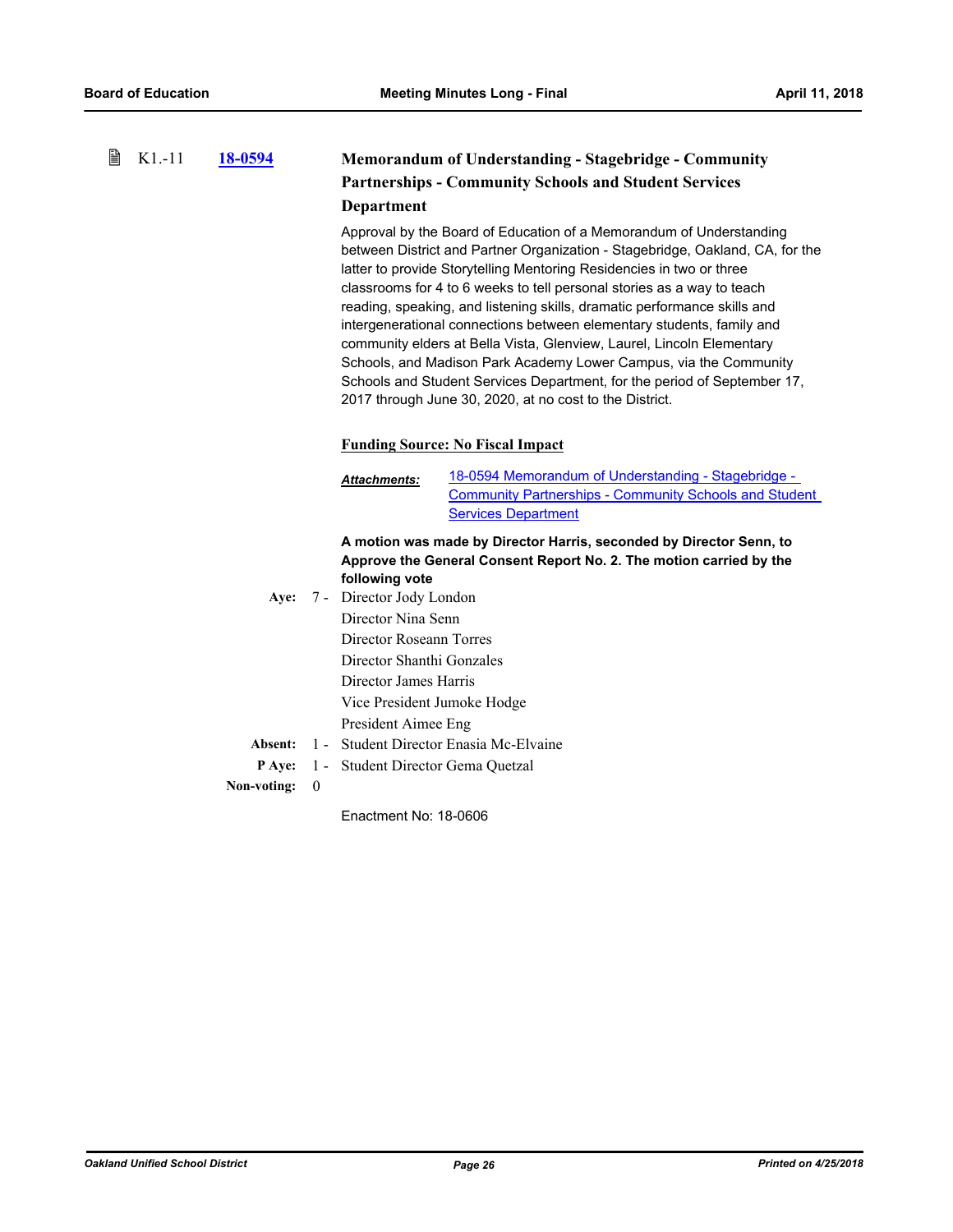#### 昏 K1.-12 **[18-0595](http://ousd.legistar.com/gateway.aspx?m=l&id=/matter.aspx?key=42775) Memorandum of Understanding - Nexplore - Community Partherships - Community Schools and Student Services Department**

Approval by the Board of Education of a Memorandum of Understanding between District and Nexplore, Hallandale, FL, for the latter to provide afterschool programming, in-house field trips, and summer camps for students to learn life-skills through strategic games; physical activity for students in high energy fitness classes; and a science program that is built upon experimentation and play at Garfield Elementary School, Bridges Academy, and Sankofa Academy, via the Community Schools and Student Services Department, for the period of September 18, 2017 through June 7, 2018, at no cost to the District.

#### **Funding Source: No Fiscal Impact**

18-0595 Memorandum of Understanding - Nexplore - [Community Partherships - Community Schools and Student](http://ousd.legistar.com/gateway.aspx?M=F&ID=88085.pdf)  **Services Department** *Attachments:*

**A motion was made by Director Harris, seconded by Director Senn, to Approve the General Consent Report No. 2. The motion carried by the following vote**

|  | Aye: 7 - Director Jody London                         |
|--|-------------------------------------------------------|
|  | Director Nina Senn                                    |
|  | Director Roseann Torres                               |
|  | Director Shanthi Gonzales                             |
|  | Director James Harris                                 |
|  | Vice President Jumoke Hodge                           |
|  | President Aimee Eng                                   |
|  | <b>Absent:</b> 1 - Student Director Enasia Mc-Elvaine |
|  | <b>P</b> Aye: 1 - Student Director Gema Quetzal       |
|  |                                                       |

**Non-voting:** 0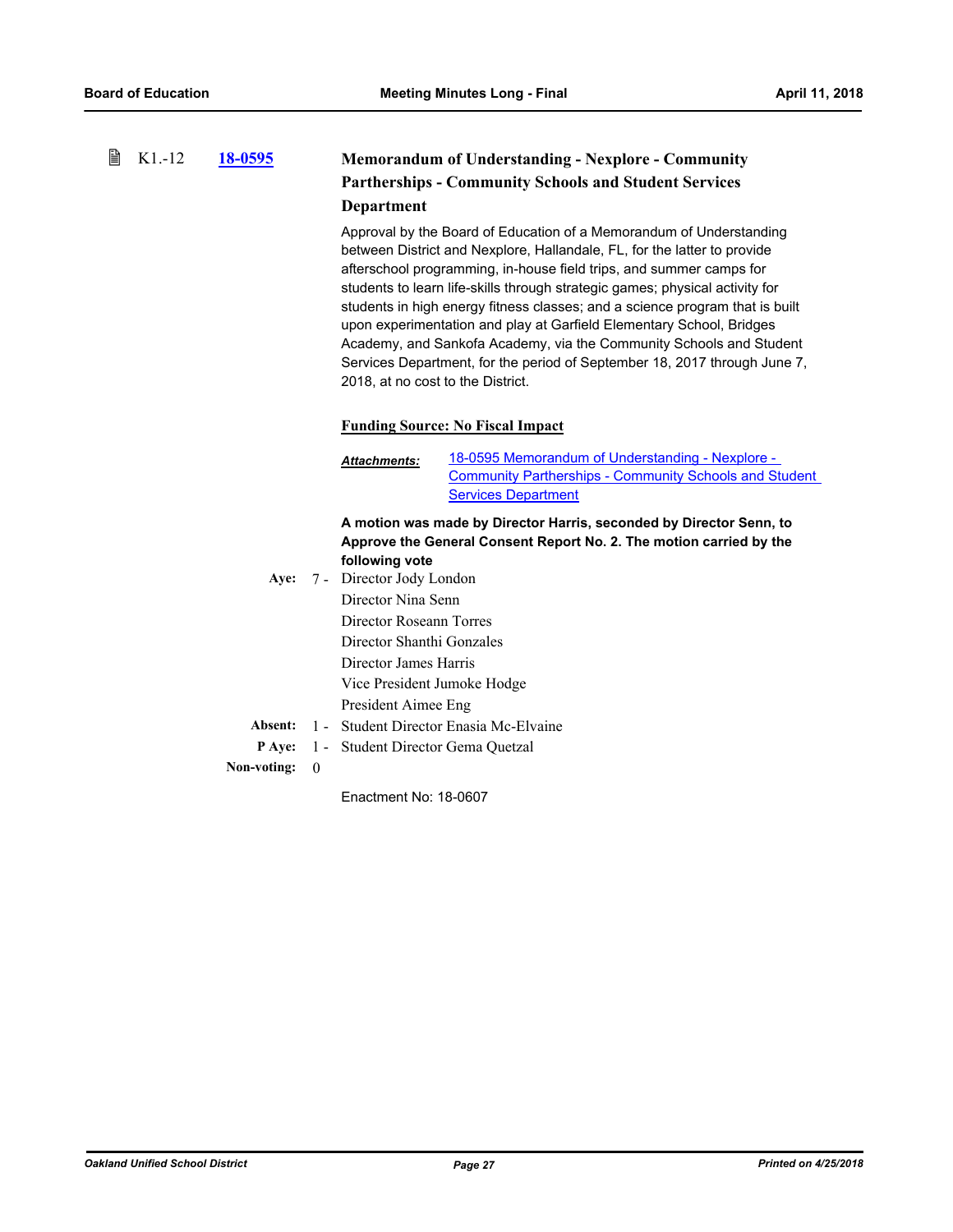#### 昏 K1.-13 **[18-0596](http://ousd.legistar.com/gateway.aspx?m=l&id=/matter.aspx?key=42776) Memorandum of Understanding - Museum of Children's Arts - Community Partnerships - Community Schools and Student Services Department**

Approval by the Board of Education of a Memorandum of Understanding between the District and Museum of Children's Arts (MOCHA), Oakland, CA, for the latter to provide it's Artists in Schools enrichment program that will allow elementary and middle school students the opportunity to build their creative, academic, and social skills through in-depth, hands-on visual arts education and enrichment activities for Crocker Highlands, East Oakland Pride, Esperanza, Cleveland, Markham and Parker Elementary Schools, RISE Community School, and Roots International Academy for the period of September 1, 2017 through June 8, 2018, at no cost to the District.

### **Funding Source: No Fiscal Impact**

18-0596 Memorandum of Understanding - Museum of [Children's Arts - Community Partnerships - Community](http://ousd.legistar.com/gateway.aspx?M=F&ID=88060.pdf)  **Schools and Student Services Department** *Attachments:*

**A motion was made by Director Harris, seconded by Director Senn, to Approve the General Consent Report No. 2. The motion carried by the following vote**

|  | Aye: 7 - Director Jody London                   |
|--|-------------------------------------------------|
|  | Director Nina Senn                              |
|  | Director Roseann Torres                         |
|  | Director Shanthi Gonzales                       |
|  | Director James Harris                           |
|  | Vice President Jumoke Hodge                     |
|  | President Aimee Eng                             |
|  | Absent: 1 - Student Director Enasia Mc-Elvaine  |
|  | <b>P Aye:</b> 1 - Student Director Gema Quetzal |
|  |                                                 |

**Non-voting:** 0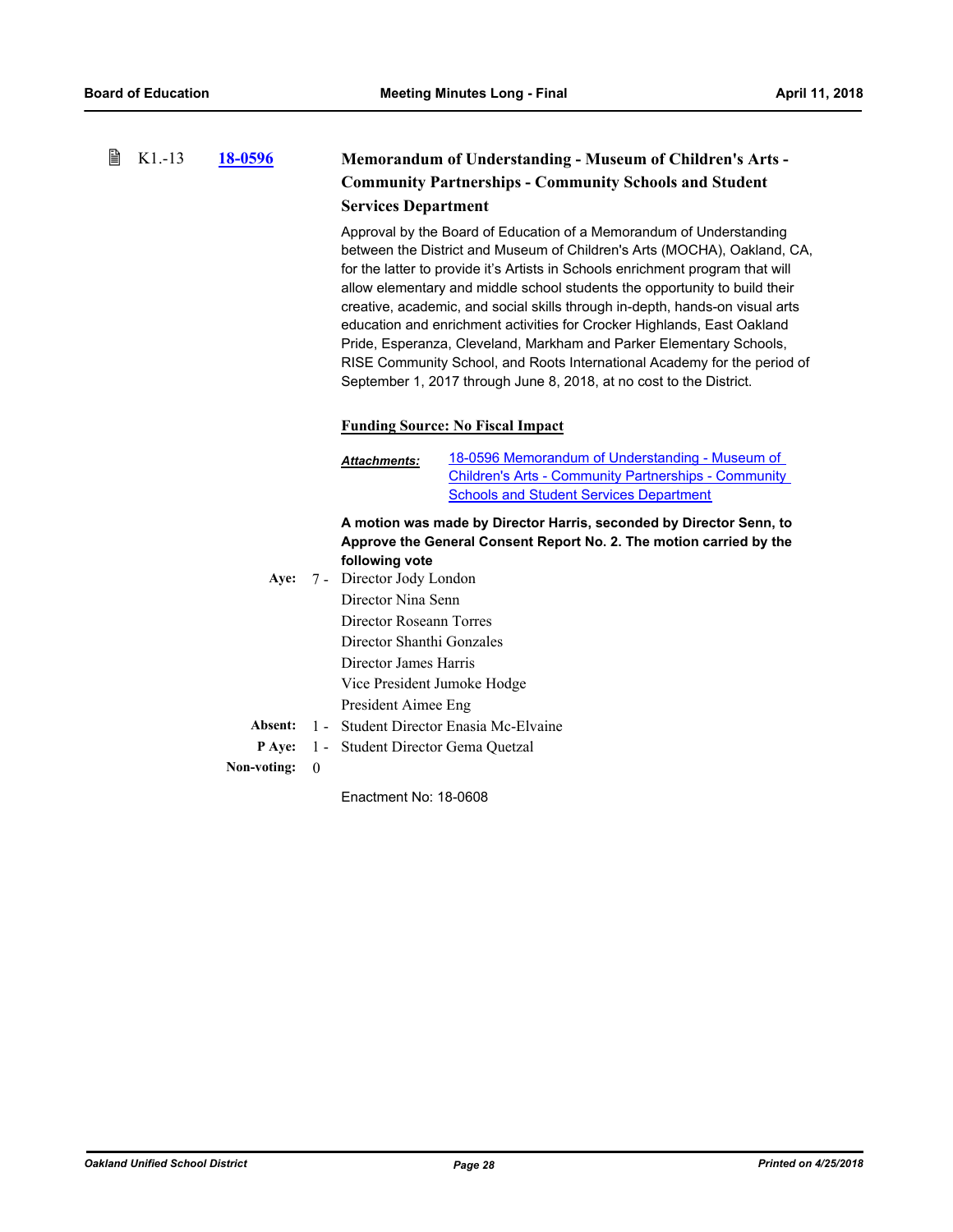昏

#### **[18-0597](http://ousd.legistar.com/gateway.aspx?m=l&id=/matter.aspx?key=42777) Memorandum of Understanding - Techbridge Girls - Community Partnerships - Community Schools and Student Services Department** K1.-14

Approval by the Board of Education of a Memorandum of Understanding between the District and Techbridge Girls, Oakland, CA, for the latter to provide a weekly after-school program supporting a diverse group of girls from low socio-economic backgrounds and/or low academic performance with hands-on science and technology projects, career exploration activities, and leadership/teamwork development opportunities and related services or activities, as described, in the Scope of Work, incorporated herein by reference as though fully set forth, at Martin Luther King Jr. Elementary, Madison Park Lower Campus, West Oakland Middle School, Madison Park Upper Campus, and Montera Middle School, via the Community Schools and Student Services Department, for the period of August 21, 2017 through August 21, 2020, at no cost to the District.

#### **Funding Source: No Fiscal Impact**

[18-0597 Memorandum of Understanding - Techbridge Girls -](http://ousd.legistar.com/gateway.aspx?M=F&ID=88086.pdf) Community Partnerships - Community Schools and Student Services Department *Attachments:*

#### **A motion was made by Director Harris, seconded by Director Senn, to Approve the General Consent Report No. 2. The motion carried by the following vote**

Aye: 7 - Director Jody London Director Nina Senn Director Roseann Torres Director Shanthi Gonzales Director James Harris Vice President Jumoke Hodge President Aimee Eng **Absent:** 1 - Student Director Enasia Mc-Elvaine

**P Aye:** 1 - Student Director Gema Quetzal

**Non-voting:** 0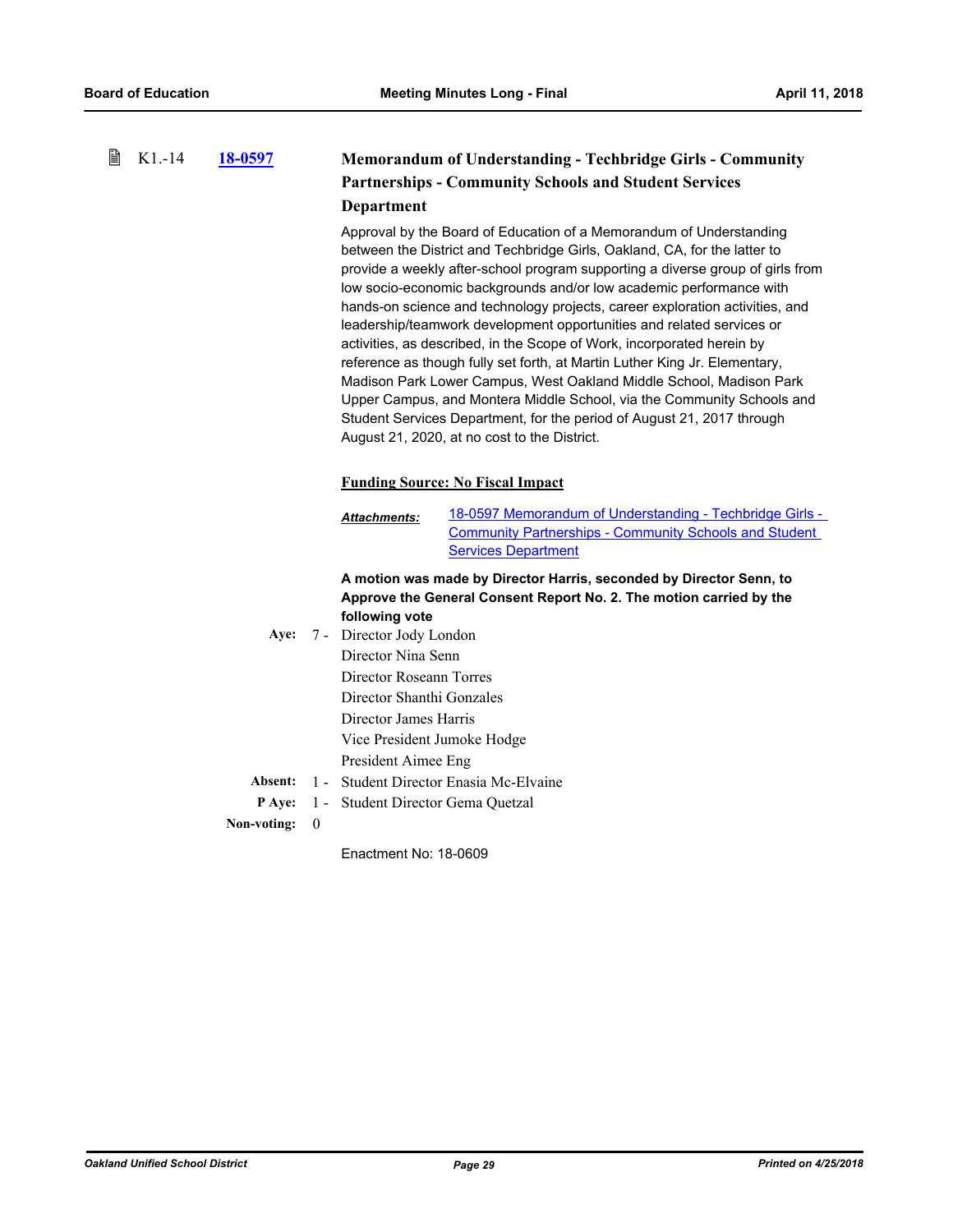#### 昏 K1.-15 **[18-0598](http://ousd.legistar.com/gateway.aspx?m=l&id=/matter.aspx?key=42778) Memorandum of Understanding - BookNook - Community Partnerships - Community Schools and Student Services Department**

Approval by the Board of Education of a Memorandum of Understanding between District and Partner Organization - BookNook, Oakland, CA, for the latter to provide a web-based platform literacy tutoring program to help students, one on one or small group tutoring services, to improve their reading levels through rigorous reading exercises, custom books, educational games, and customizable reporting features at Hoover Elementary School, via the Community Schools and Student Services Department, for the period of October 25, 2017 through August 31, 2018, at no cost to the District.

#### **Funding Source: No Fiscal Impact**

18-0598 Memorandum of Understanding - BookNook - [Community Partnerships - Community Schools and Student](http://ousd.legistar.com/gateway.aspx?M=F&ID=88087.pdf)  Services Department *Attachments:*

**A motion was made by Director Harris, seconded by Director Senn, to Approve the General Consent Report No. 2. The motion carried by the following vote**

|  | Aye: 7 - Director Jody London                   |
|--|-------------------------------------------------|
|  | Director Nina Senn                              |
|  | Director Roseann Torres                         |
|  | Director Shanthi Gonzales                       |
|  | Director James Harris                           |
|  | Vice President Jumoke Hodge                     |
|  | President Aimee Eng                             |
|  | Absent: 1 - Student Director Enasia Mc-Elvaine  |
|  | <b>P</b> Aye: 1 - Student Director Gema Quetzal |

#### **Non-voting:** 0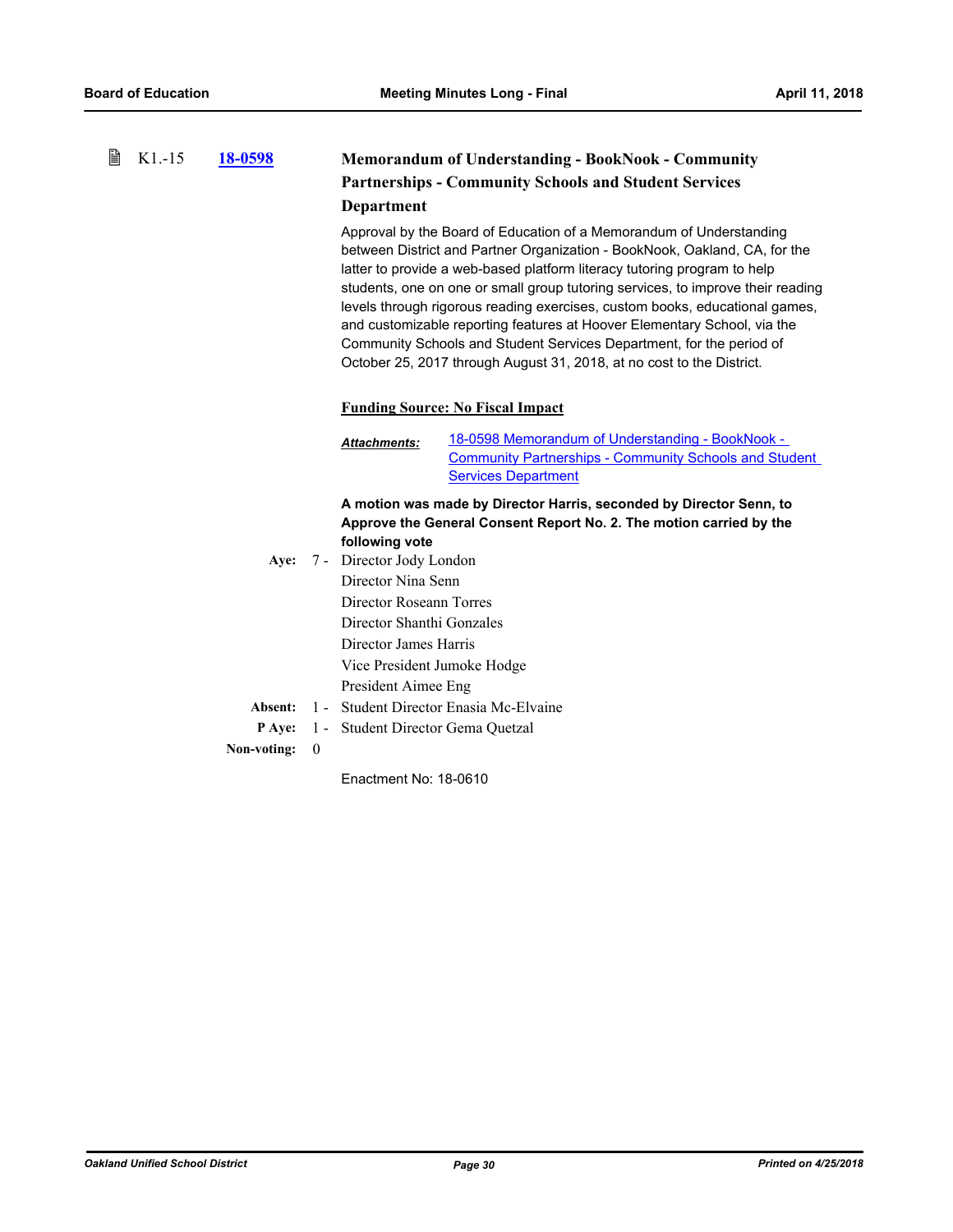#### 昏 K1.-16 **[18-0599](http://ousd.legistar.com/gateway.aspx?m=l&id=/matter.aspx?key=42779) Memorandum of Understanding - Oakland Youth Chorus - Community Partnerships - Community Schools and Student Services Department**

Approval by the Board of Education of a Memorandum of Understanding Between District and Partner Organization - Oakland Youth Chorus, Oakland, CA, for the latter to provide in-school and afterschool vocal and choral based music education instruction to District Students at Bret Harte Middle School, Edna Brewer Middle School, Hillcrest Elementary School, Kaiser Elementary School, Piedmont Avenue Elementary School, Chabot Elementary School, Redwood Heights Elementary School, RISE Elementary School, Peralta Elementary School and Glenview Elementary School, via the Community Schools and Student Services Department, for the term August 1, 2017 through July 31, 2018, at no cost to the District.

### **Funding Source: No Fiscal Impact**

[18-0599 Memorandum of Understanding - Oakland Youth](http://ousd.legistar.com/gateway.aspx?M=F&ID=88055.pdf) Chorus - Community Partnerships - Community Schools and Student Services Department *Attachments:*

### **A motion was made by Director Harris, seconded by Director Senn, to Approve the General Consent Report No. 2. The motion carried by the following vote**

Aye: 7 - Director Jody London Director Nina Senn Director Roseann Torres Director Shanthi Gonzales Director James Harris Vice President Jumoke Hodge President Aimee Eng **Absent:** 1 - Student Director Enasia Mc-Elvaine **P Aye:** 1 - Student Director Gema Quetzal **Non-voting:** 0

Enactment No: 18-0611

**Superintendent of Schools**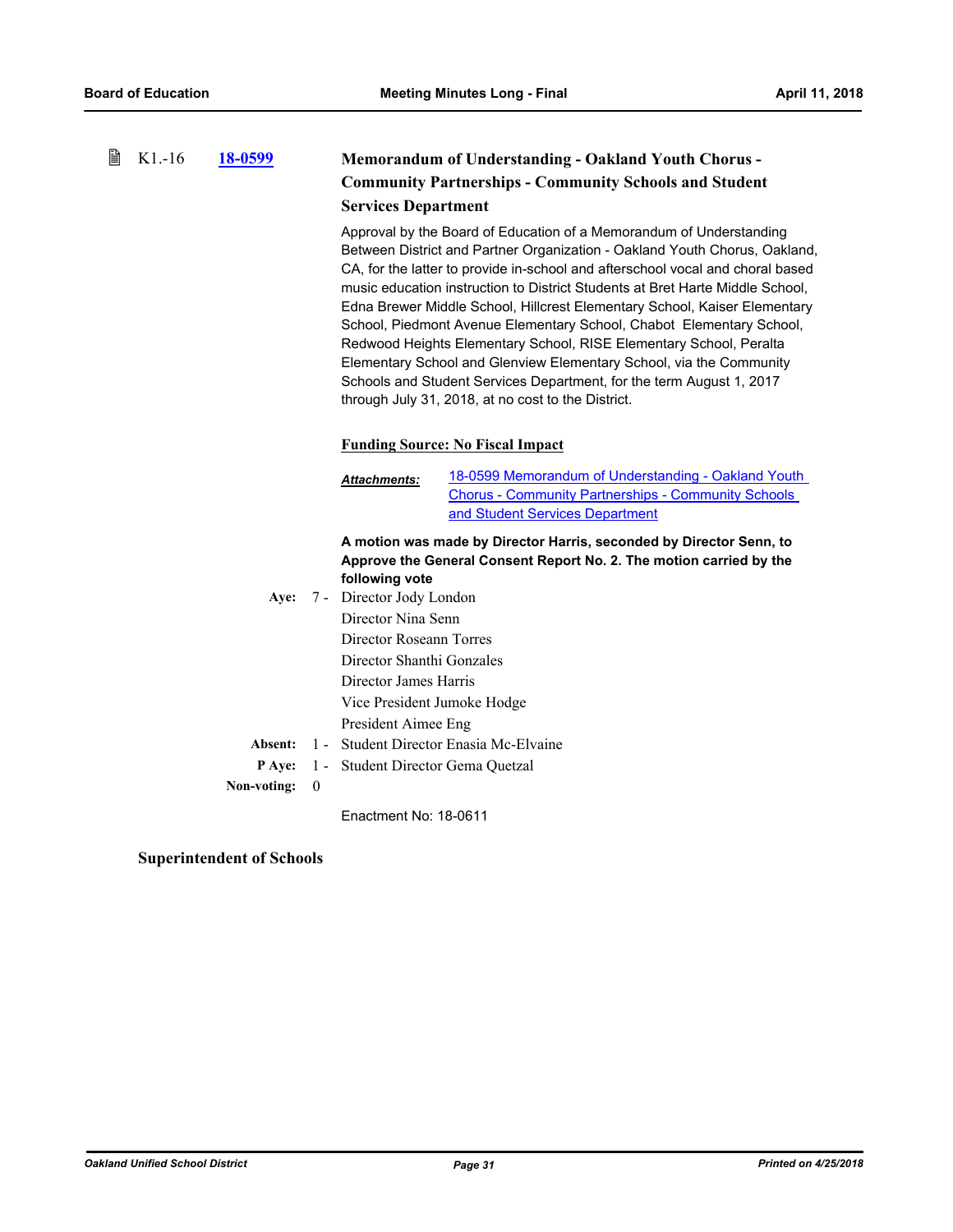**圖 K1.-17** 

| B | $K1-17$ | 18-0721     |          |                                                                                                                                                                                                                                                                                                                                                                                                                                                                                                                                                                                                                                                                                                                                                                                                                                                                                                                                                                                                                                                                                                                                                                                                    | Amendment No. 1, Professional Services Contract - Hilty, Co. LLC                                                                           |  |
|---|---------|-------------|----------|----------------------------------------------------------------------------------------------------------------------------------------------------------------------------------------------------------------------------------------------------------------------------------------------------------------------------------------------------------------------------------------------------------------------------------------------------------------------------------------------------------------------------------------------------------------------------------------------------------------------------------------------------------------------------------------------------------------------------------------------------------------------------------------------------------------------------------------------------------------------------------------------------------------------------------------------------------------------------------------------------------------------------------------------------------------------------------------------------------------------------------------------------------------------------------------------------|--------------------------------------------------------------------------------------------------------------------------------------------|--|
|   |         |             |          |                                                                                                                                                                                                                                                                                                                                                                                                                                                                                                                                                                                                                                                                                                                                                                                                                                                                                                                                                                                                                                                                                                                                                                                                    | - Superintendent of Schools                                                                                                                |  |
|   |         |             |          | Approval by the Board of Education of Amendment No. 1, Professional<br>Services Contract between District and Hilty Co., LLC, Orinda, CA, for the<br>latter to continue to provide core financial services department oversight<br>duties for an interim period, providing services but not limited to: Interim<br>Reports and monthly budget revisions; Implementation of mid-year<br>adjustments; Support 2018-19 budget development process; Support and<br>implement the initial phase (Stability) of the Fiscal Vitality Plan; Support a<br>successful transition to a permanent Chief Financial Officer; Make<br>recommendations to the Superintendent on systems, structures and<br>processes for an effective Fiscal Services Department, via the Superintendent<br>of Schools, in an additional amount not to exceed \$90,000.00, increasing the<br>not to exceed amount of the Contract from \$90,000.00 to \$180,000.00 and<br>extending the term of the Agreement of January 17, 2018 through March 16,<br>2018 to June 30, 2018. All other terms and conditions of the Contract remain<br>in full force and effect.<br><b>Vendor No.: 1007576</b><br>Resource Code-Site No.: 0000-941 |                                                                                                                                            |  |
|   |         |             |          | <b>Funding Source: General Purpose</b>                                                                                                                                                                                                                                                                                                                                                                                                                                                                                                                                                                                                                                                                                                                                                                                                                                                                                                                                                                                                                                                                                                                                                             |                                                                                                                                            |  |
|   |         |             |          | Attachments:                                                                                                                                                                                                                                                                                                                                                                                                                                                                                                                                                                                                                                                                                                                                                                                                                                                                                                                                                                                                                                                                                                                                                                                       | 18-0721 Amendment No. 1, Professional Services Contract<br>- Hilty, Co. LLC - Superintendent of Schools                                    |  |
|   |         | Aye:        |          | following vote<br>7 - Director Jody London<br>Director Nina Senn<br>Director Roseann Torres<br>Director Shanthi Gonzales<br>Director James Harris<br>Vice President Jumoke Hodge<br>President Aimee Eng                                                                                                                                                                                                                                                                                                                                                                                                                                                                                                                                                                                                                                                                                                                                                                                                                                                                                                                                                                                            | A motion was made by Director Harris, seconded by Director Senn, to<br>Approve the General Consent Report No. 2. The motion carried by the |  |
|   |         | Absent:     |          |                                                                                                                                                                                                                                                                                                                                                                                                                                                                                                                                                                                                                                                                                                                                                                                                                                                                                                                                                                                                                                                                                                                                                                                                    | 1 - Student Director Enasia Mc-Elvaine                                                                                                     |  |
|   |         | P Aye:      | $1 -$    |                                                                                                                                                                                                                                                                                                                                                                                                                                                                                                                                                                                                                                                                                                                                                                                                                                                                                                                                                                                                                                                                                                                                                                                                    | Student Director Gema Quetzal                                                                                                              |  |
|   |         | Non-voting: | $\bf{0}$ |                                                                                                                                                                                                                                                                                                                                                                                                                                                                                                                                                                                                                                                                                                                                                                                                                                                                                                                                                                                                                                                                                                                                                                                                    |                                                                                                                                            |  |

Enactment No: 18-0612

### **Roll Call (Secretary's Observation)**

*Director Senn absent at 7:01 P.M.*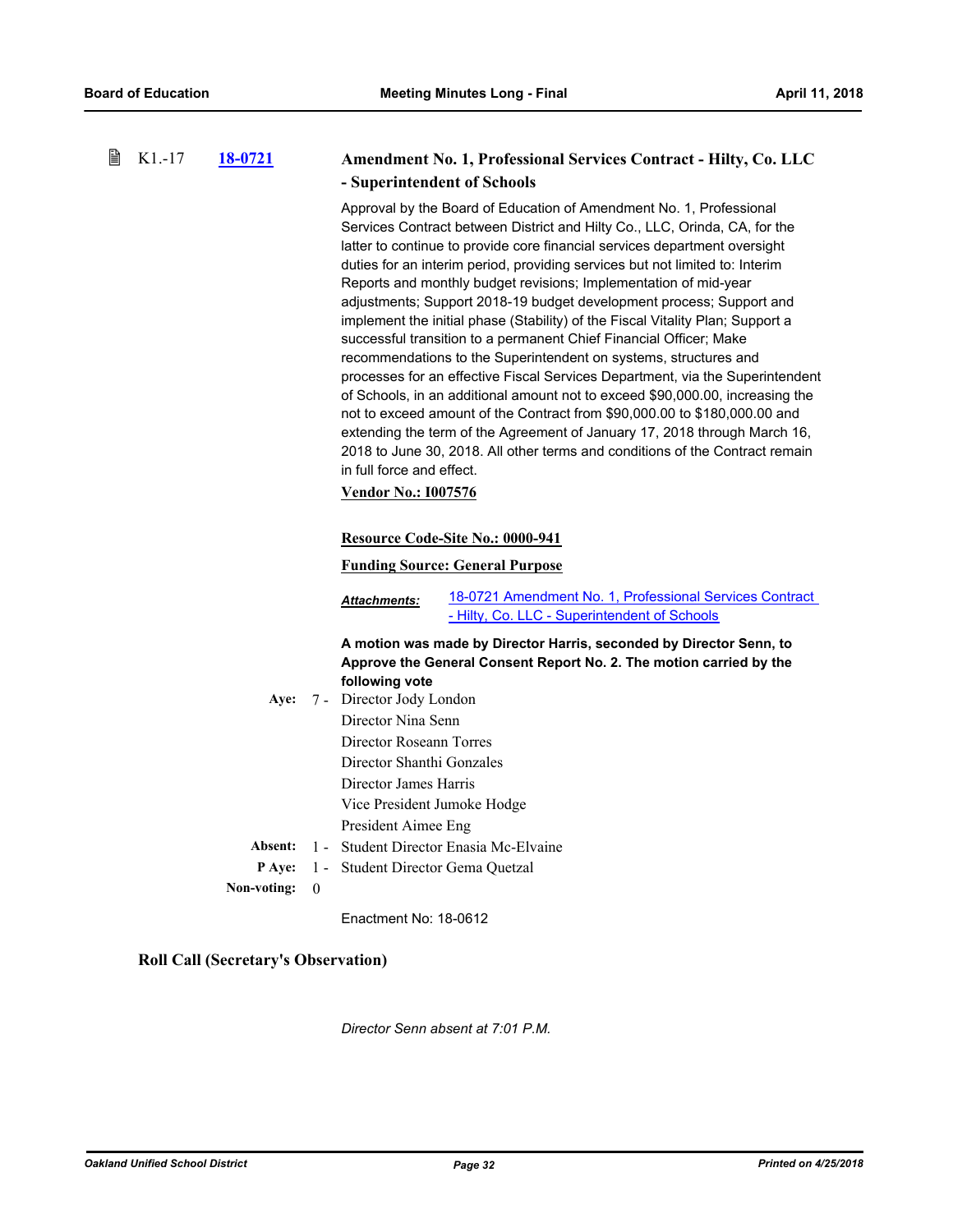|   |         | Present              |              | 7 - Student Director Gema Quetzal                       |                                                                                                                                                                                                                                                                                                                                                                                                                                                                                                                                                                                                                                                                                                                                                                                                                                                                                                                                                                                                                                                                                                                  |
|---|---------|----------------------|--------------|---------------------------------------------------------|------------------------------------------------------------------------------------------------------------------------------------------------------------------------------------------------------------------------------------------------------------------------------------------------------------------------------------------------------------------------------------------------------------------------------------------------------------------------------------------------------------------------------------------------------------------------------------------------------------------------------------------------------------------------------------------------------------------------------------------------------------------------------------------------------------------------------------------------------------------------------------------------------------------------------------------------------------------------------------------------------------------------------------------------------------------------------------------------------------------|
|   |         |                      |              | Director Jody London                                    |                                                                                                                                                                                                                                                                                                                                                                                                                                                                                                                                                                                                                                                                                                                                                                                                                                                                                                                                                                                                                                                                                                                  |
|   |         |                      |              | Director Roseann Torres                                 |                                                                                                                                                                                                                                                                                                                                                                                                                                                                                                                                                                                                                                                                                                                                                                                                                                                                                                                                                                                                                                                                                                                  |
|   |         |                      |              | Director Shanthi Gonzales                               |                                                                                                                                                                                                                                                                                                                                                                                                                                                                                                                                                                                                                                                                                                                                                                                                                                                                                                                                                                                                                                                                                                                  |
|   |         |                      |              | Director James Harris                                   |                                                                                                                                                                                                                                                                                                                                                                                                                                                                                                                                                                                                                                                                                                                                                                                                                                                                                                                                                                                                                                                                                                                  |
|   |         |                      |              | Vice President Jumoke Hodge                             |                                                                                                                                                                                                                                                                                                                                                                                                                                                                                                                                                                                                                                                                                                                                                                                                                                                                                                                                                                                                                                                                                                                  |
|   |         |                      |              | President Aimee Eng                                     |                                                                                                                                                                                                                                                                                                                                                                                                                                                                                                                                                                                                                                                                                                                                                                                                                                                                                                                                                                                                                                                                                                                  |
|   |         |                      |              |                                                         | 2 - Student Director Enasia Mc-Elvaine                                                                                                                                                                                                                                                                                                                                                                                                                                                                                                                                                                                                                                                                                                                                                                                                                                                                                                                                                                                                                                                                           |
|   |         | Absent               |              |                                                         |                                                                                                                                                                                                                                                                                                                                                                                                                                                                                                                                                                                                                                                                                                                                                                                                                                                                                                                                                                                                                                                                                                                  |
|   |         |                      |              | Director Nina Senn                                      |                                                                                                                                                                                                                                                                                                                                                                                                                                                                                                                                                                                                                                                                                                                                                                                                                                                                                                                                                                                                                                                                                                                  |
| 閶 | $K1-18$ | <u>18-0745</u>       |              |                                                         | Amendment No. 3, Professional Services Contract - West Ed -                                                                                                                                                                                                                                                                                                                                                                                                                                                                                                                                                                                                                                                                                                                                                                                                                                                                                                                                                                                                                                                      |
|   |         |                      |              | <b>Superintendent of Schools</b>                        |                                                                                                                                                                                                                                                                                                                                                                                                                                                                                                                                                                                                                                                                                                                                                                                                                                                                                                                                                                                                                                                                                                                  |
|   |         |                      |              | <b>Vendor No.: V054918</b><br>Requisition No.: R0183653 | Approval by the Board of Education of Amendment No. 3, Professional<br>Services Contract between District and WestEd, San Francisco, CA, for the<br>latter to provide two to four, 60-minute weekly sessions with District senior<br>staff to support forward thinking decision-making in the 2018-19 budget<br>development process, using a mixture of coaching, reflection, and action<br>planning techniques to support current senior leadership and provide an<br>analysis of the current contracts that District has entered into and assess<br>those contracts against a variety of outcomes including: descriptive statistics,<br>workflow analysis, compliance considerations and related root cause analysis<br>and recommendations, each of foregoing principal tasks, as described in the<br>Scope of Work, via the Community Schools and Student Services<br>Department, in the additional amount of \$60,000.00, increasing the Contract<br>not to exceed amount from \$290,000.00 to \$350,000.00 and extending the<br>Contract term from October 9, 2017 through April 1, 2018 to June 30, 2018. |
|   |         |                      |              | Resource Code-Site No.: 9225-941                        |                                                                                                                                                                                                                                                                                                                                                                                                                                                                                                                                                                                                                                                                                                                                                                                                                                                                                                                                                                                                                                                                                                                  |
|   |         |                      |              | <b>Funding Source: Kaiser</b>                           |                                                                                                                                                                                                                                                                                                                                                                                                                                                                                                                                                                                                                                                                                                                                                                                                                                                                                                                                                                                                                                                                                                                  |
|   |         |                      |              | <b>Attachments:</b>                                     | 18-0745 Amendment No. 3, Professional Services Contract<br>- West Ed - Superintendent of Schools                                                                                                                                                                                                                                                                                                                                                                                                                                                                                                                                                                                                                                                                                                                                                                                                                                                                                                                                                                                                                 |
|   |         |                      |              | vote                                                    | A motion was made by Director Harris, seconded by Director London<br>that this Amendment No. 3, Professional Services Contract between<br>District and WestEd be adopted. The motion carried by the following                                                                                                                                                                                                                                                                                                                                                                                                                                                                                                                                                                                                                                                                                                                                                                                                                                                                                                    |
|   |         | Aye:                 |              | 5 - Director Jody London                                |                                                                                                                                                                                                                                                                                                                                                                                                                                                                                                                                                                                                                                                                                                                                                                                                                                                                                                                                                                                                                                                                                                                  |
|   |         |                      |              | Director Roseann Torres                                 |                                                                                                                                                                                                                                                                                                                                                                                                                                                                                                                                                                                                                                                                                                                                                                                                                                                                                                                                                                                                                                                                                                                  |
|   |         |                      |              | Director James Harris                                   |                                                                                                                                                                                                                                                                                                                                                                                                                                                                                                                                                                                                                                                                                                                                                                                                                                                                                                                                                                                                                                                                                                                  |
|   |         |                      |              | Vice President Jumoke Hodge                             |                                                                                                                                                                                                                                                                                                                                                                                                                                                                                                                                                                                                                                                                                                                                                                                                                                                                                                                                                                                                                                                                                                                  |
|   |         |                      |              | President Aimee Eng                                     |                                                                                                                                                                                                                                                                                                                                                                                                                                                                                                                                                                                                                                                                                                                                                                                                                                                                                                                                                                                                                                                                                                                  |
|   |         | Nay:                 |              | 1 - Director Shanthi Gonzales                           |                                                                                                                                                                                                                                                                                                                                                                                                                                                                                                                                                                                                                                                                                                                                                                                                                                                                                                                                                                                                                                                                                                                  |
|   |         | Absent:              |              |                                                         | 2 - Student Director Enasia Mc-Elvaine                                                                                                                                                                                                                                                                                                                                                                                                                                                                                                                                                                                                                                                                                                                                                                                                                                                                                                                                                                                                                                                                           |
|   |         |                      |              | Director Nina Senn                                      |                                                                                                                                                                                                                                                                                                                                                                                                                                                                                                                                                                                                                                                                                                                                                                                                                                                                                                                                                                                                                                                                                                                  |
|   |         | <b>P</b> Abstention: |              | 1 - Student Director Gema Quetzal                       |                                                                                                                                                                                                                                                                                                                                                                                                                                                                                                                                                                                                                                                                                                                                                                                                                                                                                                                                                                                                                                                                                                                  |
|   |         | Non-voting:          | $\mathbf{0}$ |                                                         |                                                                                                                                                                                                                                                                                                                                                                                                                                                                                                                                                                                                                                                                                                                                                                                                                                                                                                                                                                                                                                                                                                                  |
|   |         |                      |              | Enactment No: 18-0615                                   |                                                                                                                                                                                                                                                                                                                                                                                                                                                                                                                                                                                                                                                                                                                                                                                                                                                                                                                                                                                                                                                                                                                  |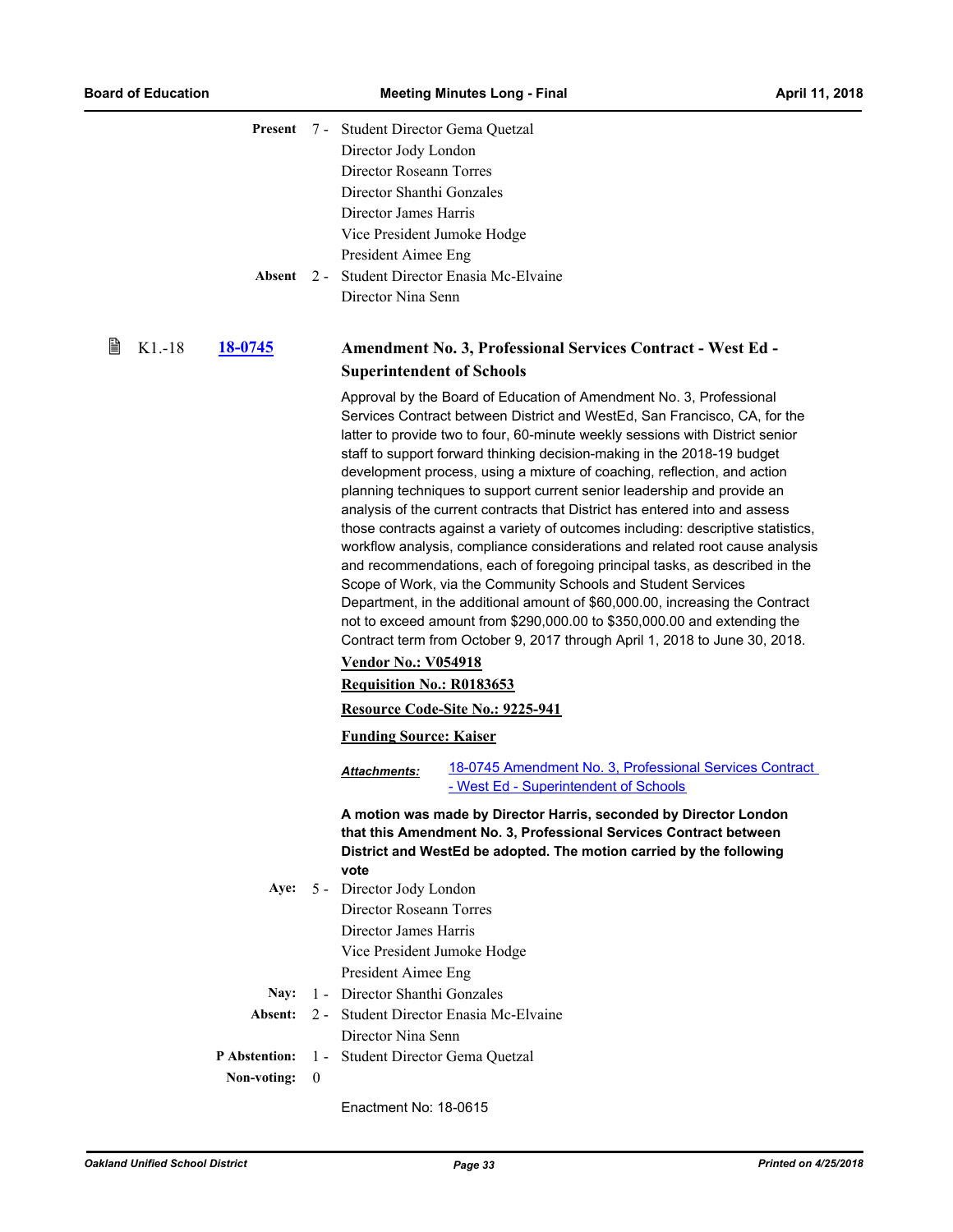### **Roll Call (Secretary's Observation)**

#### *Director Senn present at 7:03 P.M.*

|  | <b>Present</b> 8 - Student Director Gema Quetzal |
|--|--------------------------------------------------|
|  | Director Jody London                             |
|  | Director Nina Senn                               |
|  | Director Roseann Torres                          |
|  | Director Shanthi Gonzales                        |
|  | Director James Harris                            |
|  | Vice President Jumoke Hodge                      |
|  | President Aimee Eng                              |
|  | Absent 1 - Student Director Enasia Mc-Elvaine    |

# **Approval of General Consent Report #2**

|             |                  | A motion was made by Director Harris, seconded by Director Senn, to<br>Approve the General Consent Report No. 2. The motion carried by the<br>following vote: |
|-------------|------------------|---------------------------------------------------------------------------------------------------------------------------------------------------------------|
|             |                  | Aye: 7 - Director Jody London                                                                                                                                 |
|             |                  | Director Nina Senn                                                                                                                                            |
|             |                  | Director Roseann Torres                                                                                                                                       |
|             |                  | Director Shanthi Gonzales                                                                                                                                     |
|             |                  | Director James Harris                                                                                                                                         |
|             |                  | Vice President Jumoke Hodge                                                                                                                                   |
|             |                  | President Aimee Eng                                                                                                                                           |
| Absent:     |                  | 1 - Student Director Enasia Mc-Elvaine                                                                                                                        |
| P Ave:      |                  | 1 - Student Director Gema Quetzal                                                                                                                             |
| Non-voting: | $\boldsymbol{0}$ |                                                                                                                                                               |

# **Measure G1 - Districtwide Teacher Retention and Middle School K2. Improvement Act Oversight Commission - Jill Habig, Chairperson**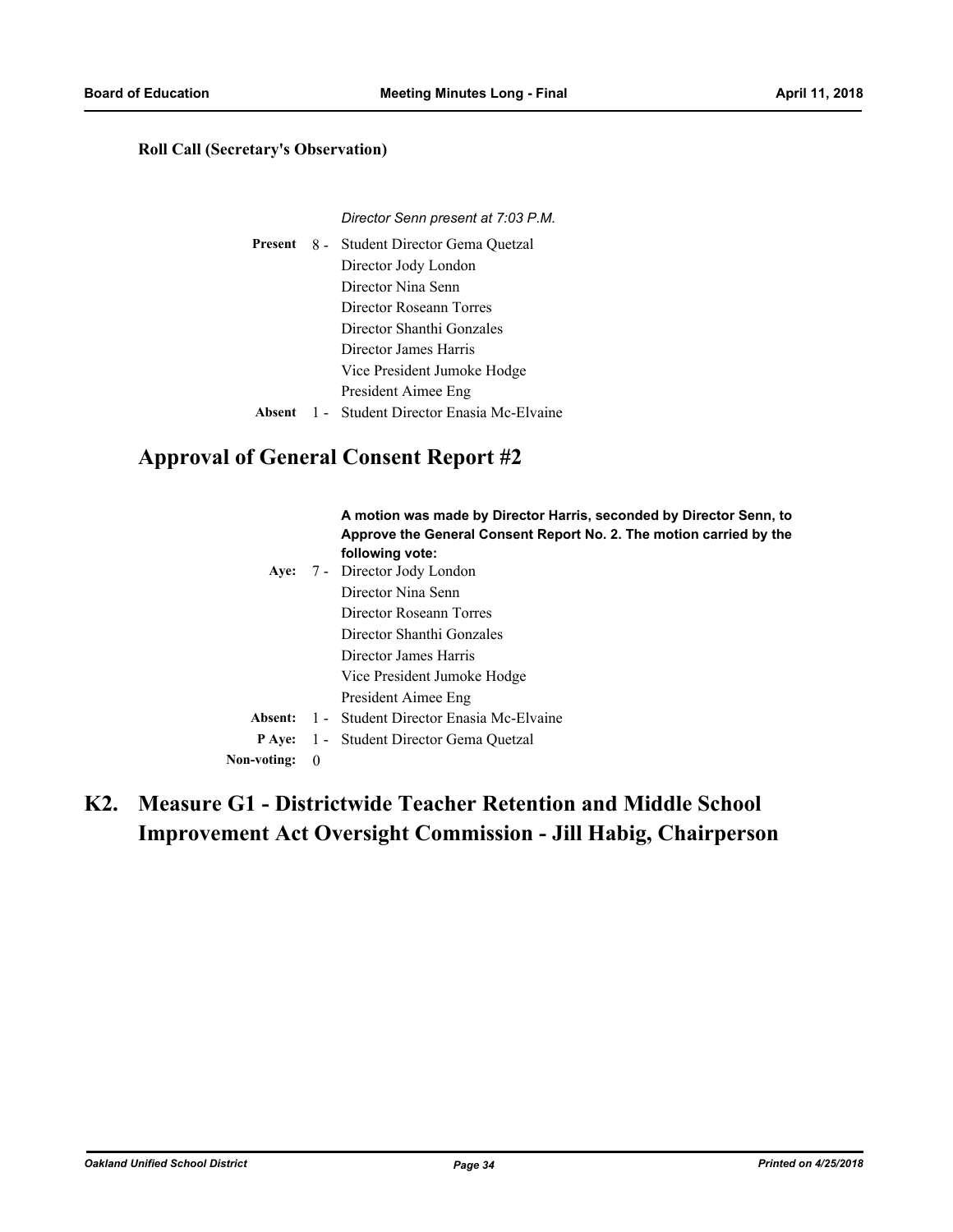| B | $K2-1$  | <b>18-0610</b> |                | <b>Measure G1 Funding Grant Request/Application – Ascend Charter</b>                                                                                                                                         |
|---|---------|----------------|----------------|--------------------------------------------------------------------------------------------------------------------------------------------------------------------------------------------------------------|
|   |         |                |                | School (K-8) – School Year 2018-2019                                                                                                                                                                         |
|   |         |                |                | Approval by the Measure G1 Commission of Ascend Charter School(K-8)<br>Grant Request/Application for up to 50% of Measure G1 Funding for School<br>Year 2018-2019.                                           |
|   |         |                |                | 18-0610 Measure G1 Funding Grant Request/Application -<br>Attachments:<br>Ascend Charter School (K-8) - School Year 2018-2019<br>(Revised 3/26/18)                                                           |
|   |         |                |                | This matter adopted pursuant to Resolution No. 1718-0179, moved by<br>Director Gonzales, seconded by Director London (Legislative File No.<br>18-0804, Enactment No. 18-0584), passed by the following vote: |
|   |         | Aye:           |                | 7 - Director Jody London                                                                                                                                                                                     |
|   |         |                |                | Director Nina Senn                                                                                                                                                                                           |
|   |         |                |                | Director Roseann Torres                                                                                                                                                                                      |
|   |         |                |                | Director Shanthi Gonzales                                                                                                                                                                                    |
|   |         |                |                | Director James Harris                                                                                                                                                                                        |
|   |         |                |                | Vice President Jumoke Hodge                                                                                                                                                                                  |
|   |         |                |                | President Aimee Eng                                                                                                                                                                                          |
|   |         | Absent:        | $1 -$          | Student Director Enasia Mc-Elvaine                                                                                                                                                                           |
|   |         | P Aye:         | $1 -$          | Student Director Gema Quetzal                                                                                                                                                                                |
|   |         |                |                |                                                                                                                                                                                                              |
|   |         | Non-voting:    | $\overline{0}$ |                                                                                                                                                                                                              |
|   |         |                |                | Enactment No: 18-0584                                                                                                                                                                                        |
| 閆 | $K2.-2$ | <b>18-0611</b> |                | <b>Measure G1 Funding Grant Request/Application – Lazear Charter</b><br>Academy - School Year 2018-2019                                                                                                      |
|   |         |                |                | Approval by the Measure G1 Commission of Lazear Charter Academy Grant<br>Request/Application for up to 50% of Measure G1 Funding for School Year<br>2018-2019.                                               |
|   |         |                |                | 18-0611 Measure G1 Funding Grant Request/Application -<br><b>Attachments:</b><br>Lazear Charter Academy - School Year 2018-2019                                                                              |
|   |         |                |                | This matter adopted pursuant to Resolution No. 1718-0179, moved by<br>Director Gonzales, seconded by Director London (Legislative File No.<br>18-0804, Enactment No. 18-0584), passed by the following vote: |
|   |         | Aye:           |                | 7 - Director Jody London                                                                                                                                                                                     |
|   |         |                |                | Director Nina Senn                                                                                                                                                                                           |
|   |         |                |                | Director Roseann Torres                                                                                                                                                                                      |
|   |         |                |                | Director Shanthi Gonzales                                                                                                                                                                                    |
|   |         |                |                | Director James Harris                                                                                                                                                                                        |
|   |         |                |                | Vice President Jumoke Hodge                                                                                                                                                                                  |
|   |         |                |                | President Aimee Eng                                                                                                                                                                                          |
|   |         | Absent:        |                | 1 - Student Director Enasia Mc-Elvaine                                                                                                                                                                       |
|   |         | <b>P</b> Aye:  |                | 1 - Student Director Gema Quetzal                                                                                                                                                                            |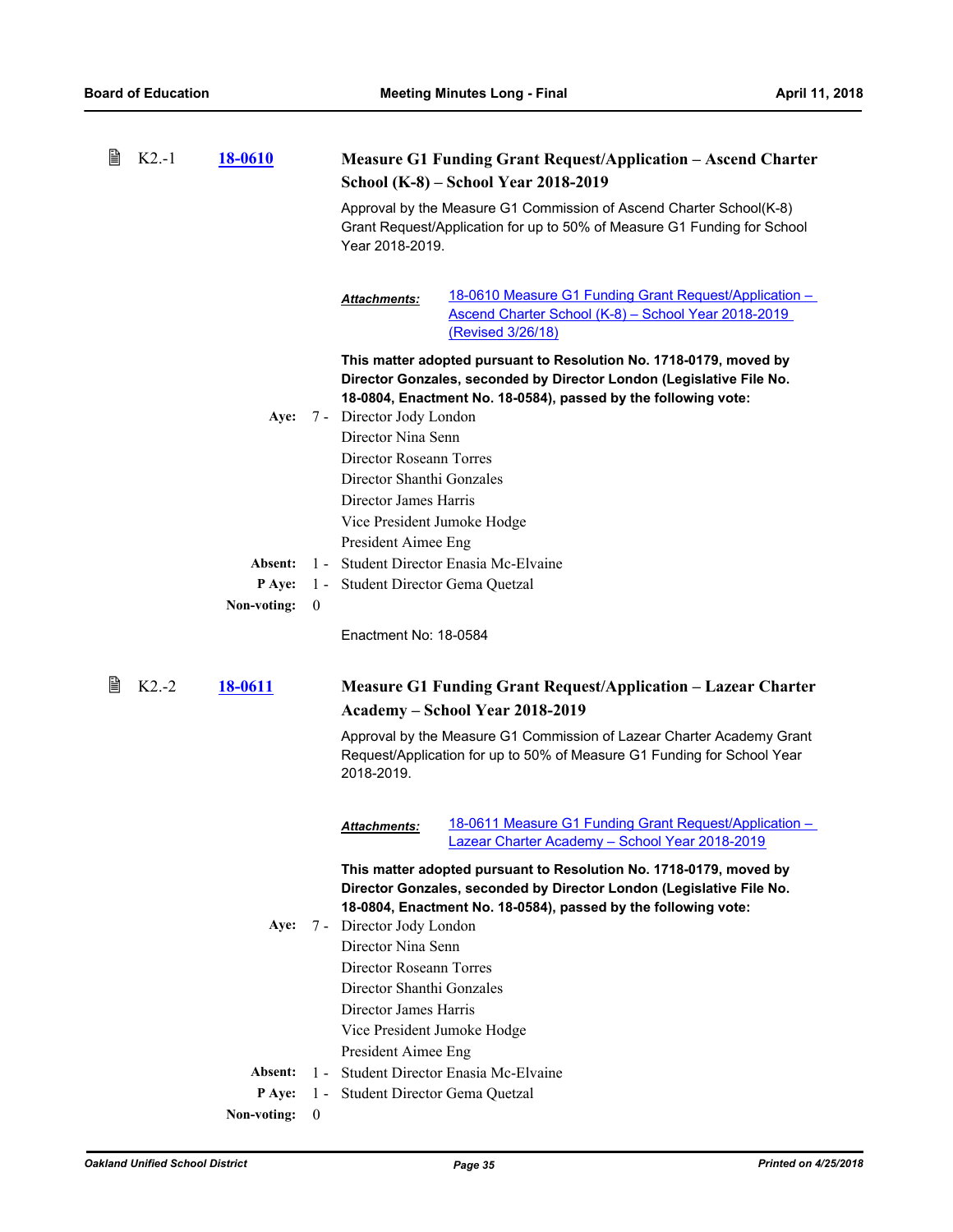| 閆 | $K2.-3$ | 18-0613     |              | <b>Measure G1 Funding Grant Request/Application - Aspire ERES</b><br>Academy - School Year 2018-2019 |                                                                                                                                                                                                                |
|---|---------|-------------|--------------|------------------------------------------------------------------------------------------------------|----------------------------------------------------------------------------------------------------------------------------------------------------------------------------------------------------------------|
|   |         |             |              | 2018-2019.                                                                                           | Approval by the Measure G1 Commission of Aspire ERES Academy Grant<br>Request/Application for up to 50% of Measure G1 Funding for School Year                                                                  |
|   |         |             |              | Attachments:                                                                                         | 18-0613 Measure G1 Funding Grant Request/Application -<br>Aspire ERES Academy - School Year 2018-2019<br>18-0613 Measure G1 Funding Grant Request/Application -<br>Aspire ERES Academy - School Year 2018-2019 |
|   |         |             |              |                                                                                                      | This matter adopted pursuant to Resolution No. 1718-0179, moved by<br>Director Gonzales, seconded by Director London (Legislative File No.<br>18-0804, Enactment No. 18-0584), passed by the following vote:   |
|   |         | Aye:        |              | 7 - Director Jody London<br>Director Nina Senn                                                       |                                                                                                                                                                                                                |
|   |         |             |              | Director Roseann Torres                                                                              |                                                                                                                                                                                                                |
|   |         |             |              | Director Shanthi Gonzales                                                                            |                                                                                                                                                                                                                |
|   |         |             |              | Director James Harris                                                                                |                                                                                                                                                                                                                |
|   |         |             |              | Vice President Jumoke Hodge                                                                          |                                                                                                                                                                                                                |
|   |         |             |              | President Aimee Eng                                                                                  |                                                                                                                                                                                                                |
|   |         | Absent:     |              |                                                                                                      | 1 - Student Director Enasia Mc-Elvaine                                                                                                                                                                         |
|   |         | P Aye:      |              | 1 - Student Director Gema Quetzal                                                                    |                                                                                                                                                                                                                |
|   |         | Non-voting: | $\mathbf{0}$ |                                                                                                      |                                                                                                                                                                                                                |
|   |         |             |              | Enactment No: 18-0584                                                                                |                                                                                                                                                                                                                |
| 閶 | $K2.-4$ | 18-0620     |              |                                                                                                      | <b>Measure G1 Funding Grant Request/Application – Lighthouse</b>                                                                                                                                               |
|   |         |             |              |                                                                                                      | Community Charter School (K-8) – School Year 2018-2019                                                                                                                                                         |
|   |         |             |              | for School Year 2018-2019.                                                                           | Approval by the Measure G1 Commission of Lighthouse Community Charter<br>School (K-8) Grant Request/Application for up to 50% of Measure G1 Funding                                                            |
|   |         |             |              | <b>Attachments:</b>                                                                                  | 18-0620 Measure G1 Funding Grant Request/Application -<br>Lighthouse Community Charter School (K-8) - School Year<br>2018-2019                                                                                 |
|   |         | Aye:        |              | 7 - Director Jody London                                                                             | This matter adopted pursuant to Resolution No. 1718-0179, moved by<br>Director Gonzales, seconded by Director London (Legislative File No.<br>18-0804, Enactment No. 18-0584), passed by the following vote:   |
|   |         |             |              | Director Nina Senn                                                                                   |                                                                                                                                                                                                                |
|   |         |             |              | Director Roseann Torres                                                                              |                                                                                                                                                                                                                |
|   |         |             |              | Director Shanthi Gonzales                                                                            |                                                                                                                                                                                                                |
|   |         |             |              | Director James Harris                                                                                |                                                                                                                                                                                                                |
|   |         |             |              | Vice President Jumoke Hodge                                                                          |                                                                                                                                                                                                                |
|   |         |             |              | President Aimee Eng                                                                                  |                                                                                                                                                                                                                |
|   |         |             |              |                                                                                                      |                                                                                                                                                                                                                |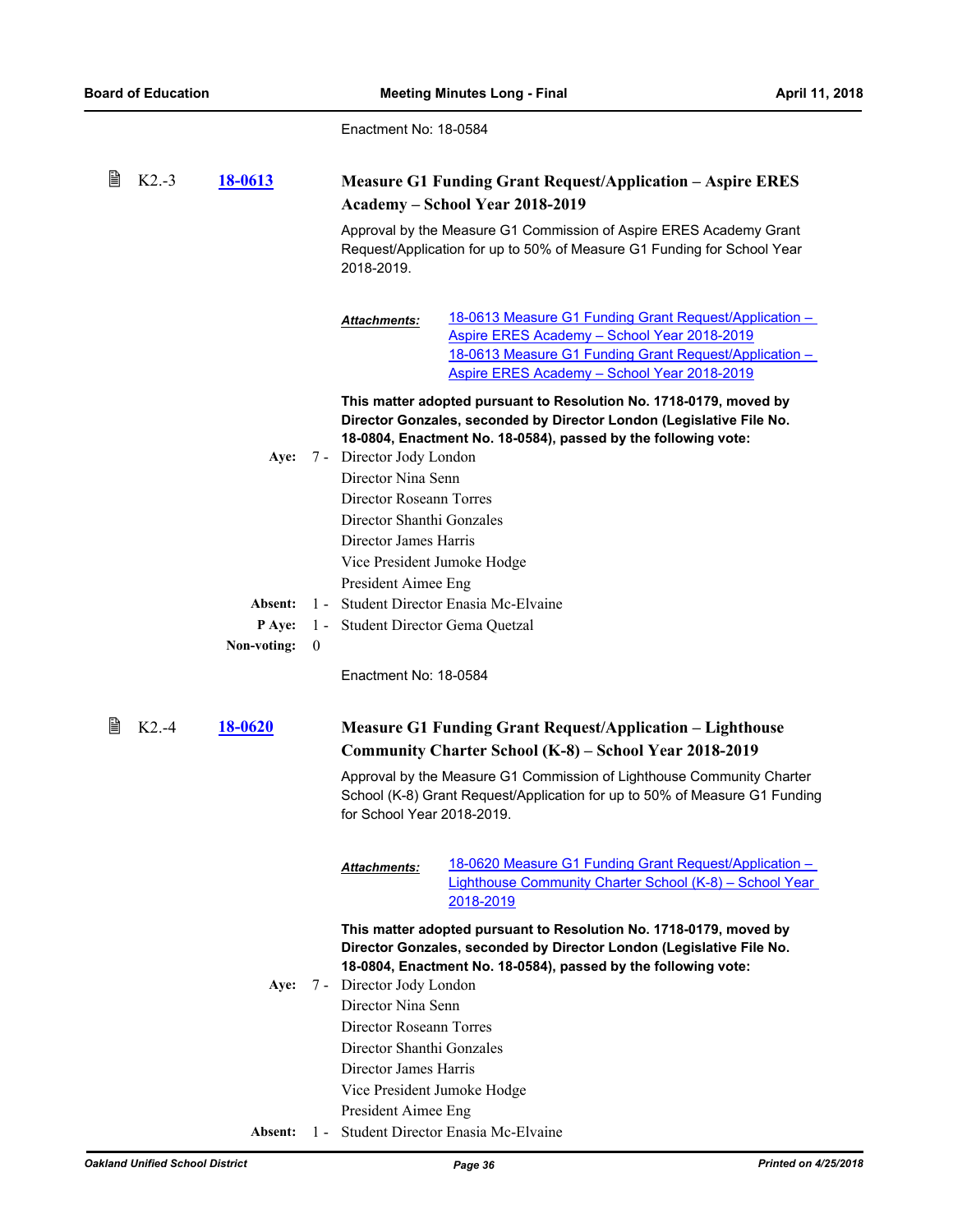|   |         | <b>P</b> Aye:<br>Non-voting: | $\bf{0}$          | 1 - Student Director Gema Quetzal                                                                                                                                                                            |
|---|---------|------------------------------|-------------------|--------------------------------------------------------------------------------------------------------------------------------------------------------------------------------------------------------------|
|   |         |                              |                   | Enactment No: 18-0584                                                                                                                                                                                        |
| 閶 | $K2.-5$ | 18-0621                      |                   | <b>Measure G1 Funding Grant Request/Application – Lodestar</b><br><b>Charter School – School Year 2018-2019</b>                                                                                              |
|   |         |                              |                   | Approval by the Measure G1 Commission of Lodestar Charter School Grant<br>Request/Application for up to 50% of Measure G1 Funding for School Year<br>2018-2019.                                              |
|   |         |                              |                   | 18-0621 Measure G1 Funding Grant Request/Application -<br>Attachments:<br>Lodestar Charter School - School Year 2018-2019                                                                                    |
|   |         |                              |                   | This matter adopted pursuant to Resolution No. 1718-0179, moved by<br>Director Gonzales, seconded by Director London (Legislative File No.<br>18-0804, Enactment No. 18-0584), passed by the following vote: |
|   |         | Aye:                         |                   | 7 - Director Jody London<br>Director Nina Senn                                                                                                                                                               |
|   |         |                              |                   | Director Roseann Torres                                                                                                                                                                                      |
|   |         |                              |                   | Director Shanthi Gonzales                                                                                                                                                                                    |
|   |         |                              |                   | Director James Harris                                                                                                                                                                                        |
|   |         |                              |                   | Vice President Jumoke Hodge                                                                                                                                                                                  |
|   |         |                              |                   | President Aimee Eng                                                                                                                                                                                          |
|   |         | Absent:                      | $1 -$             | Student Director Enasia Mc-Elvaine                                                                                                                                                                           |
|   |         | P Aye:<br>Non-voting:        | $1 -$<br>$\theta$ | Student Director Gema Quetzal                                                                                                                                                                                |
|   |         |                              |                   | Enactment No: 18-0584                                                                                                                                                                                        |
| 閶 | $K2.-6$ | 18-0624                      |                   | <b>Measure G1 Funding Grant Request/Application – Urban</b><br><b>Montessori Charter School - School Year 2018-2019</b>                                                                                      |
|   |         |                              |                   | Approval by the Measure G1 Commission of Urban Montessori Charter<br>School Grant Request/Application for up to 50% of Measure G1 Funding for<br>School Year 2018-2019.                                      |
|   |         |                              |                   | 18-0624 Measure G1 Funding Grant Request/Application -<br>Attachments:<br>Urban Montessori Charter School - School Year 2018-2019                                                                            |
|   |         |                              |                   | This matter adopted pursuant to Resolution No. 1718-0179, moved by<br>Director Gonzales, seconded by Director London (Legislative File No.<br>18-0804, Enactment No. 18-0584), passed by the following vote: |
|   |         | Aye:                         |                   | 7 - Director Jody London<br>Director Nina Senn                                                                                                                                                               |
|   |         |                              |                   | Director Roseann Torres                                                                                                                                                                                      |
|   |         |                              |                   | Director Shanthi Gonzales                                                                                                                                                                                    |
|   |         |                              |                   | Director James Harris                                                                                                                                                                                        |
|   |         |                              |                   | Vice President Jumoke Hodge                                                                                                                                                                                  |
|   |         |                              |                   | President Aimee Eng                                                                                                                                                                                          |
|   |         | Absent:                      |                   | 1 - Student Director Enasia Mc-Elvaine                                                                                                                                                                       |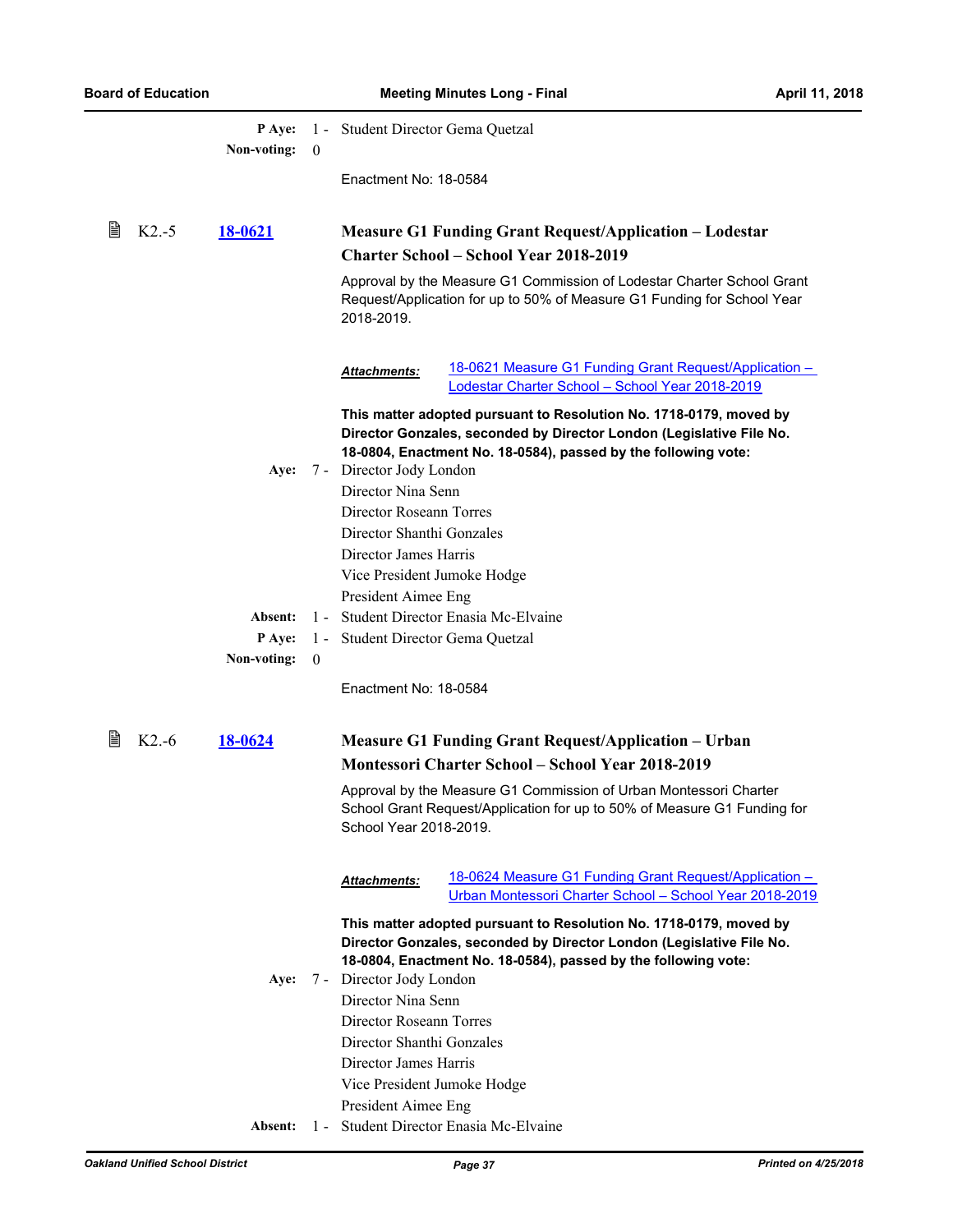|   |         | P Ave:<br>Non-voting: | $\theta$ | 1 - Student Director Gema Quetzal                                                                                                                                                                                                        |
|---|---------|-----------------------|----------|------------------------------------------------------------------------------------------------------------------------------------------------------------------------------------------------------------------------------------------|
|   |         |                       |          | Enactment No: 18-0584                                                                                                                                                                                                                    |
| 閶 | $K2.-7$ | 18-0319               |          | <b>Measure G1 Funding Grant Request/Application – Hillcrest School</b><br>- School Year 2018-2019                                                                                                                                        |
|   |         |                       |          | Approval by the Measure G1 Commission of Hillcrest School Grant<br>Request/Application for up to 50% of Measure G1 Funding for School Year<br>2018-2019.                                                                                 |
|   |         |                       |          | 18-0319 Measure G1 Funding Grant Request/Application -<br><b>Attachments:</b><br>Hillcrest School - School Year 2018-2019 (Revised 3/26/18)                                                                                              |
|   |         | Aye:                  |          | This matter adopted pursuant to Resolution No. 1718-0179, moved by<br>Director Gonzales, seconded by Director London (Legislative File No.<br>18-0804, Enactment No. 18-0584), passed by the following vote:<br>7 - Director Jody London |
|   |         |                       |          | Director Nina Senn<br>Director Roseann Torres<br>Director Shanthi Gonzales<br>Director James Harris<br>Vice President Jumoke Hodge                                                                                                       |
|   |         | Absent:               | $1 -$    | President Aimee Eng<br>Student Director Enasia Mc-Elvaine                                                                                                                                                                                |
|   |         | P Aye:                | $1 -$    | Student Director Gema Quetzal                                                                                                                                                                                                            |
|   |         | Non-voting:           | $\theta$ |                                                                                                                                                                                                                                          |
|   |         |                       |          | Enactment No: 18-0584                                                                                                                                                                                                                    |
| 閶 | $K2.-8$ | 18-0324               |          | <b>Measure G1 Funding Grant Request/Application - Greenleaf TK-8</b><br>School - School Year 2018-2019                                                                                                                                   |
|   |         |                       |          | Approval by the Measure G1 Commission of Greenleaf TK-8 School Grant<br>Request/Application for up to 50% of Measure G1 Funding for School Year<br>2018-2019.                                                                            |
|   |         |                       |          | 18-0324 Measure G1 Funding Grant Request/Application -<br>Attachments:<br>Greenleaf TK-8 School - School Year 2018-2019 (Revised<br>3/26/18)                                                                                             |
|   |         |                       |          | This matter adopted pursuant to Resolution No. 1718-0179, moved by<br>Director Gonzales, seconded by Director London (Legislative File No.<br>18-0804, Enactment No. 18-0584), passed by the following vote:                             |
|   |         | Aye:                  |          | 7 - Director Jody London                                                                                                                                                                                                                 |
|   |         |                       |          | Director Nina Senn<br>Director Roseann Torres                                                                                                                                                                                            |
|   |         |                       |          | Director Shanthi Gonzales                                                                                                                                                                                                                |
|   |         |                       |          | Director James Harris                                                                                                                                                                                                                    |
|   |         |                       |          | Vice President Jumoke Hodge                                                                                                                                                                                                              |
|   |         |                       |          | President Aimee Eng                                                                                                                                                                                                                      |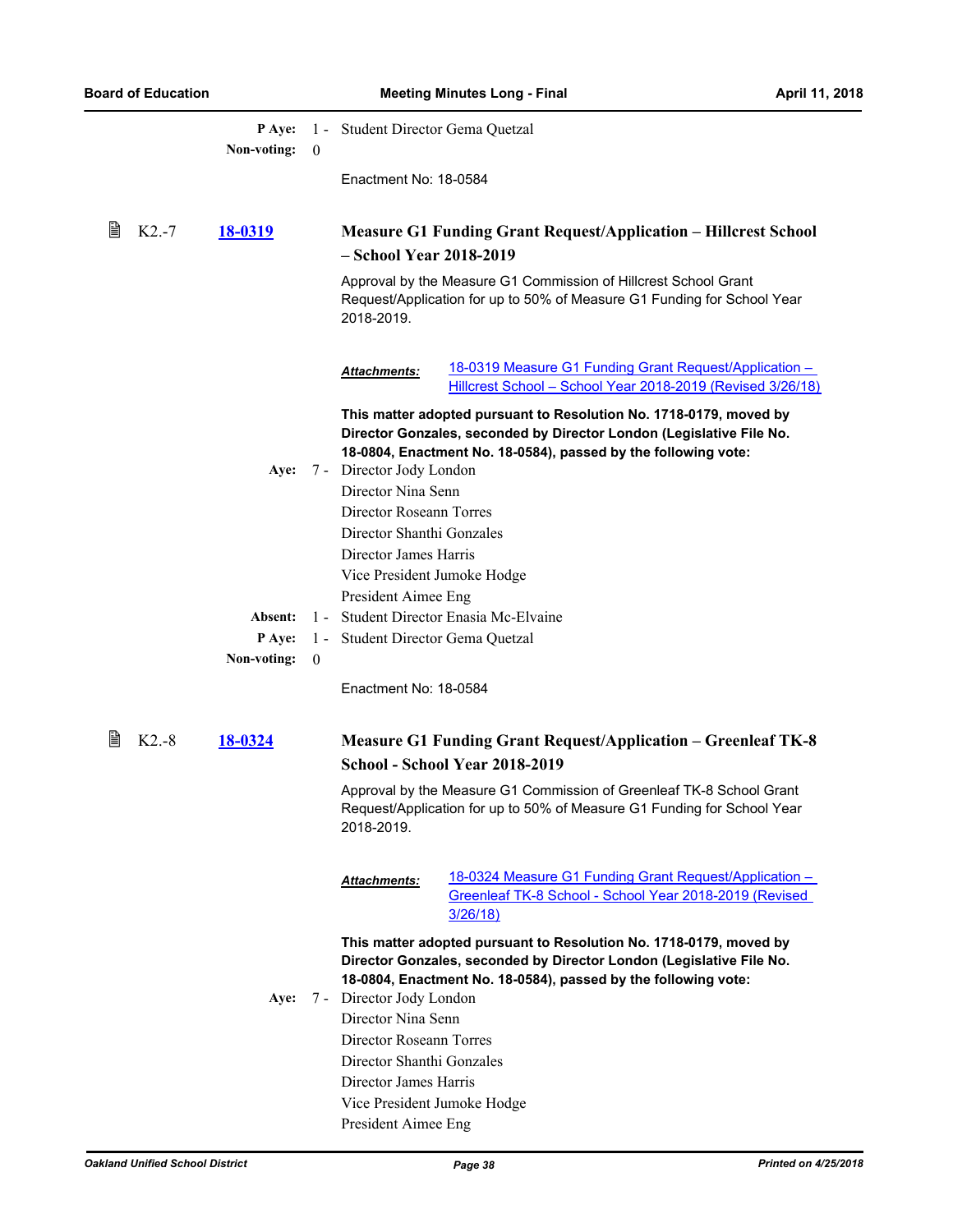|   |           | Absent:        |              | 1 - Student Director Enasia Mc-Elvaine |                                                                                                                                                                                                              |  |
|---|-----------|----------------|--------------|----------------------------------------|--------------------------------------------------------------------------------------------------------------------------------------------------------------------------------------------------------------|--|
|   |           | P Aye:         |              | 1 - Student Director Gema Quetzal      |                                                                                                                                                                                                              |  |
|   |           | Non-voting:    | $\theta$     |                                        |                                                                                                                                                                                                              |  |
|   |           |                |              | Enactment No: 18-0584                  |                                                                                                                                                                                                              |  |
| 閶 | $K2.-9$   | <u>18-0326</u> |              | <b>School Year 2018-2019</b>           | <b>Measure G1 Funding Grant Request/Application - Parker School -</b>                                                                                                                                        |  |
|   |           |                |              |                                        |                                                                                                                                                                                                              |  |
|   |           |                |              | 2018-2019.                             | Approval by the Measure G1 Commission of Parker School Grant<br>Request/Application for up to 50% of Measure G1 Funding for School Year                                                                      |  |
|   |           |                |              | <b>Attachments:</b>                    | 18-0326 Measure G1 Funding Grant Request/Application -<br>Parker School - School Year 2018-2019 (Revised 3/26/18)                                                                                            |  |
|   |           |                |              |                                        | This matter adopted pursuant to Resolution No. 1718-0179, moved by<br>Director Gonzales, seconded by Director London (Legislative File No.<br>18-0804, Enactment No. 18-0584), passed by the following vote: |  |
|   |           | Aye:           |              | 7 - Director Jody London               |                                                                                                                                                                                                              |  |
|   |           |                |              | Director Nina Senn                     |                                                                                                                                                                                                              |  |
|   |           |                |              | Director Roseann Torres                |                                                                                                                                                                                                              |  |
|   |           |                |              | Director Shanthi Gonzales              |                                                                                                                                                                                                              |  |
|   |           |                |              | Director James Harris                  |                                                                                                                                                                                                              |  |
|   |           |                |              | Vice President Jumoke Hodge            |                                                                                                                                                                                                              |  |
|   |           |                |              | President Aimee Eng                    |                                                                                                                                                                                                              |  |
|   |           | Absent:        |              |                                        | 1 - Student Director Enasia Mc-Elvaine                                                                                                                                                                       |  |
|   |           | P Aye:         | $1 -$        | Student Director Gema Quetzal          |                                                                                                                                                                                                              |  |
|   |           | Non-voting:    | $\mathbf{0}$ |                                        |                                                                                                                                                                                                              |  |
|   |           |                |              | Enactment No: 18-0584                  |                                                                                                                                                                                                              |  |
| 閶 | $K2 - 10$ | <u>18-0631</u> |              |                                        | <b>Measure G1 Funding Amended Grant Request/Application -</b><br><b>Madison Park Academy - School Year 2017-2018</b>                                                                                         |  |
|   |           |                |              | for School Year 2017-2018.             | Approval by the Measure G1 Commission of Madison Park Academy<br>Amended Grant Request/Application for up to 50% of Measure G1 Funding                                                                       |  |
|   |           |                |              | Attachments:                           | 18-0631 Measure G1 Funding Amended Grant                                                                                                                                                                     |  |
|   |           |                |              |                                        | Request/Application - Madison Park Academy - School<br>Year 2017-2018 (Revised 3/26/18)                                                                                                                      |  |
|   |           |                |              |                                        | This matter adopted pursuant to Resolution No. 1718-0179, moved by<br>Director Gonzales, seconded by Director London (Legislative File No.<br>18-0804, Enactment No. 18-0584), passed by the following vote: |  |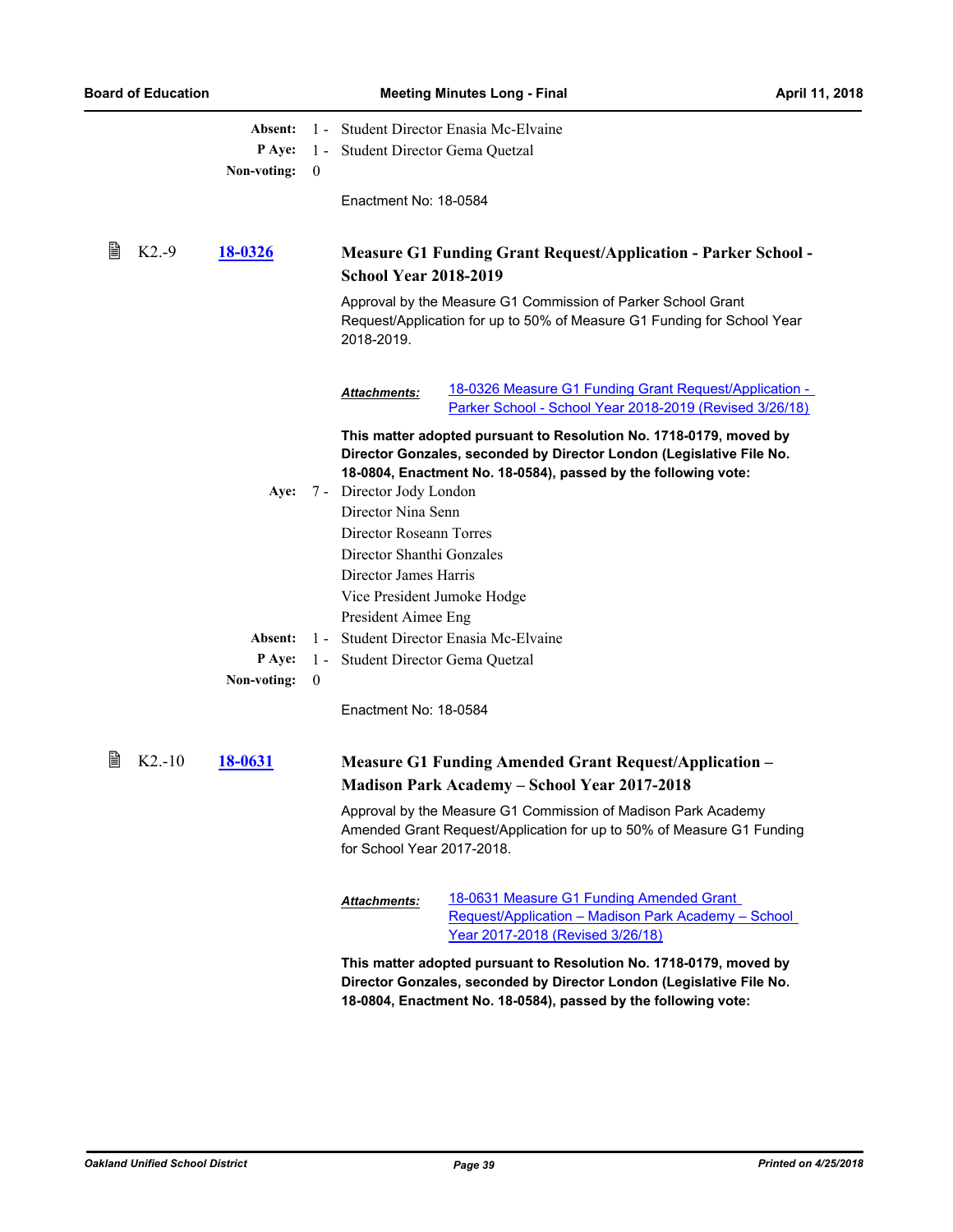|             |     | Aye: 7 - Director Jody London                         |
|-------------|-----|-------------------------------------------------------|
|             |     | Director Nina Senn                                    |
|             |     | Director Roseann Torres                               |
|             |     | Director Shanthi Gonzales                             |
|             |     | Director James Harris                                 |
|             |     | Vice President Jumoke Hodge                           |
|             |     | President Aimee Eng                                   |
|             |     | <b>Absent:</b> 1 - Student Director Enasia Mc-Elvaine |
|             |     | <b>P</b> Aye: 1 - Student Director Gema Quetzal       |
| Non-voting: | - 0 |                                                       |

# **L. Student Board Members Report**

| B | $L-1$ | 18-0663 |                                                          | <b>Student Board Members' Report - April 11, 2018</b>                                                                                                                                                                                                                                                      |
|---|-------|---------|----------------------------------------------------------|------------------------------------------------------------------------------------------------------------------------------------------------------------------------------------------------------------------------------------------------------------------------------------------------------------|
|   |       |         |                                                          | Presentation of Student Board Members' Report - April 11, 2018.                                                                                                                                                                                                                                            |
|   |       |         | <b>Attachments:</b>                                      | 18-0663 Student Board Members' Report- April 11, 2018                                                                                                                                                                                                                                                      |
|   |       |         | before being appointed.                                  | Prior to the presentation of the Student Board Members' Report, President<br>Eng congratulated Student Director Quetzal on her appointment to the<br>California State Board of Education as the only Student Director. Eng said<br>Quetzal was one of 60 applications that went through a rigorous process |
|   |       |         |                                                          | Gema Quetzal made the presentation of the Student Board Member's Report.                                                                                                                                                                                                                                   |
|   |       |         | Board of Education.                                      | Quetzal said it was through the support of the Oakland Community, her<br>family, and the School Board, she was appointed to the California State                                                                                                                                                           |
|   |       |         |                                                          | All City Council Upcoming Events<br>-Orientation for All City Council Governing Board Members on April 19th.<br>-Youth Action Summit on April 26th. Election for 2018/2019 Student Board<br>Members (2) will be held at the Summit.                                                                        |
|   |       |         | <b>Board Member Comments</b>                             | Director Torres said she is certain Quetzal will proudly represent the students<br>of the entire State of California and will do good work.                                                                                                                                                                |
|   |       |         | adults.                                                  | Director Senn said as the only student on the California State Board of<br>Education, she knows Quetzal will be able to do the work alongside the                                                                                                                                                          |
|   |       |         | <b>Public Comments</b><br>Gorham, Trish<br>Tapscott, Ben |                                                                                                                                                                                                                                                                                                            |

### **Presentation/Acknowledgment Made**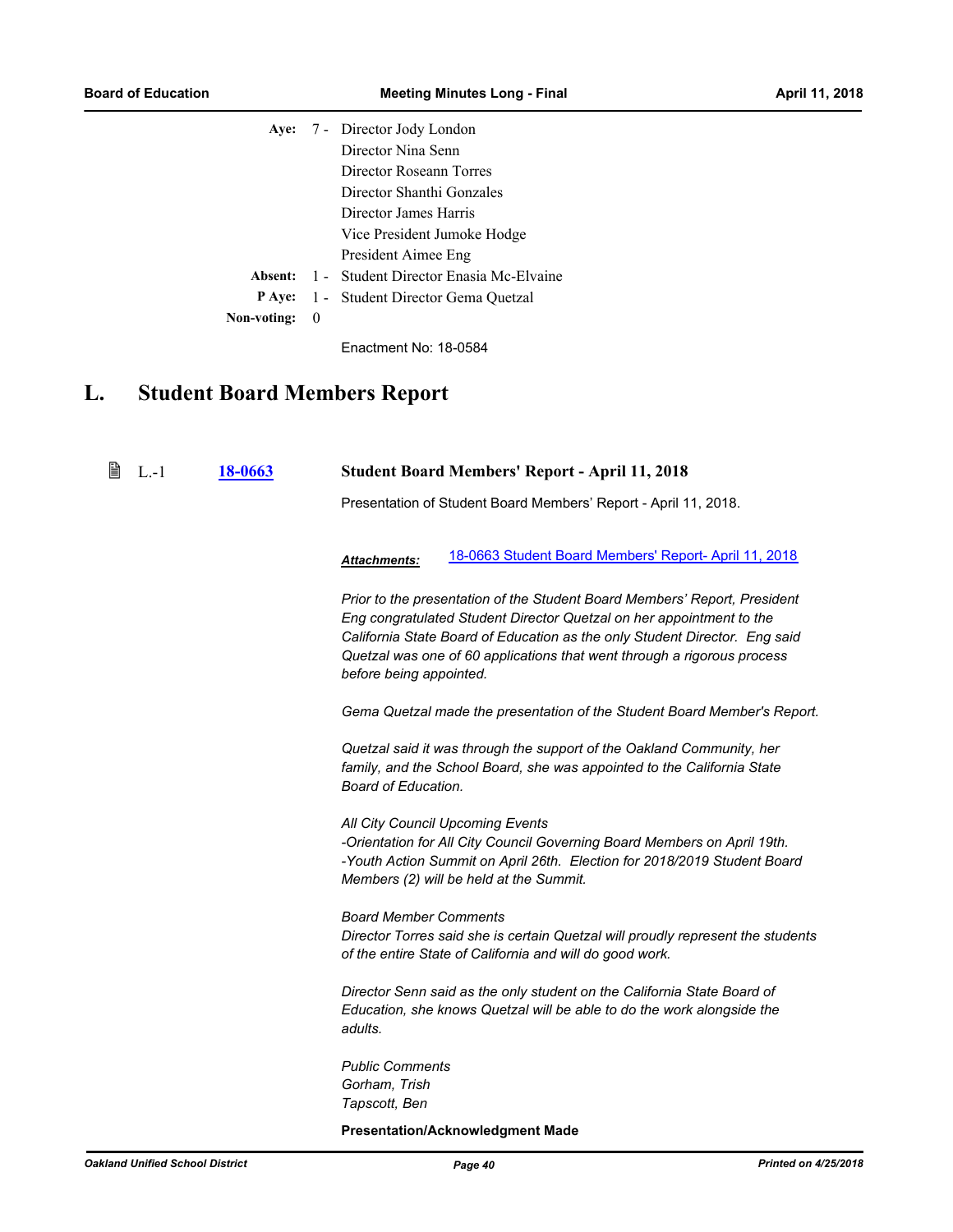# **M. President's Report**

| $M-1$ | <b>18-0664</b> | President's Report - April 11, 2018                                                                                                                             |
|-------|----------------|-----------------------------------------------------------------------------------------------------------------------------------------------------------------|
|       |                | Presentation of the Report of the President of the Board - April 11, 2018.                                                                                      |
|       |                | President Eng congratulated Student Director Gema Quetzal on her<br>appointment to the California State Board of Education as the only Student<br>Board Member. |
|       |                | President Eng announced some upcoming Board Special Meetings.                                                                                                   |
|       |                | April 14th - Board Retreat - 9:00A.M. to 3:00 P.M.<br>May 7th - Board Study Session - Time and topic TBD<br>May 30th - Board Study Session - Time and topic TBD |
|       |                | <b>Public Comments</b><br>Gorham, Trish<br>Hutchinson, Mike<br>Mordecai, Mohammad<br>Tapscott, Ben                                                              |
|       |                | <b>Presentation/Acknowledgment Made</b>                                                                                                                         |

# **N. Superintendent's Report**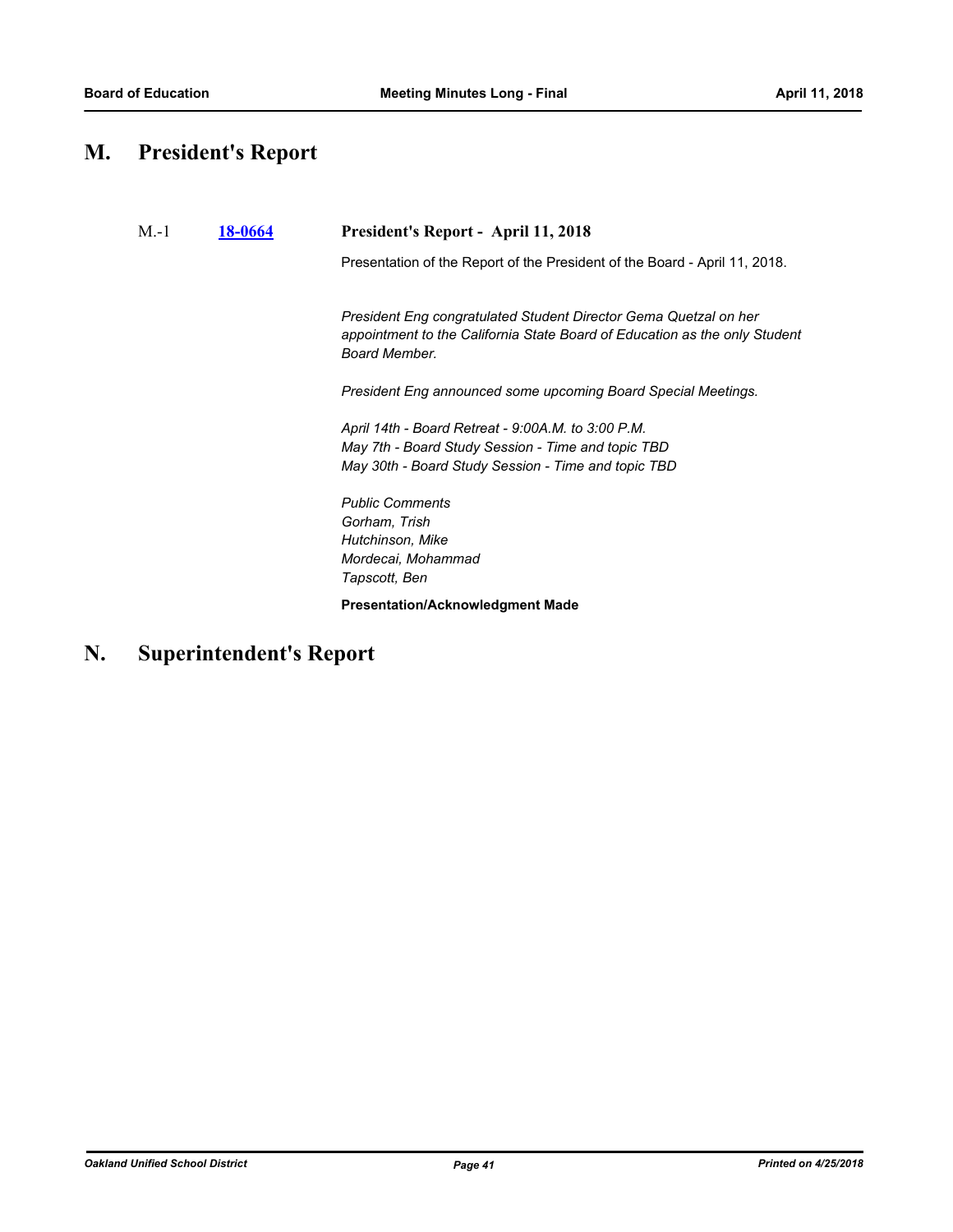| B | $N-1$ | 18-0665 | <b>Superintendent's Report - April 11, 2018</b>                                                                                                                                                                                                                                                                                                    |
|---|-------|---------|----------------------------------------------------------------------------------------------------------------------------------------------------------------------------------------------------------------------------------------------------------------------------------------------------------------------------------------------------|
|   |       |         | Presentation of the Superintendent's Report - April 11, 2018:<br><b>Fiscal Vitality</b><br><b>Quality Community Schools</b><br>Organizational Resilience                                                                                                                                                                                           |
|   |       |         | 18-0665 Superintendent's Report - April 11, 2018<br>Attachments:                                                                                                                                                                                                                                                                                   |
|   |       |         | Superintendent Johnson Trammell's presentation highlighted:                                                                                                                                                                                                                                                                                        |
|   |       |         | -The vision around quality schools and sustainability<br>-Fiscal transparency<br>-Organizational Reliance                                                                                                                                                                                                                                          |
|   |       |         | <b>School Updates</b><br>-Reach Academy will be featured in a documentary on the PBS Network for<br>their work on Mindfulness.<br>-West Oakland Middle School has partnered with the African American Male<br>Achievement Office. Upcoming events include a Male Retreat and Pancake<br>Breakfast.<br>-Adult Education Program now has 43 classes. |
|   |       |         | Updates on Leadership Vacancies<br>-Timothy White, Deputy Chief for Facilities Planning and Management, starts<br>on April 16th.<br>-Marcus Battle, Chief Business Officer, starts on May 1st.                                                                                                                                                     |
|   |       |         | <b>Public Comments</b><br>Delton, Carol<br>Hutchinson, Mike<br>Mordecai, Mohammad<br>Tapscott, Ben                                                                                                                                                                                                                                                 |
|   |       |         | <b>Presentation/Acknowledgment Made</b>                                                                                                                                                                                                                                                                                                            |

**Public Comments On All Non-Agenda Items Within the Subject Matter Jurisdiction of the District (30 Minutes) - 6:30 P.M. or As Soon Thereafter As Speakers May Be Heard O.**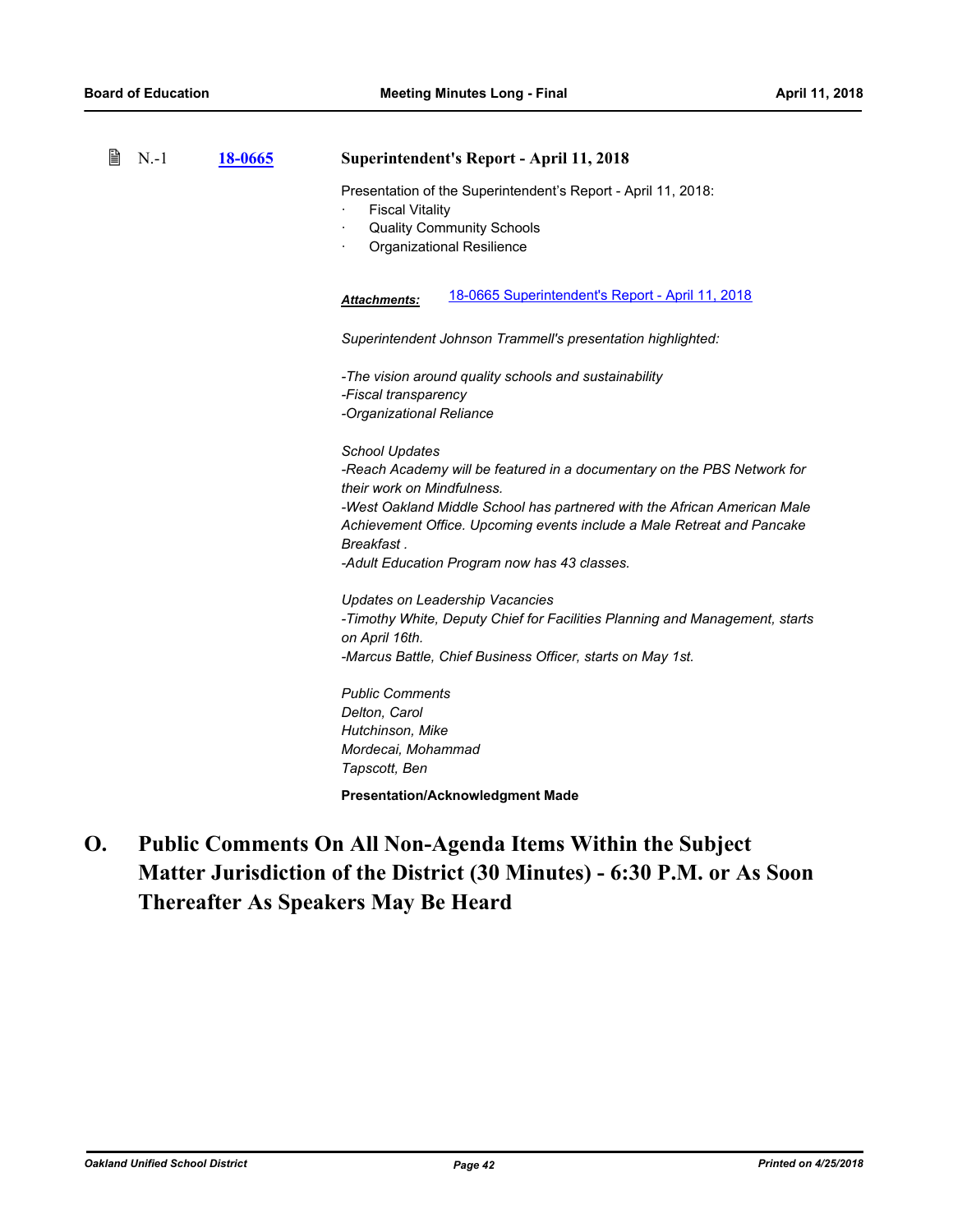| $O.-1$ | <u>18-0661</u> | <b>Public Comments on All Non-Agenda Items Within the Subject</b><br><b>Matter Jurisdiction of the District - April 11, 2018</b><br>Public Comments on All Non-Agenda Items Within the Subject Matter<br>Jurisdiction of the District - April 11, 2018.                          |
|--------|----------------|----------------------------------------------------------------------------------------------------------------------------------------------------------------------------------------------------------------------------------------------------------------------------------|
|        |                | <b>Public Comments</b><br>Bey, Hakeem<br>Brooks, Vanessa<br>Delton, Carol<br>Garcia, Chaz<br>Gorham, Trish<br>Hutchinson, Mike<br>Hoag, Adarene<br>Kappner, Tania<br>McGlone, Paula<br>Mordecai, Mohammad<br>Phillips, Melvin<br>Reid, Doneeva<br>Romero, Dayan<br>Tapscott, ben |
|        |                | <b>Presentation/Acknowledgment Made</b>                                                                                                                                                                                                                                          |

# **RECESS REGULAR MEETING**

*President Eng recessed the Regular Meeting at 7:22 P.M.*

# **RESUME REGULAR MEETING**

*President Eng resumed the Regular Meeting at 7:56 P.M.*

# **ATTENDANCE ROLL CALL**

|  | <b>Present</b> 8 - Student Director Gema Quetzal |
|--|--------------------------------------------------|
|  | Director Jody London                             |
|  | Director Nina Senn                               |
|  | Director Roseann Torres                          |
|  | Director Shanthi Gonzales                        |
|  | Director James Harris                            |
|  | Vice President Jumoke Hodge                      |
|  | President Aimee Eng                              |
|  | Absent 1 - Student Director Enasia Mc-Elvaine    |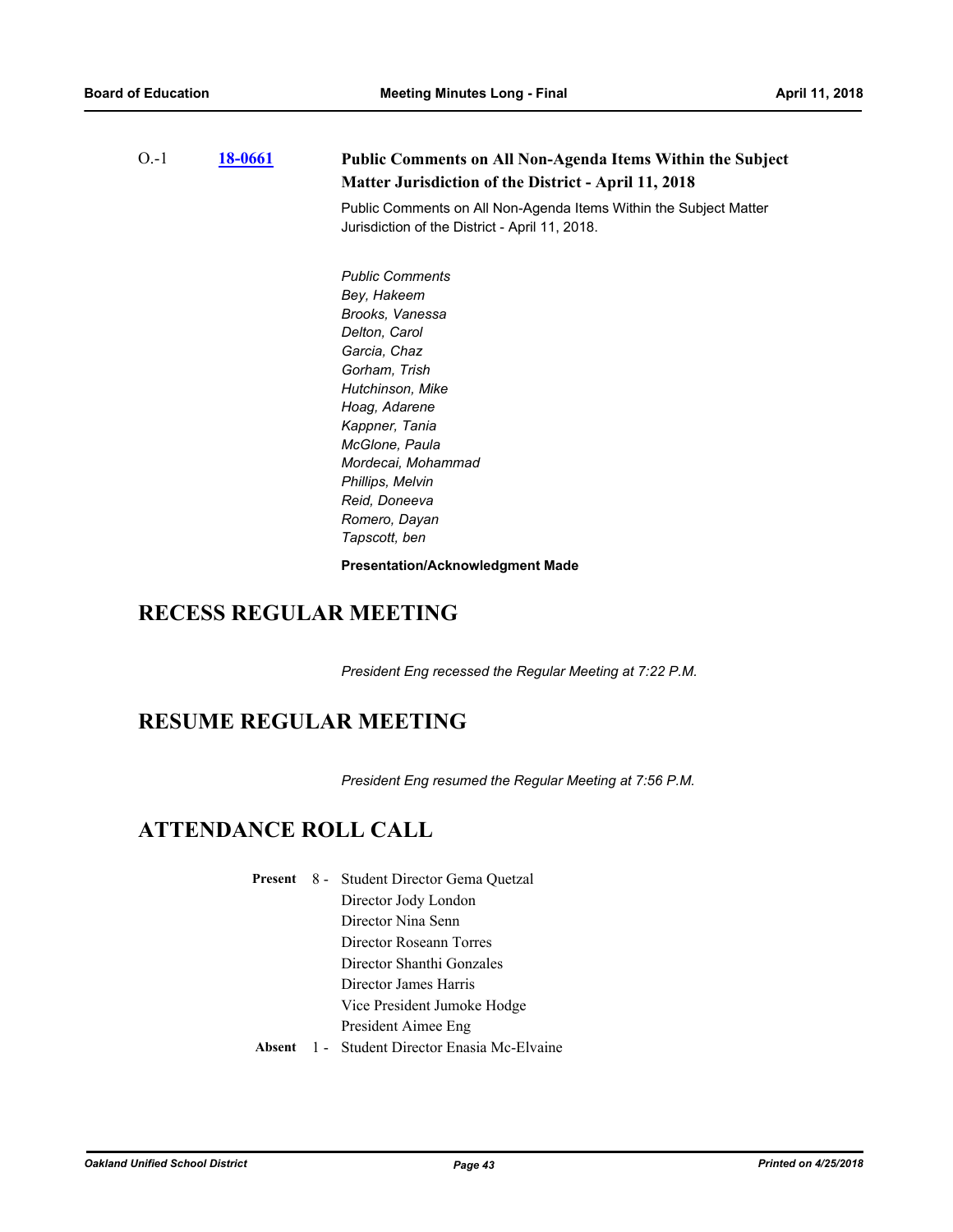# **P. Public Hearing(s)**

## **Q. Unfinished Business**

Q.-1 **[18-0518](http://ousd.legistar.com/gateway.aspx?m=l&id=/matter.aspx?key=42698) School Safety**

Adoption by the Board of Education of Resolution No. 1718-0174 - School Safety.

| <b>Sponsors:</b>      | Senn                  |
|-----------------------|-----------------------|
| <b>Attachments:</b>   | 18-0518 School Safety |
| <b>Postponed</b>      |                       |
| Fnactment No: 18-0634 |                       |

# **R. New Business**

### **Roll Call (Secretary's Observation)**

*Director Harris absent at 9:18 P.M.*

|  | <b>Present</b> 7 - Student Director Gema Quetzal |
|--|--------------------------------------------------|
|  | Director Jody London                             |
|  | Director Nina Senn                               |
|  | Director Roseann Torres                          |
|  | Director Shanthi Gonzales                        |
|  | Vice President Jumoke Hodge                      |
|  | President Aimee Eng                              |
|  | Absent 2 - Student Director Enasia Mc-Elvaine    |
|  | Director James Harris                            |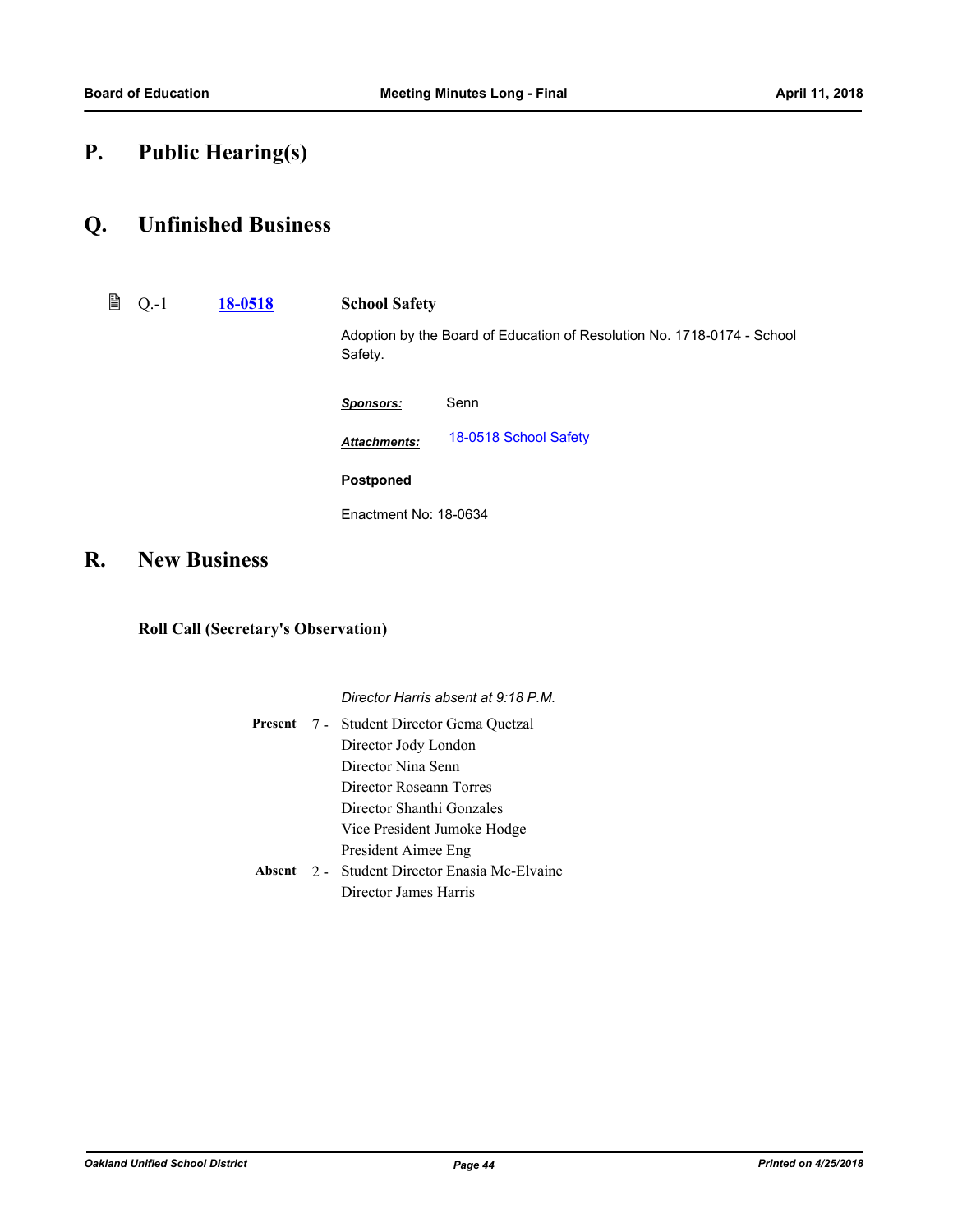| €<br>$R - 1$ | 18-0471 | District Budget Revision No. 4 - Fiscal Year 2017-2018, As of<br><b>April 3, 2018</b>                                                                                                                                         |  |
|--------------|---------|-------------------------------------------------------------------------------------------------------------------------------------------------------------------------------------------------------------------------------|--|
|              |         | Adoption by Board of Education of Resolution 1718-0180 - District Budget<br>Revision No. 4 - Fiscal Year 2017-2018, as of April 3, 2018.                                                                                      |  |
|              |         | 18-0471 Presentation - District Budget Revision No. 4 -<br>Attachments:<br>Fiscal Year 2017-2018, As of April 3, 2018<br>18-0471 District Budget Revision No. 4 - Fiscal Year<br>2017-2018, As of April 3, 2018               |  |
|              |         | Linda Wu, Budget Director, made the staff presentation.                                                                                                                                                                       |  |
|              |         | Wu reported on the 2017-2018 Budget Revision 4 as of 4/4/2018. The report<br>reflects mid-year adjustments for the period February 1, 2018 through April 3,<br>2018.                                                          |  |
|              |         | <b>Unrestricted Highlights</b><br>0.2M<br>Revenues<br>\$3.7M<br>Expenses<br>Change in fund balance<br>(\$3.7M)                                                                                                                |  |
|              |         | Health Benefits Governance Board Agreement (HBGB) \$2M<br><b>PEC Transportation \$1M</b><br>Oakland Athletic League (OAL) \$.2M<br>Fiscal Leadership Placement \$.2M                                                          |  |
|              |         | <b>Restricted Highlights</b><br>Revenues<br>\$4.7M<br>\$4.6M<br>Expenses<br>Change in fund balance<br>(0.1M)                                                                                                                  |  |
|              |         | Wu stated, based on these changes, the District is now short of meeting the<br>2% reserve for economic uncertainty by .06%                                                                                                    |  |
|              |         | <b>Board Member Comments</b>                                                                                                                                                                                                  |  |
|              |         | Director Gonzales talked about the mid-year cuts made, yet some programs<br>were restored.                                                                                                                                    |  |
|              |         | Director London announced that on April 19th, CalPers Retirement System is<br>scheduled to take a vote to increase the District's contribution to employee's<br>retirement.                                                   |  |
|              |         | President Eng talked about the number of Professionals Services Contracts<br>submitted to the Board for approval since the last Interim Reporting. Eng<br>asked for more information regarding the mid-year cuts cost saving. |  |
|              |         | <b>Public Comments</b><br>Davis, Kim<br>Delton, Carol<br>Hutchinson, Mike                                                                                                                                                     |  |
|              |         | A motion was made by Director Harris, seconded by Director Senn, that                                                                                                                                                         |  |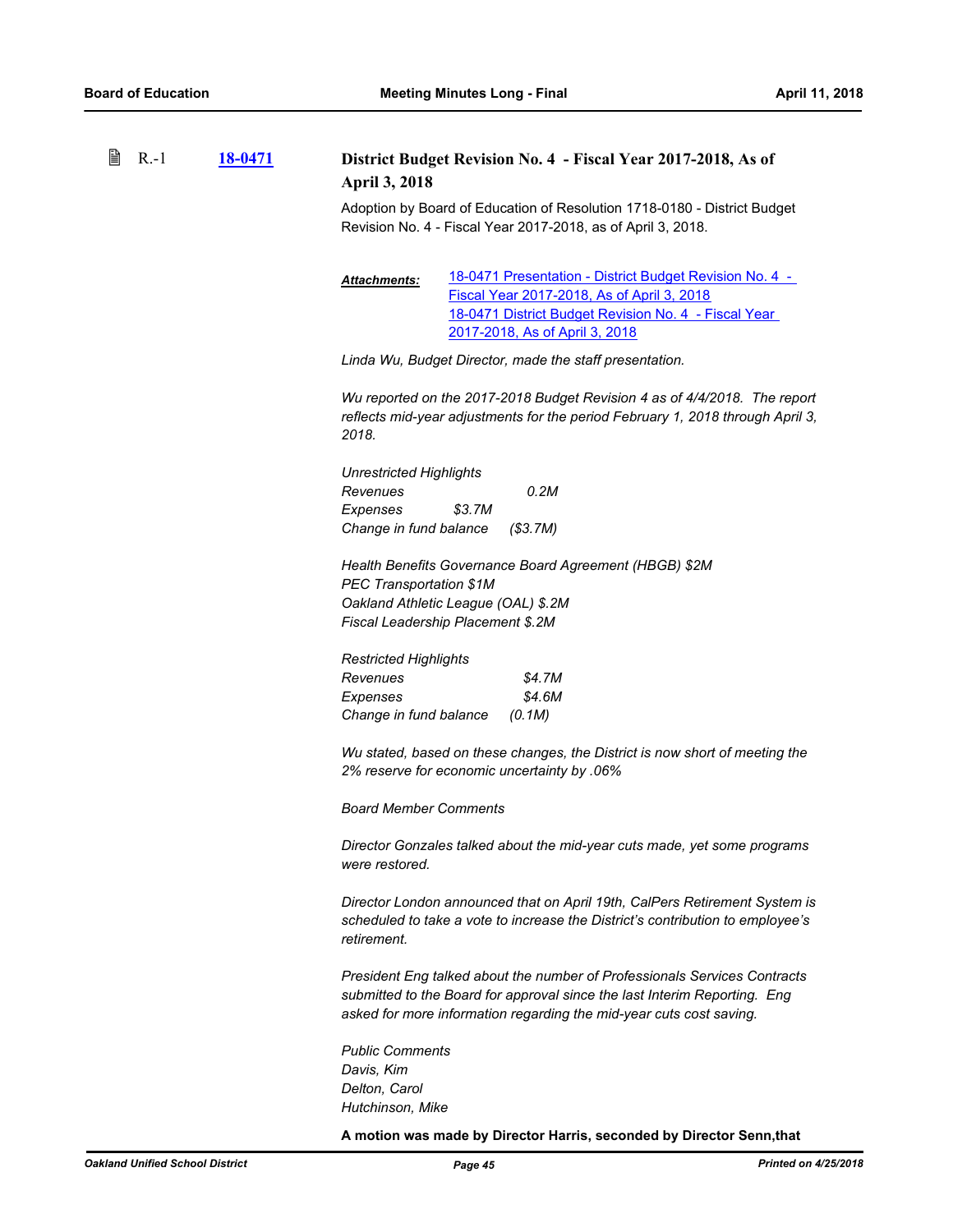|               |     | this Resolution be Adopted. The motion carried by the following vote. |
|---------------|-----|-----------------------------------------------------------------------|
|               |     | Aye: 6 - Director Jody London                                         |
|               |     | Director Nina Senn                                                    |
|               |     | Director Roseann Torres                                               |
|               |     | Director Shanthi Gonzales                                             |
|               |     | Vice President Jumoke Hodge                                           |
|               |     | President Aimee Eng                                                   |
|               |     | <b>Absent:</b> 2 - Student Director Enasia Mc-Elvaine                 |
|               |     | Director James Harris                                                 |
| <b>P</b> Ave: |     | 1 - Student Director Gema Quetzal                                     |
| Non-voting:   | - 0 |                                                                       |
|               |     |                                                                       |

### **Roll Call (Secretary's Obsevation)**

*Director Harris present at 9:24 P.M.*

|  | Present 8 - Student Director Gema Quetzal     |
|--|-----------------------------------------------|
|  | Director Jody London                          |
|  | Director Nina Senn                            |
|  | Director Roseann Torres                       |
|  | Director Shanthi Gonzales                     |
|  | Director James Harris                         |
|  | Vice President Jumoke Hodge                   |
|  | President Aimee Eng                           |
|  | Absent 1 - Student Director Enasia Mc-Elvaine |

#### **[18-0767](http://ousd.legistar.com/gateway.aspx?m=l&id=/matter.aspx?key=42947) Amendment, Board Policy 3625 - Business and Noninstructional Operations - School Governance**  $\mathbb{B}$  R.-2

Adoption by the Board of Education of Amendment, Board Policy 3625 - Business and Noninstructional Operations - School Governance.

| <b>Attachments:</b> | 18-0767 Presentation - Amendment, Board Policy 3625 -    |
|---------------------|----------------------------------------------------------|
|                     | <b>Business and Noninstructional Operations - School</b> |
|                     | Governance                                               |
|                     | 18-0767 Amendment, Board Policy 3625 - Business and      |
|                     | <b>Noninstructional Operations - School Governance</b>   |
|                     |                                                          |

*Public Comments Mordecia, Mohammad*

#### **First Reading**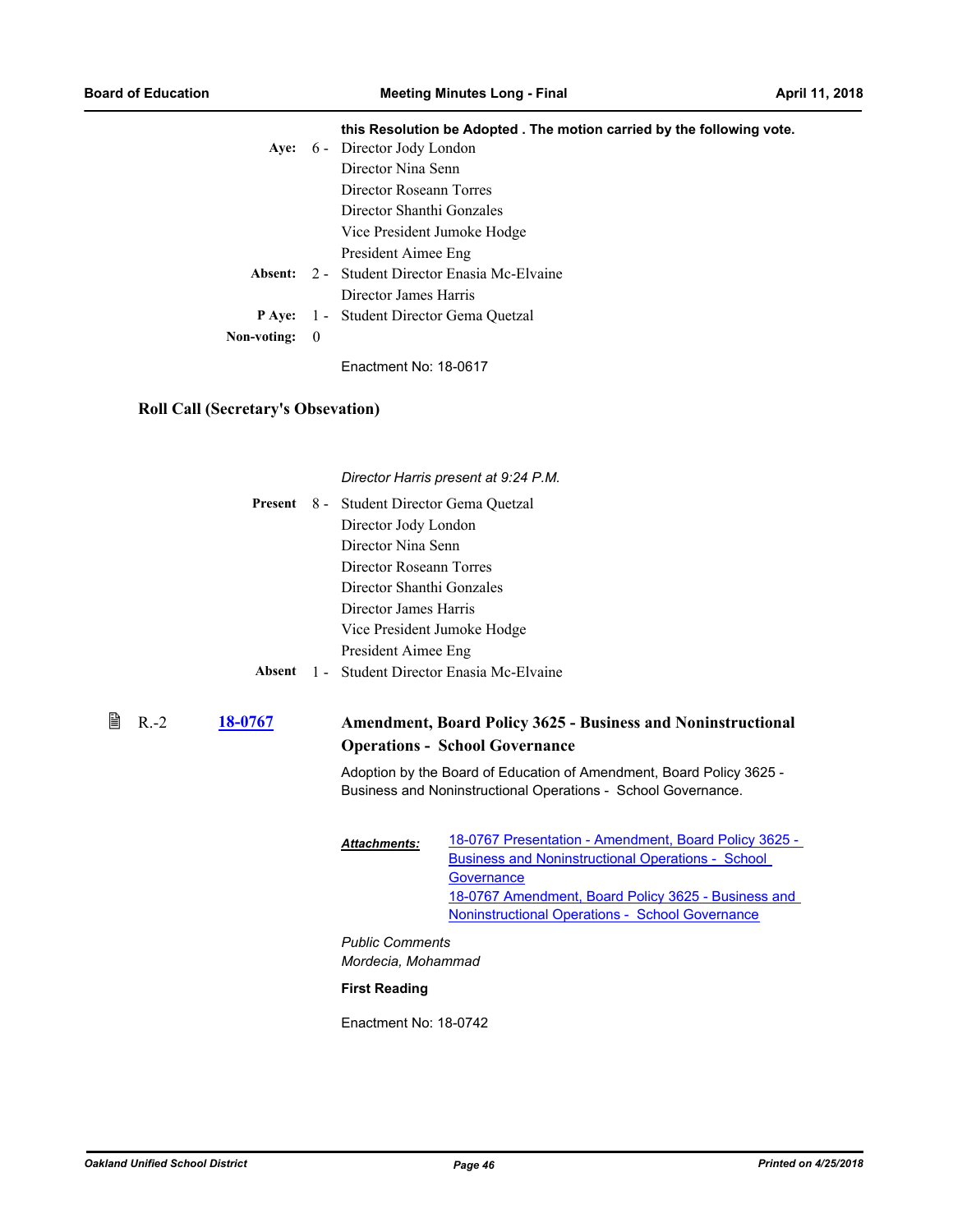| 閶 | $R.-3$ | 18-0803     |          |                                               | Board of Education - State Legislative Bills Report, As of April 3,<br><b>2018 - Recommended Positions</b>                                                                                                                                                                                                  |
|---|--------|-------------|----------|-----------------------------------------------|-------------------------------------------------------------------------------------------------------------------------------------------------------------------------------------------------------------------------------------------------------------------------------------------------------------|
|   |        |             |          |                                               | Adoption by the Board of Education of position - i.e., support (currently) or no<br>position (currently) - on below listed 2018 pending State Legislative Bills,<br>within the interest of or within the subject matter jurisdiction of the District or<br>school districts, including, but not limited to: |
|   |        |             |          | <b>SUPPORT</b>                                |                                                                                                                                                                                                                                                                                                             |
|   |        |             |          | <b>Funding Bills</b>                          |                                                                                                                                                                                                                                                                                                             |
|   |        |             |          | Program Act                                   | AB 2471 (Thurmond) Pupil Health: School-Based Pupil Support Services<br>AB 3136 (O'Donnell) Special Education Funding<br>AB 3228 (Burke) School Facilities: Surplus Real Property: Proceeds to<br>Pay Emergency Apportionment Loan                                                                          |
|   |        |             |          | Employees                                     |                                                                                                                                                                                                                                                                                                             |
|   |        |             |          | Housing                                       | AB 2788 (Thurmond) Teachers: Retention and Recruitment: Teacher                                                                                                                                                                                                                                             |
|   |        |             |          | NO POSITION                                   |                                                                                                                                                                                                                                                                                                             |
|   |        |             |          | Employees                                     |                                                                                                                                                                                                                                                                                                             |
|   |        |             |          |                                               | AB 2022 (Chu) Pupil Health: Mental Health Professionals                                                                                                                                                                                                                                                     |
|   |        |             |          | Attachments:                                  | 18-0803 Presentation - Board of Education - State<br>Legislative Bills Report, As of April 3, 2018 - Recommended<br><b>Positions</b><br>18-0803 Board of Education - State Legislative Bills Report,<br>As of April 3, 2018 - Recommended Positions                                                         |
|   |        |             |          | <b>Public Comments</b><br>None.               |                                                                                                                                                                                                                                                                                                             |
|   |        |             |          | vote.                                         | A motion was made by Director Harris, seconded by Director Senn,<br>that the Board of Education position, as stated herein, on named State<br>Legislative Bills, be Adopted. The motion carried by the following                                                                                            |
|   |        | Aye:        |          | 7 - Director Jody London                      |                                                                                                                                                                                                                                                                                                             |
|   |        |             |          | Director Nina Senn<br>Director Roseann Torres |                                                                                                                                                                                                                                                                                                             |
|   |        |             |          | Director Shanthi Gonzales                     |                                                                                                                                                                                                                                                                                                             |
|   |        |             |          | Director James Harris                         |                                                                                                                                                                                                                                                                                                             |
|   |        |             |          | Vice President Jumoke Hodge                   |                                                                                                                                                                                                                                                                                                             |
|   |        |             |          | President Aimee Eng                           |                                                                                                                                                                                                                                                                                                             |
|   |        | Absent:     |          |                                               | 1 - Student Director Enasia Mc-Elvaine                                                                                                                                                                                                                                                                      |
|   |        | P Aye:      |          | 1 - Student Director Gema Quetzal             |                                                                                                                                                                                                                                                                                                             |
|   |        | Non-voting: | $\theta$ |                                               |                                                                                                                                                                                                                                                                                                             |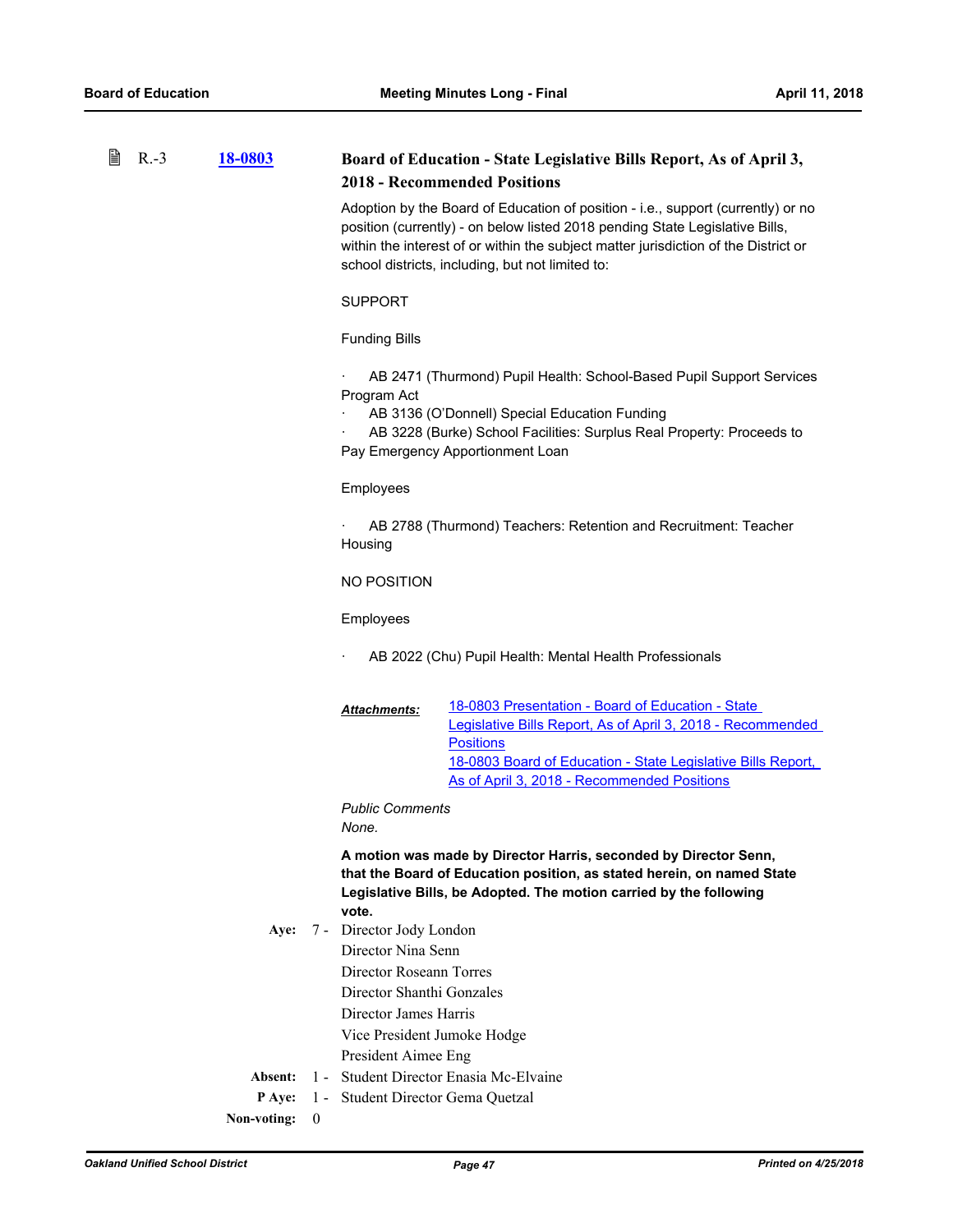|   |        | <u>18-0856</u> |                | of Time                           | Board of Education Regular Meeting - April 11, 2018 - Extension                                                                                                                              |
|---|--------|----------------|----------------|-----------------------------------|----------------------------------------------------------------------------------------------------------------------------------------------------------------------------------------------|
|   |        |                |                |                                   | Adoption by the Board of Education of a Motion to extend today's Regular<br>Board Meeting time from 10:00 P.M. to 12:00 P.M.                                                                 |
|   |        |                |                | <b>Public Comments</b><br>None.   |                                                                                                                                                                                              |
|   |        |                |                | following vote.                   | A motion was made by Director London, seconded by Director<br>Gonzales, that this Motion be Adopted . The motion carried by the                                                              |
|   |        | Aye:           |                | 4 - Director Jody London          |                                                                                                                                                                                              |
|   |        |                |                | Director Nina Senn                |                                                                                                                                                                                              |
|   |        |                |                | Director Roseann Torres           |                                                                                                                                                                                              |
|   |        |                |                | President Aimee Eng               |                                                                                                                                                                                              |
|   |        | Nay:           |                | 3 - Director Shanthi Gonzales     |                                                                                                                                                                                              |
|   |        |                |                | Director James Harris             |                                                                                                                                                                                              |
|   |        | Absent:        |                | Vice President Jumoke Hodge       | 1 - Student Director Enasia Mc-Elvaine                                                                                                                                                       |
|   |        | P Aye:         |                | 1 - Student Director Gema Quetzal |                                                                                                                                                                                              |
|   |        | Non-voting:    | $\overline{0}$ |                                   |                                                                                                                                                                                              |
|   |        |                |                | Enactment No: 18-0621             |                                                                                                                                                                                              |
| 誾 | $R.-4$ | 18-0800        |                |                                   | <b>Marcus Foster Education Leadership Campus - Request for CEQA</b><br><b>Categorical Exemption - General Counsel</b>                                                                        |
|   |        |                |                |                                   | Adoption by the Board of Education of Resolution No. 1718-0042 -<br>Authorizing the District to Apply for CEQA Categorical Exemption for the<br>Marcus Foster Educational Leadership Campus. |
|   |        |                |                | <b>Attachments:</b>               | 18-0800 Marcus Foster Education Leadership Campus -<br><b>Request for CEQA Categorical Exemption - General</b><br>Counsel                                                                    |
|   |        |                |                |                                   | There was no staff presentation.                                                                                                                                                             |
|   |        |                |                | <b>Public Comments</b><br>None.   |                                                                                                                                                                                              |
|   |        |                |                | following vote.                   | A motion was made by Director London, seconded by Director<br>Harris, that this Resolution be Adopted . The motion carried by the                                                            |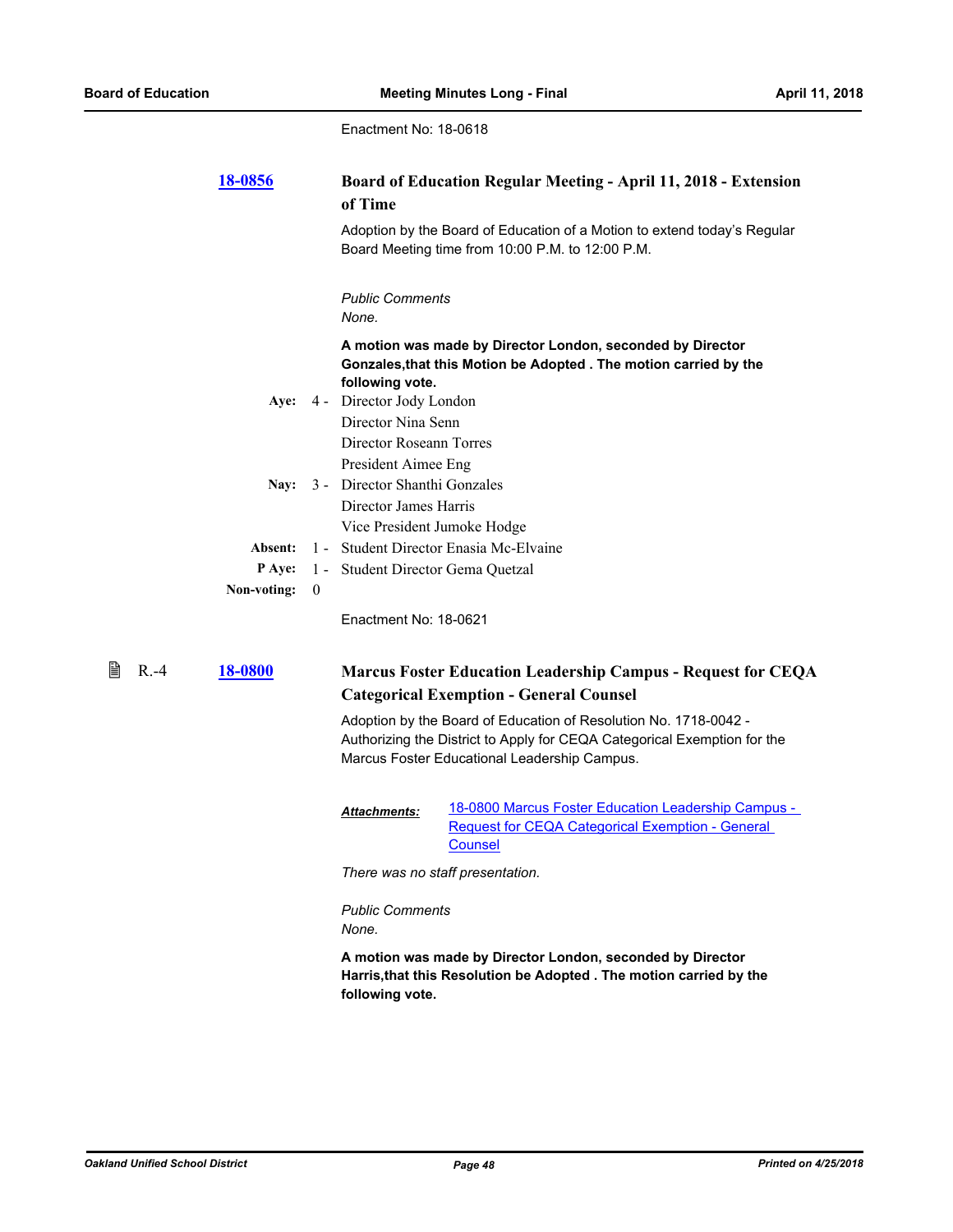|                      |          | Aye: 7 - Director Jody London                                                                                                                                                                                               |
|----------------------|----------|-----------------------------------------------------------------------------------------------------------------------------------------------------------------------------------------------------------------------------|
|                      |          | Director Nina Senn                                                                                                                                                                                                          |
|                      |          | Director Roseann Torres                                                                                                                                                                                                     |
|                      |          | Director Shanthi Gonzales                                                                                                                                                                                                   |
|                      |          | Director James Harris                                                                                                                                                                                                       |
|                      |          | Vice President Jumoke Hodge                                                                                                                                                                                                 |
|                      |          | President Aimee Eng                                                                                                                                                                                                         |
| Absent:              |          | 1 - Student Director Enasia Mc-Elvaine                                                                                                                                                                                      |
| <b>P</b> Aye:        |          | 1 - Student Director Gema Quetzal                                                                                                                                                                                           |
| Non-voting:          | $\theta$ |                                                                                                                                                                                                                             |
|                      |          | Enactment No: 18-0619                                                                                                                                                                                                       |
| <u>18-0875</u>       |          | <b>Amendment - Employment Agreement - Marcus Battle - Chief</b>                                                                                                                                                             |
|                      |          | <b>Business Officer</b>                                                                                                                                                                                                     |
|                      |          | Adoption by the Board of Education of Amendment(s) to Employment<br>Agreement between District and Marcus Battle (18-0792), Article 7,<br>Termination of Employment, Section 7.2.(a), to include the following<br>language: |
|                      |          | If employee is terminated by District and accepts another position while<br>a)<br>receiving severance pay from the District, employee notifies District within 24<br>hours of accepting new position.                       |
|                      |          | Stagger any severance payments over time, not one lump sum.<br>b)                                                                                                                                                           |
|                      |          | A motion was made by Director Gonzales, seconded by Director<br>Torres, that the Amendment, Emloyment Agreement, be Adopted. The<br>motion failed by the following vote;                                                    |
| Aye:                 |          | 3 - Director Nina Senn                                                                                                                                                                                                      |
|                      |          | Director Roseann Torres                                                                                                                                                                                                     |
|                      |          | Director Shanthi Gonzales                                                                                                                                                                                                   |
| Nay:                 |          | 4 - Director Jody London                                                                                                                                                                                                    |
|                      |          | Director James Harris                                                                                                                                                                                                       |
|                      |          | Vice President Jumoke Hodge                                                                                                                                                                                                 |
|                      |          | President Aimee Eng                                                                                                                                                                                                         |
| Absent:              | $1 -$    | Student Director Enasia Mc-Elvaine                                                                                                                                                                                          |
| <b>P</b> Abstention: | $1 -$    | Student Director Gema Quetzal                                                                                                                                                                                               |
| Non-voting:          | $\theta$ |                                                                                                                                                                                                                             |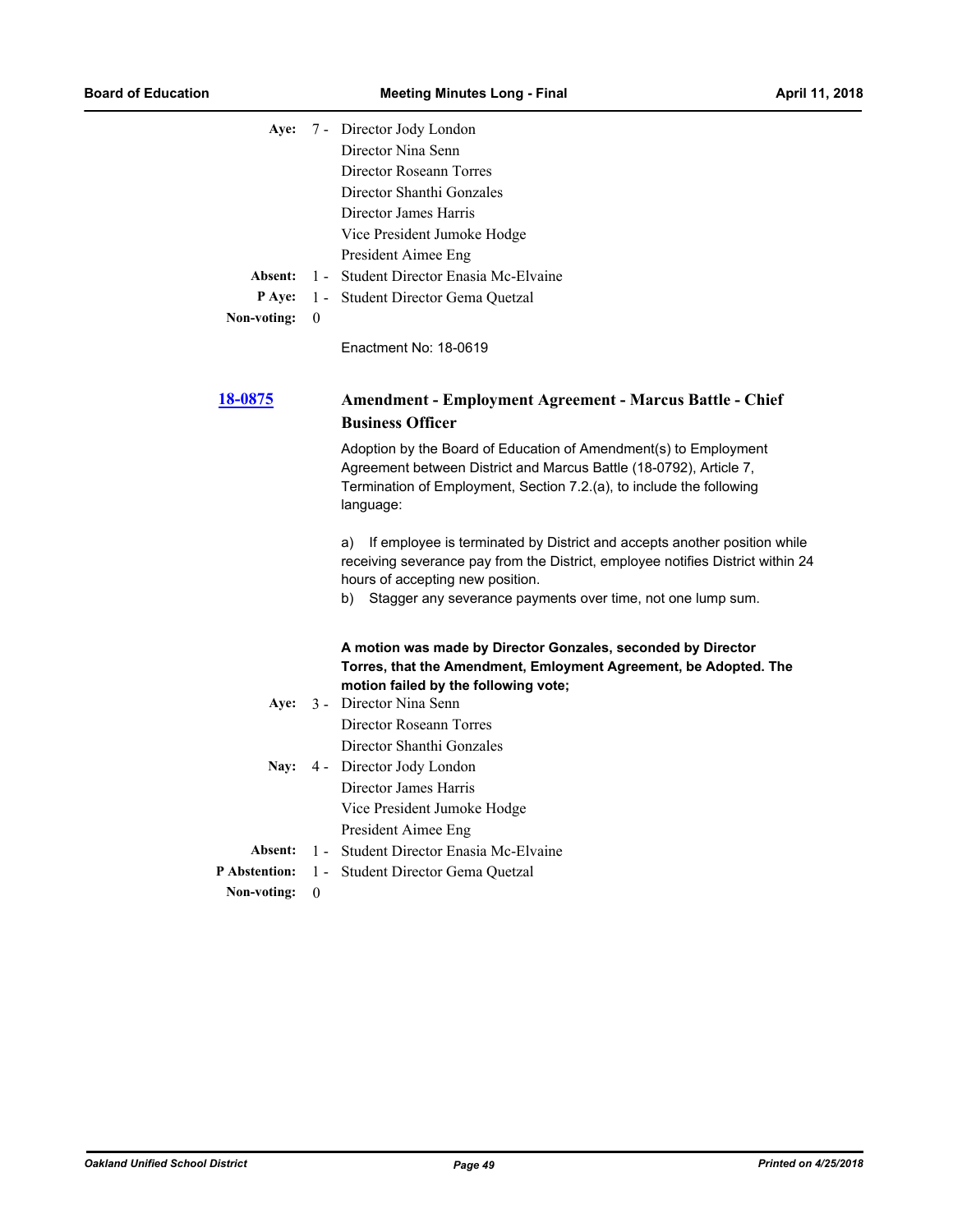| B | $R.-5$ | 18-0792              |          | <b>Employment Agreement - Marcus Battle - Chief Business Officer -</b>                                                                                                                                                                                                         |
|---|--------|----------------------|----------|--------------------------------------------------------------------------------------------------------------------------------------------------------------------------------------------------------------------------------------------------------------------------------|
|   |        |                      |          | <b>Office of Superintendent</b>                                                                                                                                                                                                                                                |
|   |        |                      |          | Approval by the Board of Education of the Employment Agreement between<br>District and Marcus Battle, as Chief Business Officer, at an annual base<br>salary of \$240,000.00 and \$20,597.52* in estimated fringe benefits, for the<br>term May 1, 2018 through June 30, 2021. |
|   |        |                      |          | *Disclosure of salary and fringe benefits, for term, is pursuant to Government<br>Code Section 54953(c)(3).                                                                                                                                                                    |
|   |        |                      |          | <b>Funding Source: General Purpose</b>                                                                                                                                                                                                                                         |
|   |        |                      |          | 18-0792 Employment Agreement - Marcus Battle - Chief<br><b>Attachments:</b><br><b>Business Officer - Office of Superintendent</b>                                                                                                                                              |
|   |        |                      |          | <b>Public Comments</b><br>Mordecai, Mohammad                                                                                                                                                                                                                                   |
|   |        |                      |          | A motion was made by Director Harris, seconded by President Eng,<br>that this Agreement or Contract be Adopted. The motion carried by the<br>following vote.                                                                                                                   |
|   |        | Aye:                 |          | 5 - Director Jody London                                                                                                                                                                                                                                                       |
|   |        |                      |          | Director Nina Senn                                                                                                                                                                                                                                                             |
|   |        |                      |          | Director James Harris                                                                                                                                                                                                                                                          |
|   |        |                      |          | Vice President Jumoke Hodge                                                                                                                                                                                                                                                    |
|   |        |                      |          | President Aimee Eng                                                                                                                                                                                                                                                            |
|   |        | Abstained:           |          | 2 - Director Roseann Torres                                                                                                                                                                                                                                                    |
|   |        |                      |          | Director Shanthi Gonzales                                                                                                                                                                                                                                                      |
|   |        | Absent:              | $1 -$    | Student Director Enasia Mc-Elvaine                                                                                                                                                                                                                                             |
|   |        | <b>P</b> Abstention: | $1 -$    | Student Director Gema Quetzal                                                                                                                                                                                                                                                  |
|   |        | Non-voting:          | $\theta$ |                                                                                                                                                                                                                                                                                |
|   |        |                      |          | Enactment No: 18-0620                                                                                                                                                                                                                                                          |

**Budget and Finance Committee - April 4, 2018 - Shanthi Gonzales, Chairperson**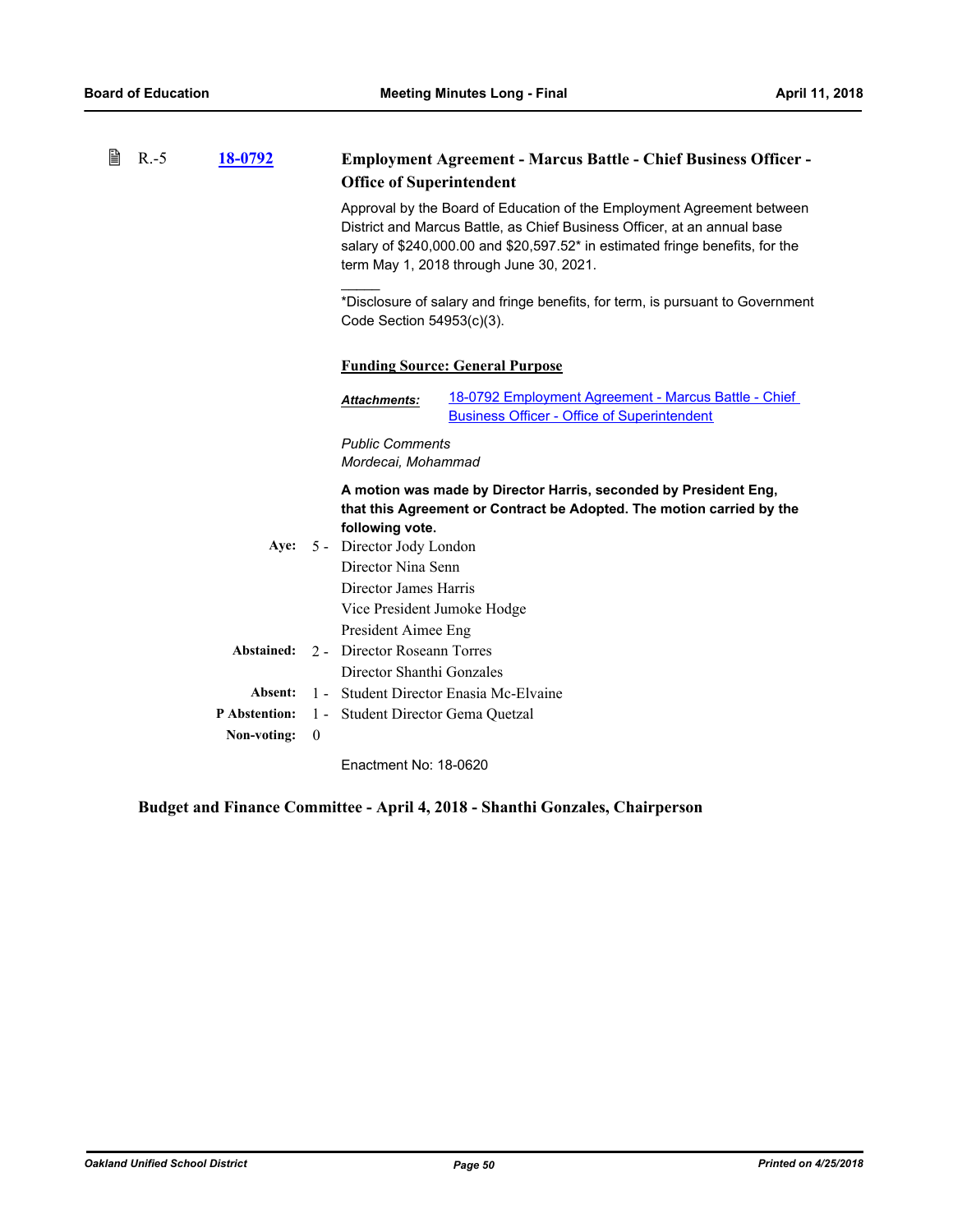| 閆 | $R.-6$ | 18-0649     |          | <b>Implementation Plan - Board Approved Fiscal Policies</b>                                                                                                  |
|---|--------|-------------|----------|--------------------------------------------------------------------------------------------------------------------------------------------------------------|
|   |        |             |          | Adoption by Board of Education of Resolution No. 1718-0175 - Calling for an<br>Implementation Plan for Board-Approved Fiscal Policies.                       |
|   |        |             |          | Gonzales<br><b>Sponsors:</b>                                                                                                                                 |
|   |        |             |          | 18-0649 Implementation Plan - Board Approved Fiscal<br><b>Attachments:</b><br><b>Policies</b>                                                                |
|   |        |             |          | <b>Public Comments</b><br>None.                                                                                                                              |
|   |        |             |          | A motion was made by Director Gonzales, seconded by Director Harris<br>that Resolution No. 1718-0175 be Adopted. The motion failed by the<br>following vote: |
|   |        | Ave:        |          | 1 - Director Shanthi Gonzales                                                                                                                                |
|   |        | Nay:        |          | 6 - Director Jody London                                                                                                                                     |
|   |        |             |          | Director Nina Senn                                                                                                                                           |
|   |        |             |          | Director Roseann Torres                                                                                                                                      |
|   |        |             |          | Director James Harris                                                                                                                                        |
|   |        |             |          | Vice President Jumoke Hodge                                                                                                                                  |
|   |        |             |          | President Aimee Eng                                                                                                                                          |
|   |        | Absent:     |          | 1 - Student Director Enasia Mc-Elvaine                                                                                                                       |
|   |        | P Nav:      |          | 1 - Student Director Gema Quetzal                                                                                                                            |
|   |        | Non-voting: | $\theta$ |                                                                                                                                                              |

#### **[18-0790](http://ousd.legistar.com/gateway.aspx?m=l&id=/matter.aspx?key=42970) Building Board of Education Capacity to Fulfill Fiduciary Responsibilities ■** R.-7

Adoption by Board of Education of a Resolution No. 1718-0181 - Building Board of Education Capacity to Fulfill Fiduciary Responsibilities, as specified therein.

| Sponsors:            | Gonzales                                                                                     |
|----------------------|----------------------------------------------------------------------------------------------|
| <b>Attachments:</b>  | 18-0790 Building Board of Education Capacity to Fulfill<br><b>Fiduciary Responsibilities</b> |
| <b>First Reading</b> |                                                                                              |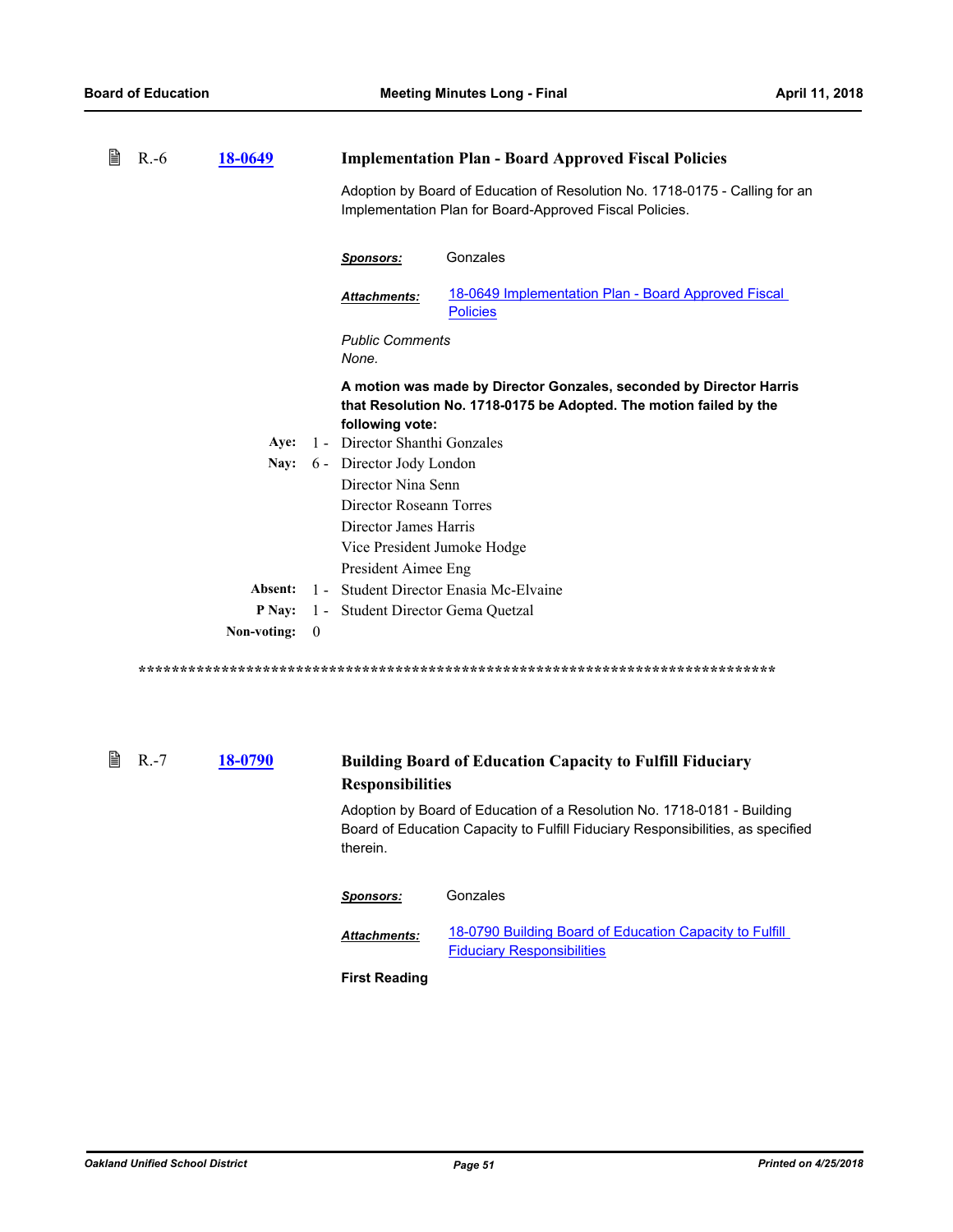| 閆 | $R.-8$ | 18-0639     |          | <b>Declaration of Need for Fully Qualified Educators - School Year</b><br>2018-2019<br>Approval by Board of Education of Resolution No. 1718-0172-Declaration of<br>Need Four Fully Qualified Educators, School Year 2018-2019.                |  |
|---|--------|-------------|----------|------------------------------------------------------------------------------------------------------------------------------------------------------------------------------------------------------------------------------------------------|--|
|   |        |             |          | 18-0639 Declaration of Need for Fully Qualified Educators -<br><b>Attachments:</b><br><b>School Year 2018-2019</b><br>There was no staff presentation.                                                                                         |  |
|   |        |             |          | Marion McWilliams, General Counsel, said this Declaration is for the<br>2018/2019 school year. The Resolution enables the Board, if needed, to hire<br>teachers not highly qualified, but have emergency credentials or intern<br>credentials. |  |
|   |        |             |          | <b>Public Comments</b><br>None.                                                                                                                                                                                                                |  |
|   |        |             |          | A motion was made by Vice President Hodge, seconded by Director<br>Gonzales, that this Motion be Adopted . The motion carried by the<br>following vote.                                                                                        |  |
|   |        | Aye:        |          | 7 - Director Jody London<br>Director Nina Senn<br>Director Roseann Torres<br>Director Shanthi Gonzales                                                                                                                                         |  |
|   |        |             |          | Director James Harris<br>Vice President Jumoke Hodge<br>President Aimee Eng                                                                                                                                                                    |  |
|   |        | Absent:     |          | 1 - Student Director Enasia Mc-Elvaine                                                                                                                                                                                                         |  |
|   |        | P Aye:      |          | 1 - Student Director Gema Quetzal                                                                                                                                                                                                              |  |
|   |        | Non-voting: | $\theta$ |                                                                                                                                                                                                                                                |  |
|   |        |             |          |                                                                                                                                                                                                                                                |  |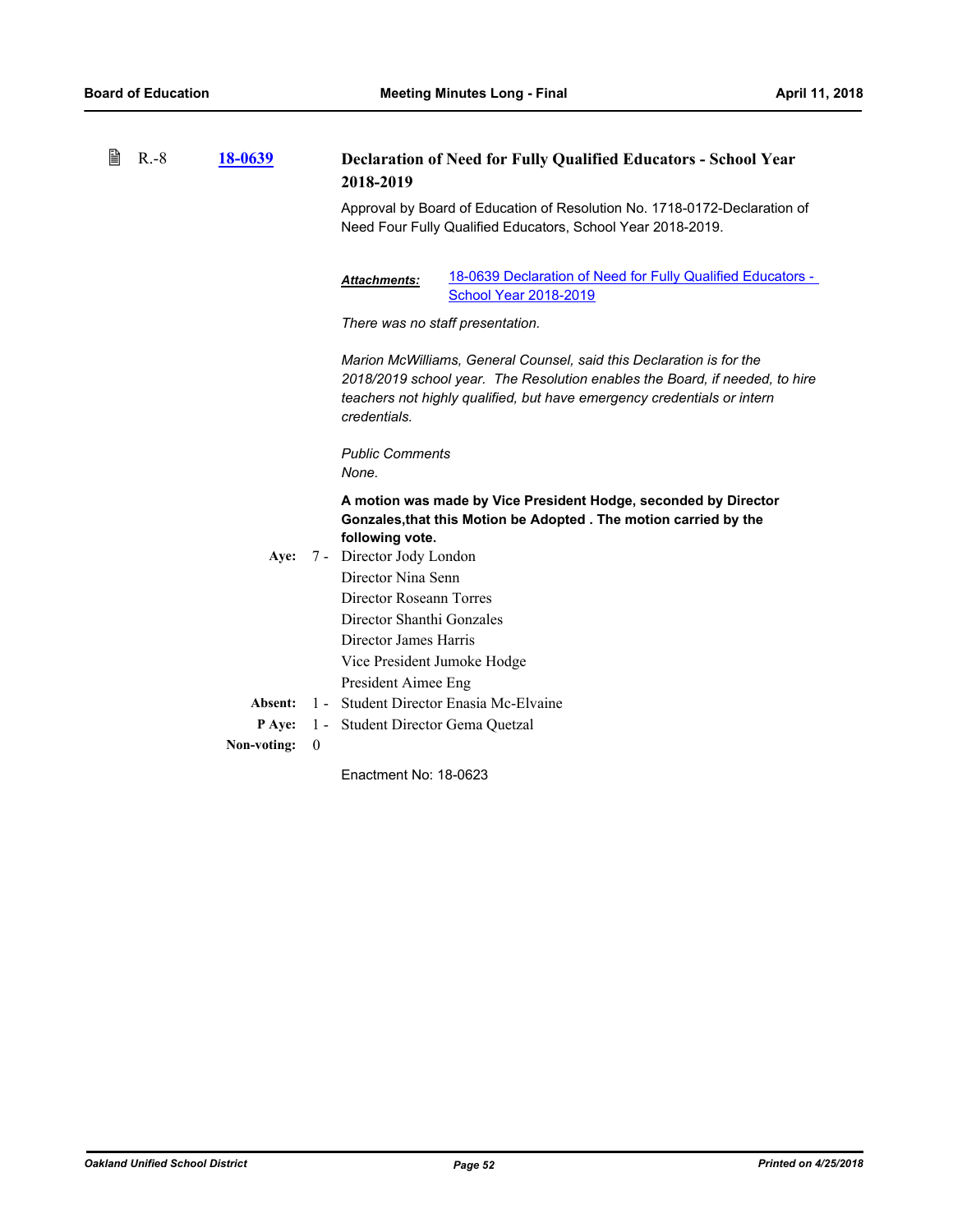| 閶 | $R.-9$ | <b>18-0640</b> |          | Application for Provisional Internship Permit - California<br><b>Commission on Teacher Credentialing - Named Employees for</b><br><b>School Year 2017-2018</b>                                                                             |
|---|--------|----------------|----------|--------------------------------------------------------------------------------------------------------------------------------------------------------------------------------------------------------------------------------------------|
|   |        |                |          | Approval by the Board of Education of Resolution No. 1718-0169 - Application<br>for Provisional Internship Permit - California Commission on Teacher<br>Credentialing - on behalf of the following employees for School Year<br>2017-2018: |
|   |        |                |          | 1. Sarah Levy, 9th-12th Grade Chemistry, Oakland Technical High School;<br>and<br>2. Jeremy Jennings, 9th-12th Grade Mathematics, McClymonds High School.                                                                                  |
|   |        |                |          | 18-0640 Application for Provisional Internship Permit -<br><b>Attachments:</b><br><b>California Commission on Teacher Credentialing - Named</b><br><b>Employees for School Year 2017-2018</b>                                              |
|   |        |                |          | There was no staff presentation and no Public Comments.                                                                                                                                                                                    |
|   |        |                |          | A motion was made by Director Harris, seconded by Director<br>London, that this Resolution be Adopted. The motion carried by the<br>following vote.                                                                                        |
|   |        | Aye:           |          | 7 - Director Jody London                                                                                                                                                                                                                   |
|   |        |                |          | Director Nina Senn                                                                                                                                                                                                                         |
|   |        |                |          | Director Roseann Torres                                                                                                                                                                                                                    |
|   |        |                |          | Director Shanthi Gonzales                                                                                                                                                                                                                  |
|   |        |                |          | Director James Harris                                                                                                                                                                                                                      |
|   |        |                |          | Vice President Jumoke Hodge<br>President Aimee Eng                                                                                                                                                                                         |
|   |        | Absent:        |          | 1 - Student Director Enasia Mc-Elvaine                                                                                                                                                                                                     |
|   |        | P Aye:         |          | 1 - Student Director Gema Quetzal                                                                                                                                                                                                          |
|   |        | Non-voting:    | $\theta$ |                                                                                                                                                                                                                                            |
|   |        |                |          | Enactment No: 18-0624                                                                                                                                                                                                                      |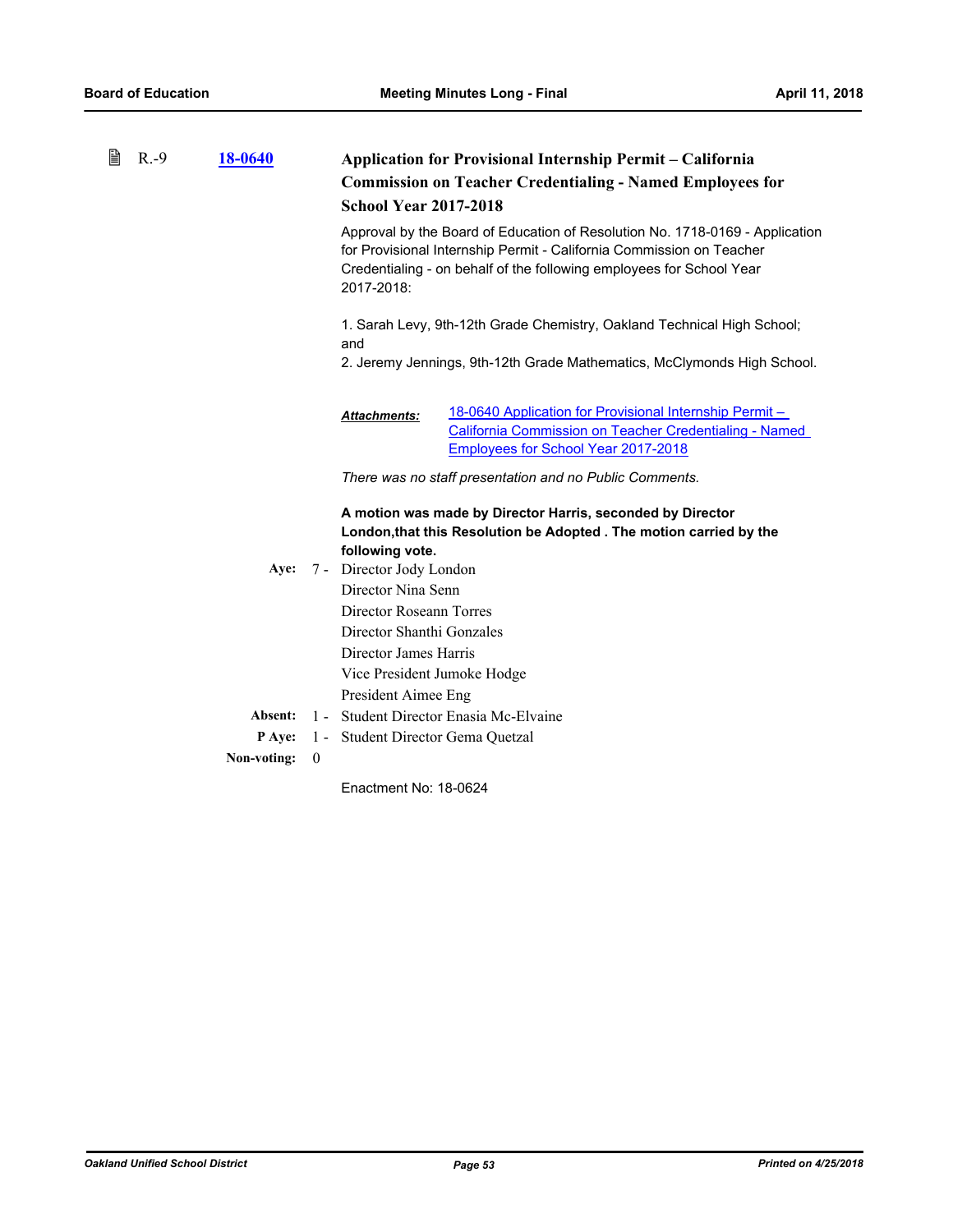| B | $R - 10$ | 18-0641       |                  | <b>Application for Variable Term Waiver - CBEST - California</b>                                                                                                                                                                       |
|---|----------|---------------|------------------|----------------------------------------------------------------------------------------------------------------------------------------------------------------------------------------------------------------------------------------|
|   |          |               |                  | <b>Commission on Teacher Credentialing - Named Employees for</b>                                                                                                                                                                       |
|   |          |               |                  | <b>School Year 2017-2018</b>                                                                                                                                                                                                           |
|   |          |               |                  | Approval by the Board of Education of Resolution No. 1718-0170 - Application<br>for Variable Term Waiver CBEST- California Commission on Teacher<br>Credentialing - on behalf of the following employees for School Year<br>2017-2018: |
|   |          |               |                  | Leodegario Nunez Vargas, 9th-12th Grade Spanish, Skyline High School;<br>1.<br>and                                                                                                                                                     |
|   |          |               |                  | 2.<br>Maria Robles, 9th-12th Grade Spanish, Coliseum College Preparatory<br>Academy.                                                                                                                                                   |
|   |          |               |                  | 18-0641 Application for Variable Term Waiver - CBEST -<br><b>Attachments:</b><br>California Commission on Teacher Credentialing - Named<br><b>Employees for School Year 2017-2018</b>                                                  |
|   |          |               |                  | There was no staff presentation and no Public Comments.                                                                                                                                                                                |
|   |          |               |                  | A motion was made by Director London, seconded by Director<br>Senn, that this Resolution be Adopted . The motion carried by the<br>following vote.                                                                                     |
|   |          | Aye:          |                  | 7 - Director Jody London                                                                                                                                                                                                               |
|   |          |               |                  | Director Nina Senn                                                                                                                                                                                                                     |
|   |          |               |                  | Director Roseann Torres<br>Director Shanthi Gonzales                                                                                                                                                                                   |
|   |          |               |                  | Director James Harris                                                                                                                                                                                                                  |
|   |          |               |                  | Vice President Jumoke Hodge                                                                                                                                                                                                            |
|   |          |               |                  | President Aimee Eng                                                                                                                                                                                                                    |
|   |          | Absent:       |                  | 1 - Student Director Enasia Mc-Elvaine                                                                                                                                                                                                 |
|   |          | <b>P</b> Aye: |                  | 1 - Student Director Gema Quetzal                                                                                                                                                                                                      |
|   |          | Non-voting:   | $\boldsymbol{0}$ |                                                                                                                                                                                                                                        |

### **Public Comments on All Non-Agenda Items Within the Subject Matter Jurisdiction of the District (30 Minutes)(Continued) S.**

```
18-0661 Public Comments on All Non-Agenda Items Within the Subject 
                          Matter Jurisdiction of the District - April 11, 2018
S.-1
```
Public Comments on All Non-Agenda Items Within the Subject Matter Jurisdiction of the District - April 11, 2018.

*None.*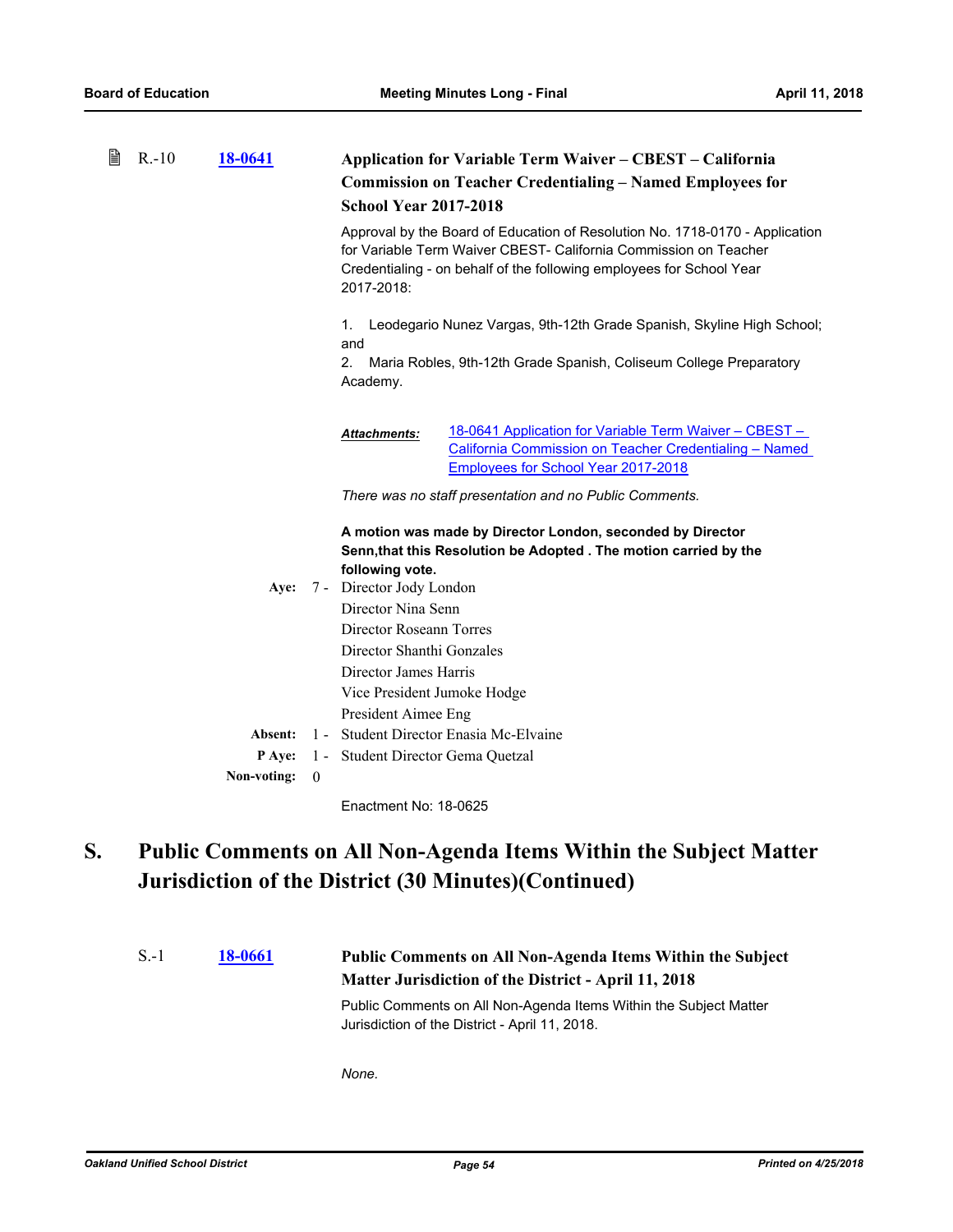# **T. Adoption of the Pupil Discipline Consent Report**

| $\exists$ T.-1 | 18-0782 | <b>Expulsion Appeal Hearing - Student SS</b> |
|----------------|---------|----------------------------------------------|
|                |         |                                              |

Expulsion Appeal Hearing - Student SS

## **Approval of the Pupil Discipline Consent Report**

|                    |                          | A motion was made by Director Harris, seconded by Director Senn, to<br>Approve the General Consent Report. The motion carried by the |  |  |  |
|--------------------|--------------------------|--------------------------------------------------------------------------------------------------------------------------------------|--|--|--|
|                    |                          | following vote                                                                                                                       |  |  |  |
| Aye:               | 7 - Director Jody London |                                                                                                                                      |  |  |  |
| Director Nina Senn |                          |                                                                                                                                      |  |  |  |
|                    |                          | Director Roseann Torres                                                                                                              |  |  |  |
|                    |                          | Director Shanthi Gonzales                                                                                                            |  |  |  |
|                    |                          | Director James Harris                                                                                                                |  |  |  |
|                    |                          | Vice President Jumoke Hodge                                                                                                          |  |  |  |
|                    |                          | President Aimee Eng                                                                                                                  |  |  |  |
| <b>Excused:</b>    |                          | 1 - Student Director Gema Quetzal                                                                                                    |  |  |  |
| Absent:            |                          | 1 - Student Director Enasia Mc-Elvaine                                                                                               |  |  |  |
| Non-voting:        | $\theta$                 |                                                                                                                                      |  |  |  |

# **U. Regular Board Members' Report**

### U.-1 **[18-0666](http://ousd.legistar.com/gateway.aspx?m=l&id=/matter.aspx?key=42846) Regular Board Member's Report - April 11, 2018**

Presentation of Regular Board Member's Report - April 11, 2018.

*Director Gonzales Office hours on tomorrow at 4p and Martin Luther King, Jr. Library. The public is welcomed to discuss any issue they would like to talk about.*

*Public Comments None.*

**Presentation/Acknowledgment Made**